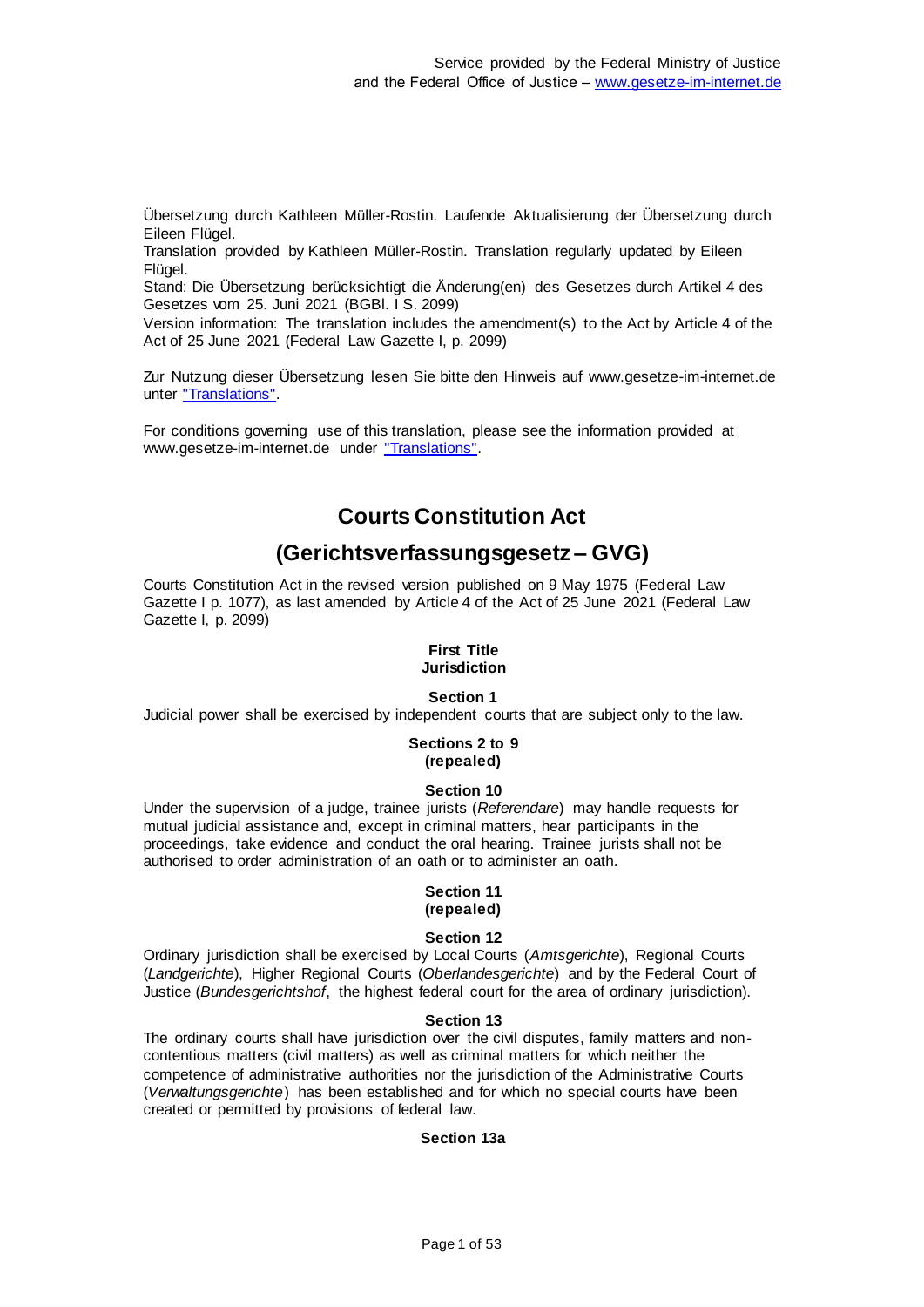(1) The *Land* governments shall be authorised to issue statutory instruments providing that matters of all kinds be assigned either entirely or partially to a single court for the districts of several courts and to establish external adjudicating bodies of courts insofar as this serves the purpose of material furtherance or swifter disposal of the proceedings. The *Land* governments may transfer this authorisation to the *Land* departments of justice. Special authorisations by the *Land* governments for the issue of statutory instruments shall have priority.

(2) A number of *Länder* may agree to establish a joint court or joint adjudication bodies of a court, or may agree to the extension of judicial districts across *Land* borders, including solely for particular areas of work.

### **Section 14**

Inland Waterways Courts (*Schifffahrtsgerichte*) shall be permitted as special courts for the matters designated in international treaties.

#### **Section 15 (repealed)**

### **Section 16**

Extraordinary courts shall not be allowed. No one may be removed from the jurisdiction of his lawful judge.

### **Section 17**

(1) Once an action has been brought before a court, the admissibility of such recourse shall not be affected by any subsequent change in the circumstances upon which it is founded. The matter may not be brought before another court by any party while it is pending. (2) The court of admissible recourse shall decide the dispute in the light of all relevant legal aspects. Article 14 paragraph (3), sentence 4, and Article 34, sentence 3, of the Basic Law (*Grundgesetz*) shall remain unaffected.

### **Section 17a**

(1) If a court has declared with final and binding effect that the recourse taken to it is admissible, other courts shall be bound by this decision.

(2) If the recourse taken is inadmissible, the court shall declare this *proprio motu* after hearing the parties and shall at the same time refer the legal dispute to the competent court of admissible recourse. If several courts are competent, the dispute shall be referred to the court to be selected by the plaintiff or applicant or, if no selection is made, to the court designated by the referring court. The decision shall be binding upon the court to which the dispute has been referred in respect of the admissibility of the recourse.

(3) If the recourse taken is admissible, the court may give a preliminary decision to this effect. It must give a preliminary decision if a party challenges the admissibility of the recourse.

(4) The decision pursuant to subsections (2) and (3) may be given without an oral hearing. Reasons must be given therefor. The immediate complaint (*sofortige Beschwerde*) shall be available against the decision pursuant to the provisions of the respective applicable code of procedure. The participants shall only be entitled to lodge a complaint against a decision of a higher regional court at the highest federal court if this has been admitted in the decision.

The complaint must be admitted if the legal issue concerned is of fundamental importance or if the court deviates from a decision of one of the highest federal courts or from a decision of the Joint Panel of the Highest Federal Courts (*Gemeinsamer Senat der obersten* 

*Gerichtshöfe des Bundes*). The highest federal court shall be bound by the admission of the complaint.

(5) The court that rules on an appellate remedy against a decision by the court seized of the case shall not review whether the recourse taken was admissible.

(6) Subsections (1) to (5) shall apply accordingly to adjudicating bodies with jurisdiction over civil disputes, family matters and non-contentious matters in relation to each other.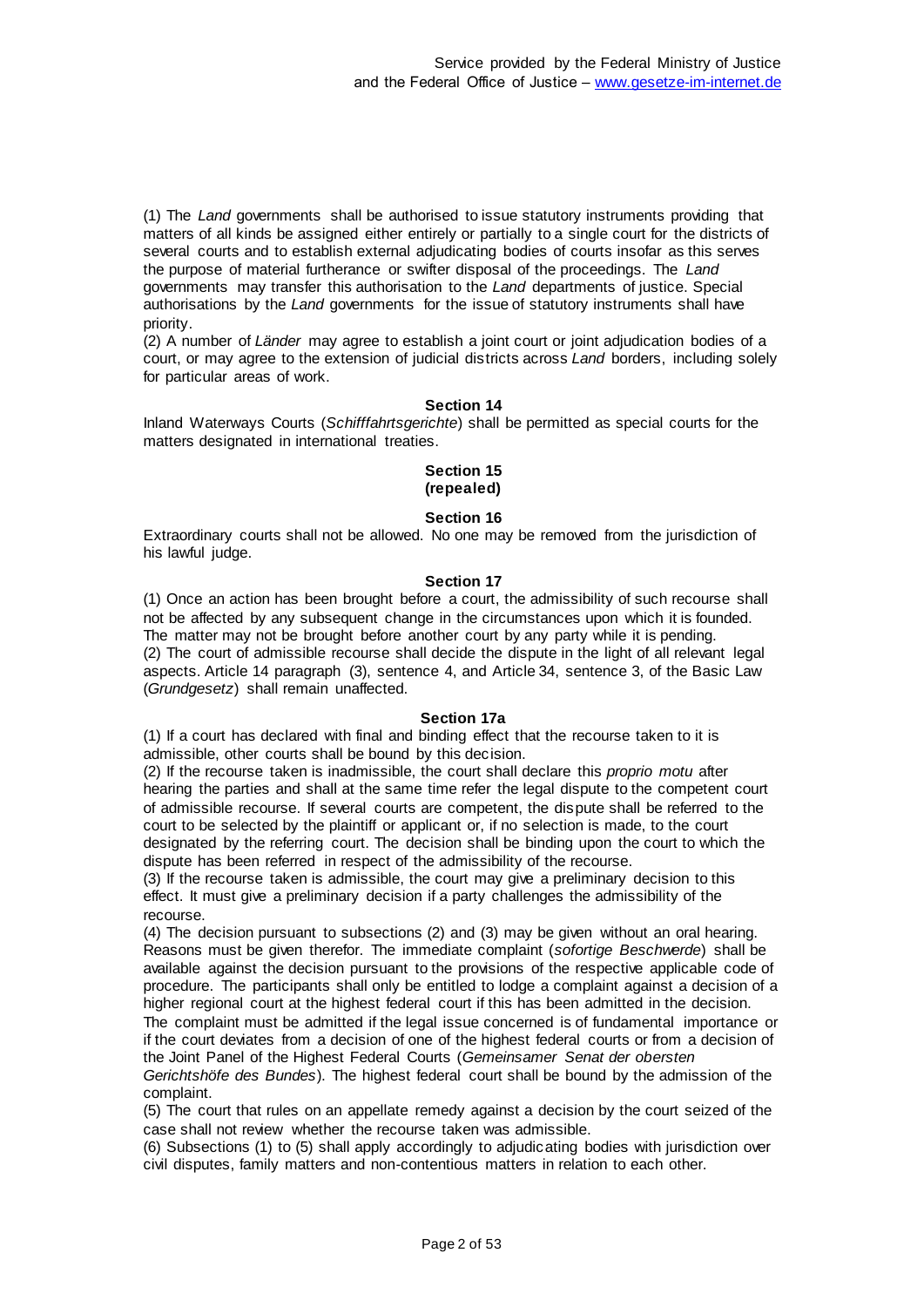#### **Section 17b**

(1) After the decision on referral has become final and absolute, the legal dispute shall be pending at the court designated in the decision upon receipt of the file by that court. The effects of pendency shall continue to exist.

(2) If a dispute is referred to another court, the costs of the proceedings before the first court shall be treated as part of the costs incurred at the court to which the dispute was referred. The plaintiff shall bear the additional costs incurred even if he prevails on the main issue. (3) Subsection (2) sentence 2 shall not apply to family matters and non-contentious matters.

#### **Section 17c**

(1) In such case as concentrations of jurisdiction or changes in judicial districts are undertaken on account of this Act, on account of provisions of other Federal legislation or on account of *Land* legislation, provisions of Federal law which do not affect the legal jurisdiction in pending or sub judice proceedings do not preclude allocation of these proceedings to the new competent court under *Land* legislation.

(2) If at the time of the allocation, the main hearing has begun, but has not been concluded, in a criminal or administrative fine case, it can only be continued before the court competent after the entry into force of the change in competence if the persons appointed to adjudicate are the same persons as those adjudicating at the beginning of the main hearing. If they are not the same persons, the court that began the main hearing shall remain competent.

#### **Section 18**

The members of the diplomatic missions established in the territory of application of this Act, the members of their families and their private servants shall be exempt from German jurisdiction under the Vienna Convention on Diplomatic Relations of 18 April 1961 (Federal Law Gazette 1964, Part II, pages 957 et seq.). This shall also apply if their sending state is not a party to this Convention; in such case Article 2 of the Act of 6 August 1964 relating to the Vienna Convention on Diplomatic Relations of 18 April 1961 (Federal Law Gazette 1964, Part II, page 957) shall apply accordingly.

#### **Section 19**

(1) The members of the consular posts established in the territory of application of this Act, including the honorary consular officers, shall be exempt from German jurisdiction under the Vienna Convention on Consular Relations of 24 April 1963 (Federal Law Gazette 1969, Part II, pages 1585 et seq.). This shall also apply if their sending state is not a party to this Convention; in such case Article 2 of the Act of 26 August 1969 relating to the Vienna Convention on Consular Relations of 24 April 1963 (Federal Law Gazette 1969, Part II, page 1585) shall apply accordingly.

(2) Special international agreements concerning the exemption of the persons designated in subsection (1) from German jurisdiction shall remain unaffected.

#### **Section 20**

(1) German jurisdiction also shall not apply to representatives of other states and persons accompanying them who are staying in the territory of application of this Act at the official invitation of the Federal Republic of Germany.

(2) Moreover, German jurisdiction also shall not apply to persons other than those designated in subsection (1) and in sections 18 and 19 insofar as they are exempt therefrom pursuant to the general rules of international law or on the basis of international agreements or other legislation.

#### **Section 21**

Sections 18 to 20 shall not stand in the way of execution of a request for transfer of a person in custody and for mutual judicial assistance communicated by an international criminal court established by a legal instrument that is binding on the Federal Republic of Germany.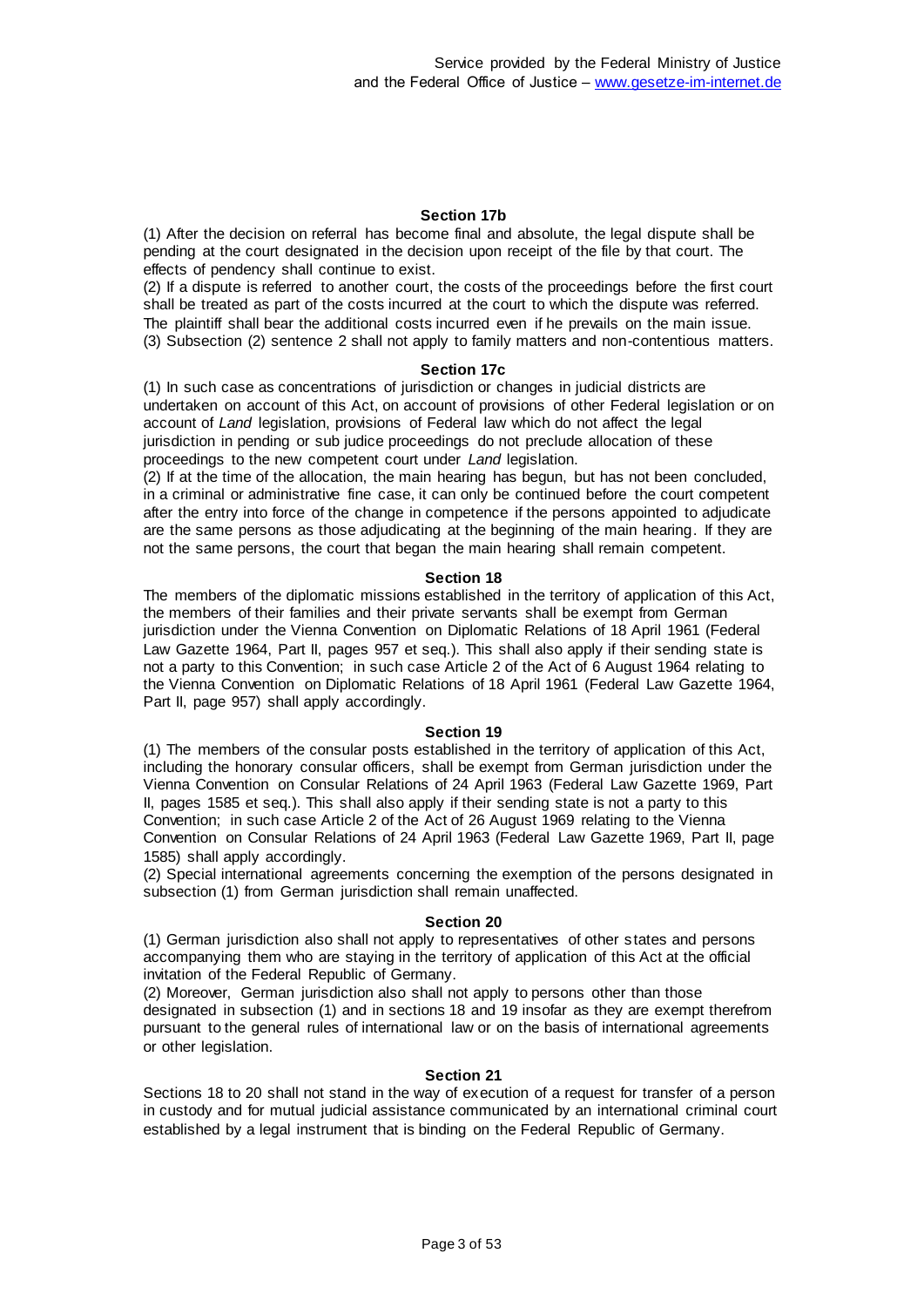### **Second Title**

# **General provisions concerning the presidium and the allocation of court business**

### **Section 21a**

(1) A presidium shall be established at each court.

(2) The presidium shall be composed of the president or supervising judge acting as chairman and,

- 1. at courts with at least eighty permanent judicial posts, ten elected judges,
- 2. at courts with at least forty permanent judicial posts, eight elected judges,
- 3. at courts with at least twenty permanent judicial posts, six elected judges,
- 4. at courts with at least eight permanent judicial posts, four elected judges,

at the other courts, the judges eligible to stand for election pursuant to section 21b subsection (1).

### **Section 21b**

(1) Eligible to vote in elections to the presidium are the judges appointed for life and the judges appointed for a specified term upon whom a judicial office has been conferred at the court as well as the judges on probation who are working at the court, the judges by commission and the judges on secondment for a term of at least three months who are performing judicial duties at the court. Eligible to stand for election to the presidium are the judges appointed for life and the judges appointed for a specified term upon whom a judicial office has been conferred at the court. Neither eligible to vote in elections nor eligible to stand for election are judges who have been seconded to another court for more than three months, who have been on leave for more than three months or who have been seconded to an administrative authority.

(2) Each eligible voter may vote for no more than the prescribed number of judges. (3) The election shall be direct and secret. The persons receiving the most votes shall be deemed elected. Provision for other election procedures for the election to the presidium may be made by *Land* law. In such case the *Land* government shall lay down the necessary rules governing the election procedure in a statutory instrument; it may transfer the authorisation herefor to the *Land* department of justice. In the case of a tie, a decision shall be taken by drawing lots.

(4) Members shall be elected for four years. Half of the members shall resign every two years. The first members to resign shall be determined by drawing lots.

(5) The election procedure shall be regulated in a statutory instrument that shall be issued by the Federal Government with the approval of the Bundesrat.

(6) In the event that a law is infringed in the course of the election, the election may be challenged by the judges designated in subsection (1) sentence 1. Such challenge shall be decided by a division of the competent Higher Regional Court, in the case of the Federal Court of Justice by a panel of that court. If the challenge is declared to be well founded, an appellate remedy lodged against a court decision may not be based on the assertion that the presidium consequently was not properly composed. Otherwise, the provisions of the Act on Proceedings in Family Matters and in Matters of Non-contentious Jurisdiction (*Gesetz über das Verfahren in Familiensachen und in den Angelegenheiten der freiwilligen Gerichtsbarkeit*) shall be applicable to the procedure accordingly.

### **Section 21c**

(1) In the event that the president or supervising judge is unable to be present, he shall be represented by his deputy (section 21h). If the president or supervising judge is present, his deputy, if he has not himself been elected to the presidium, may attend the meetings of the presidium in an advisory capacity. The elected members of the presidium shall not have deputies.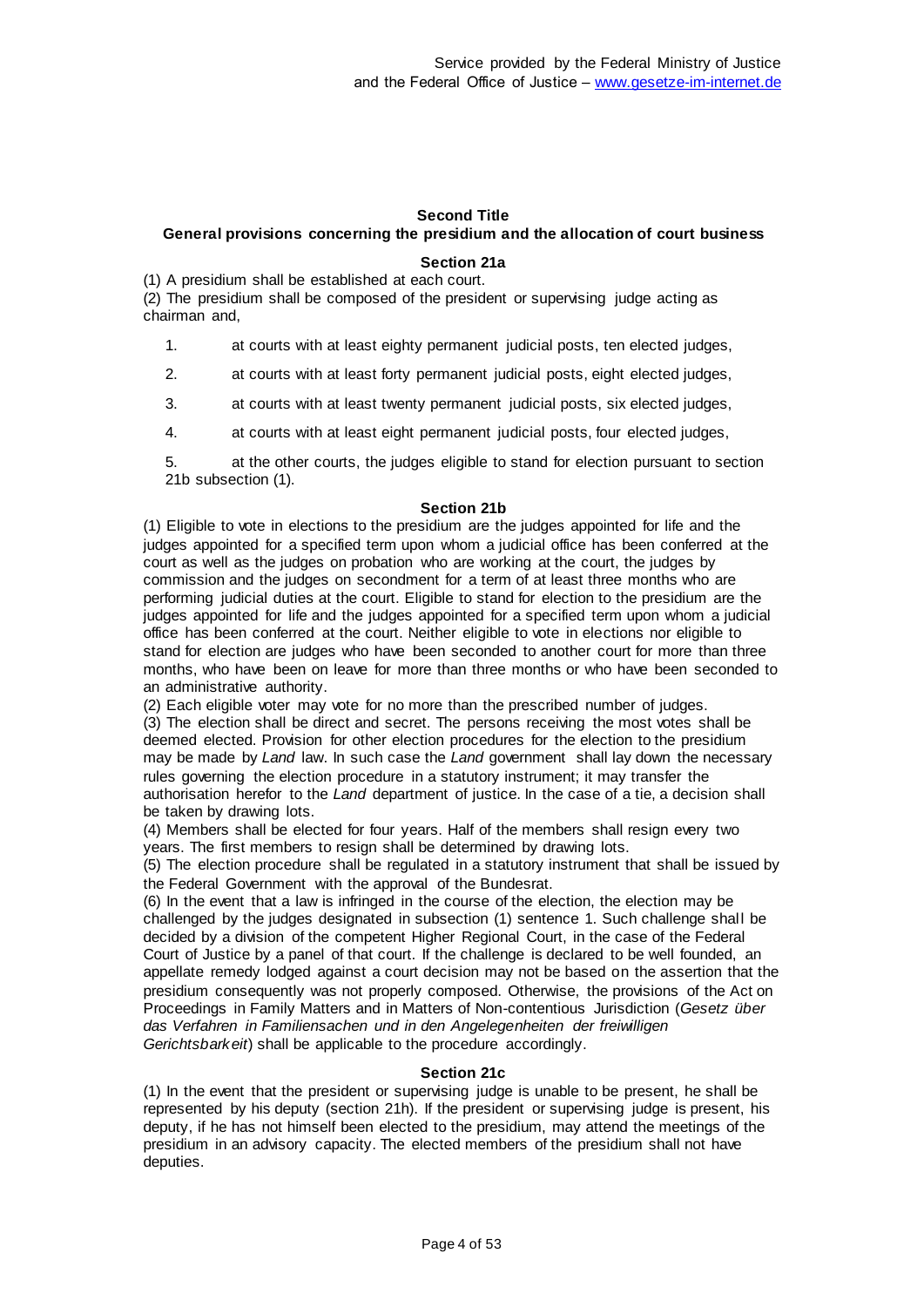(2) If an elected member of the presidium leaves the court, is seconded to another court for more than three months, is granted leave for more than three months, is seconded to an administrative authority or becomes a member of the presidium by statute, he shall be replaced by the person who is next in line on the basis of the last election.

### **Section 21d**

(1) The size of the presidium shall be governed by the number of permanent judicial posts at the end of the day six months preceding the day on which the business year begins. (2) If the number of permanent judicial posts at a court with a presidium pursuant to section 21a subsection (2), numbers 1 to 3, has fallen below the respective specified minimum number, the following number of judges shall be elected at the next election held pursuant to section 21b subsection (4):

1. four judges at a court with a presidium pursuant to section 21a subsection (2), number 1,

2. three judges at a court with a presidium pursuant to section 21a subsection (2), number 2,

3. two judges at a court with a presidium pursuant to section 21a subsection (2), number 3.

In addition to the members resigning from the presidium pursuant to section 21b subsection (4), a further member shall resign who shall be selected by drawing lots.

(3) If the number of permanent judicial posts at a court with a presidium pursuant to section 21a subsection (2), numbers 2 to 4, has risen above the maximum number specified for the previous size of the presidium, the following number of judges shall be elected at the next election held pursuant to section 21b subsection (4):

1. six judges at a court with a presidium pursuant to section 21a subsection (2), number 2,

2. five judges at a court with a presidium pursuant to section 21a subsection (2), number 3,

3. four judges at a court with a presidium pursuant to section 21a subsection (2), number 4.

One of these members, who shall be selected by drawing lots, shall resign from the given presidium at the end of two years.

#### **Section 21e**

(1) The presidium shall determine the composition of the adjudicating bodies, appoint the investigating judges, regulate representation and allocate court business. It shall make these arrangements prior to the beginning of the business year for the latter's duration. The president shall determine which judicial duties he shall perform. Each judge may belong to several adjudicating bodies.

(2) The judges who are not members of the presidium shall be given an opportunity to be heard prior to the allocation of court business.

(3) The arrangements pursuant to subsection (1) may only be changed in the course of the business year if this becomes necessary due to the excessive or insufficient workload of a judge or adjudicating body or as a result of the transfer or prolonged absence of individual judges. The presiding judges of the adjudicating bodies affected by the change in the allocation of court business shall be given an opportunity to be heard prior to such change. (4) The presidium may order that a judge or adjudicating body that has been handling a case continue to be responsible for that case following a change in the allocation of court business.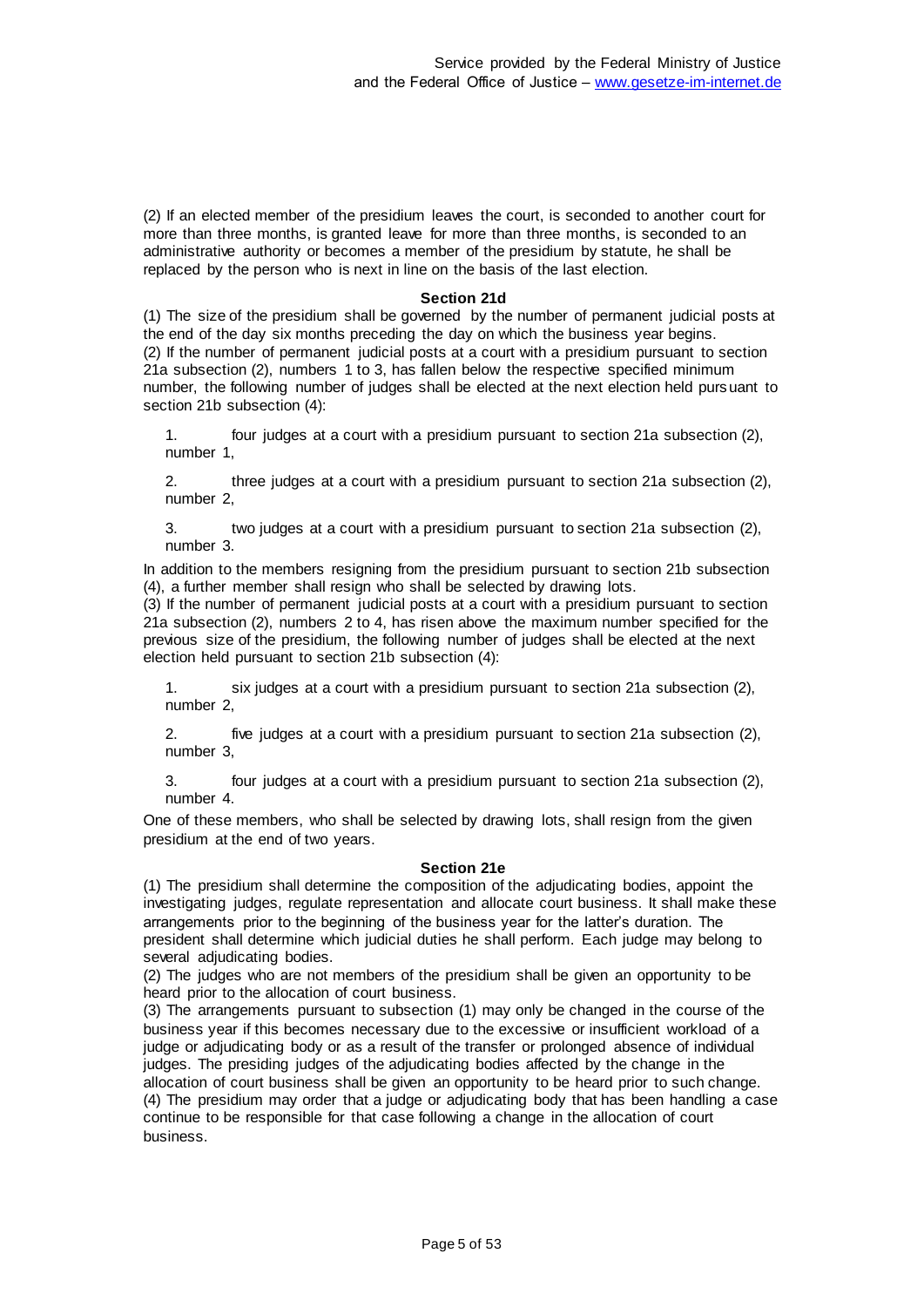(5) If a judge is to be assigned to another adjudicating body or if his sphere of competence is to be changed, he shall, except in urgent cases, be given an opportunity to be heard beforehand.

(6) If a judge is to be released, either entirely or partially, in order to perform judicial administration functions, the presidium shall be heard beforehand.

(7) The presidium shall decide by a majority vote. Section 21i subsection (2) shall apply accordingly.

(8) The presidium may rule that judges of the court may be present during the deliberations and votes of the presidium, either for the entire duration or for a part thereof. Section 171b shall apply accordingly.

(9) The roster allocating court business shall be open for inspection at the registry of the court designated by the president or supervising judge; it need not be published.

### **Section 21f**

(1) The adjudicating bodies at the Regional Courts, at the Higher Regional Courts and at the Federal Court of Justice shall be presided over by the president and the presiding judges. (2) In the event that the presiding judge is unable to be present, the member of the adjudicating body designated by the presidium shall preside. In the event that this deputy is also unable to be present, the most senior member or, in a case of equal seniority, the oldest member of the adjudicating body shall preside.

### **Section 21g**

(1) Within an adjudicating body composed of several judges, court business shall be allocated among the members by a ruling of all the professional judges belonging to the adjudicating body. In the case of a tie, the presidium shall decide.

(2) The ruling shall specify, prior to the beginning of the business year and for the latter's duration, the principles governing the participation of the members in the proceedings; it may only be amended if this becomes necessary due to the excessive or insufficient workload, transfer or prolonged absence of individual members of the adjudicating body.

(3) If, pursuant to the provisions of procedural law, proceedings may be assigned by the adjudicating body to one of its members for decision as a judge sitting alone, subsection (2) shall apply accordingly.

(4) Where a professional judge is unable to present at the time of the ruling, his place shall be taken by the deputy designated in the roster allocating court business.

(5) Section 21i subsection (2) shall apply accordingly, provided that the arrangements are made by the presiding judge.

(6) The professional judges affected by the ruling shall be given an opportunity to be heard before it is given.

(7) Section 21e subsection (9) shall apply accordingly.

### **Section 21h**

The president or supervising judge shall, in respect of the court business as signed to him under this Act that is not to be allocated by the presidium, be represented by his permanent deputy; where there are several permanent deputies, he shall be represented by the most senior deputy or, in a case of equal seniority, by the oldest deputy. Where a permanent deputy has not been designated or is unable to be present, the president or supervising judge shall be represented by the most senior judge or, in a case of equal seniority, by the oldest judge.

### **Section 21i**

(1) A quorum of the presidium shall exist if at least half of its elected members are present. (2) If a timely decision of the presidium cannot be given, the arrangements specified in section 21e shall be made by the president or by the supervising judge. The reasons for the arrangements shall be stated in writing. The arrangements shall be submitted to the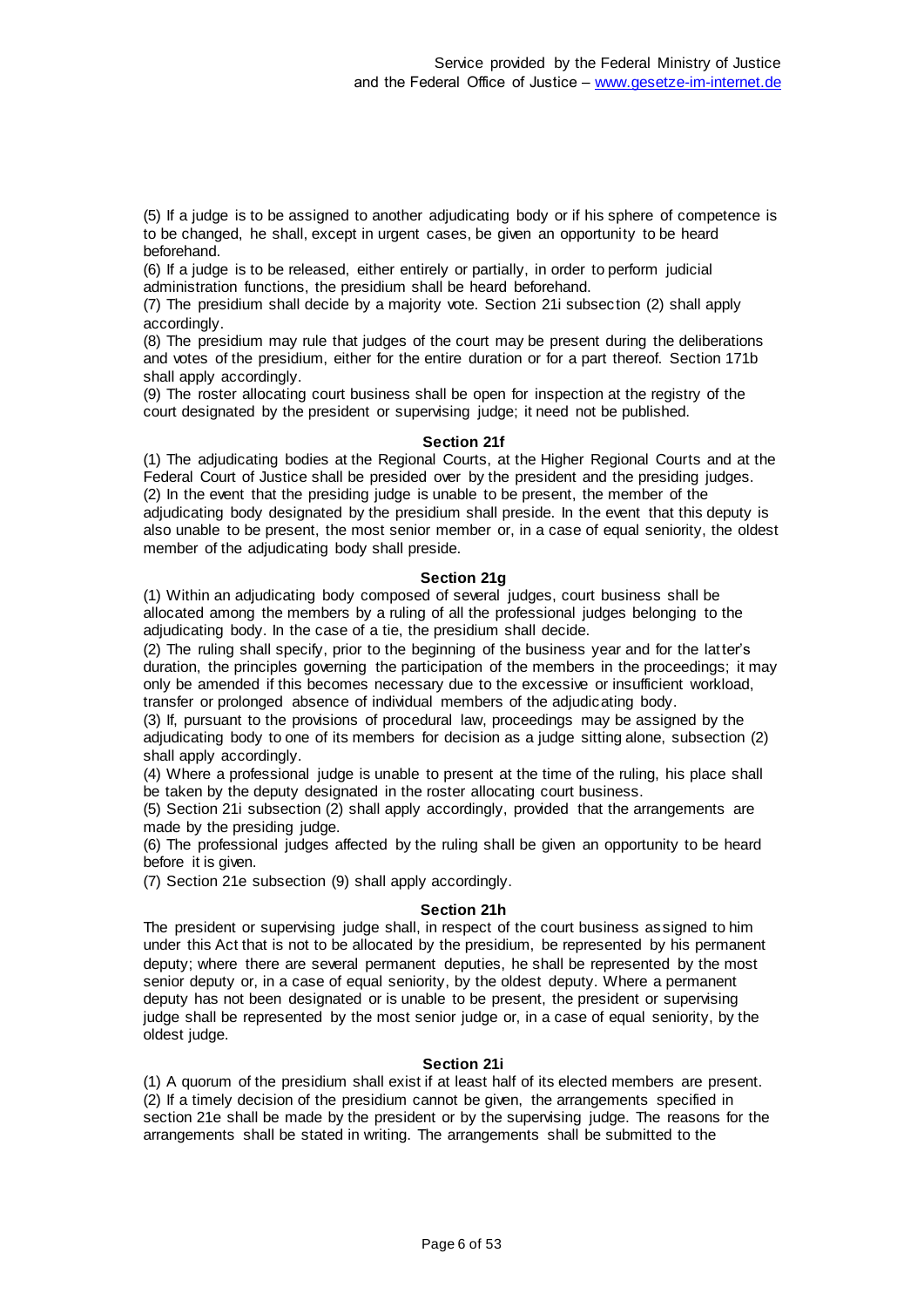presidium for approval without delay. They shall remain in force as long as the presidium does not rule otherwise.

### **Section 21j**

(1) If a court is established, and if the presidium is to be established pursuant to section 21a subsection (2), numbers 1 to 4, the arrangements specified in section 21e shall be made by the president or by the supervising judge until the presidium is established. Section 21i subsection (2) sentences 2 to 4, shall apply accordingly.

(2) A presidium pursuant to section 21a subsection (2), numbers 1 to 4, shall be established within three months after the establishment of the court. The term specified in section 21b subsection (4) sentence 1, shall start at the beginning of the business year following the business year in which the presidium is established if the presidium is not established at the beginning of a business year.

(3) The day on which the court is established shall take the place of the time specified in section 21d subsection (1).

(4) When the electoral board is appointed for the first time, the functions pursuant to section 1 subsection (2) sentences 2 and 3, and section 1 subsection (3) of the Election Regulations for the Presidiums of the Courts of 19 September 1972 (Federal Law Gazette, Part I, page 1821) shall be discharged by the president or by the supervising judge. The end of the time period specified in subsection (2) sentence 1 shall be taken as the end of the business year specified in section 1 subsection (2) sentence 1, and section 3 sentence 1, of the Election Regulations for the Presidiums of the Courts.

### **Third Title Local Courts**

### **Section 22**

(1) The Local Courts (*Amtsgerichte*) shall be presided over by judges sitting alone. (2) A judge at a Local Court may at the same time be conferred an additional judicial office at another Local Court or at a Regional Court.

(3) Responsibility for general supervision of service may be transferred by the *Land*  department of justice to the president of the superior Regional Court. If this is not done, and if the Local Court is staffed with several judges, the *Land* department of justice shall transfer responsibility for general supervision of service to one of them.

(4) Each Local Court judge shall perform the duties incumbent upon him as a judge sitting alone unless otherwise provided under this Act.

(5) Judges by commission may also be employed. Judges on probation may be employed except as otherwise provided under subsection (6), section 23b subsection (3) sentences 2 to 5, section 23c subsection (2), or section 29 subsection (1) sentence 2.

(6) A judge on probation may not handle insolvency matters during the first year after his appointment. Judges in insolvency and restructuring matters should, to the extent that this is required to fulfil the respective judicial task, have documentable knowledge of the areas of insolvency law, restructuring law, commercial law and company and partnership law as well as a basic knowledge of the aspects of labour law, social law, tax law and accounting that are required for insolvency and restructuring proceedings. A judge whose knowledge of these areas is not documented may only be assigned the duties of an insolvency or restructuring judge if his acquisition of such knowledge can be expected soon.

### **Section 22a**

At Local Courts with a presidium consisting of all the judges eligible to stand for election (section 21a subsection (2), number 5), the president of the superior Regional Court or, if the president of another Local Court is vested with responsibility for supervision of service, that president shall belong to the presidium as chairman.

### **Section 22b**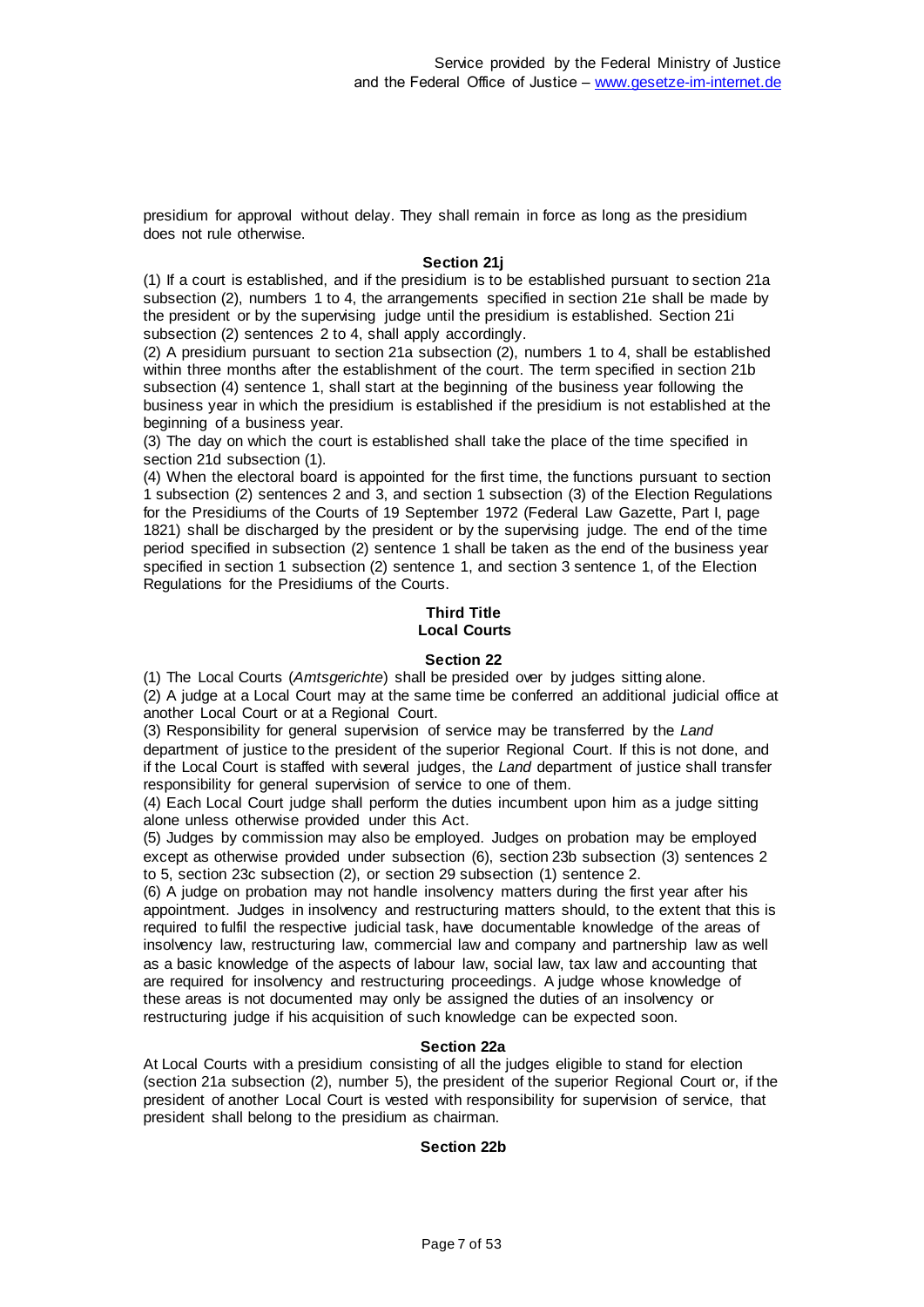(1) If a Local Court is staffed with only one judge, the presidium of the Regional Court shall designate a judge in its district to serve as the permanent representative of the Local Court judge.

(2) If it is necessary for a judge at a Local Court to be temporarily represented by a judge at another court, the presidium of the Regional Court shall designate a judge in its district to represent the Local Court judge for no longer than two months.

(3) In urgent cases the president of the Regional Court may appoint a provisional representative. The grounds for the order must be specified in writing.

(4) In the case of Local Courts where the president of another Local Court is responsible for general supervision of service, the presidium of the other Local Court shall be competent in the cases of subsections (1) and (2) and its president shall be competent in the case of subsection (3).

### **Section 22c**

(1) The *Land* governments shall be authorised to issue statutory instruments providing that a joint standby duty schedule be compiled for several Local Courts in the district of one Regional Court or several Regional Courts in the district of one Higher Regional Court, or that a single Local Court handle standby duty business, either entirely or partially, if this is advisable in order to ensure a more equitable distribution of standby duty assignments among the judges. The judges of the Local Courts designated in sentence 1 shall be scheduled for standby duty. The statutory instrument issued pursuant to sentence 1 may stipulate that the judges of the Regional Courts also be scheduled for standby duty. Standby duty business shall, pursuant to section 21e, be allocated by the presidiums of the Regional Courts in mutual agreement and in agreement with the presidiums of the Local Courts concerned. If no agreement can be reached, such allocation shall be made by the presidium of the Higher Regional Court to the district of which the Regional Courts belong. (2) The *Land* governments may transfer the authorisation pursuant to subsection (1) to the *Land* departments of justice.

### **Section 22d**

The validity of an act performed by a judge at a Local Court shall not be affected by the fact that the act should have been performed by another judge according to the roster allocating court business.

#### **Section 23**

The jurisdiction of the Local Courts in civil disputes shall encompass the following, insofar as they have not been assigned to the Regional Courts irrespective of the value of the matter in dispute:

1. disputes concerning claims involving an amount or with a monetary value not exceeding the sum of five thousand euros;

2. irrespective of the value of the matter in dispute:

a) disputes concerning claims arising out of a lease of living accommodation or concerning the existence of such a lease; this jurisdiction shall be exclusive;

b) disputes between travellers and providers of food or lodging, carriers, shippers or passage brokers at ports of embarkation concerning bills for food or lodging, carriage charges, passage monies, carriage of travellers and their belongings and loss of or damage to the latter, as well as disputes between travellers and artisans arising on the occasion of travel;

c) disputes pursuant to section 43 subsection 2 of the Apartment Ownership Act (Wohnungseigentumsgesetz); this jurisdiction shall be exclusive;

d) disputes concerning damage caused by game;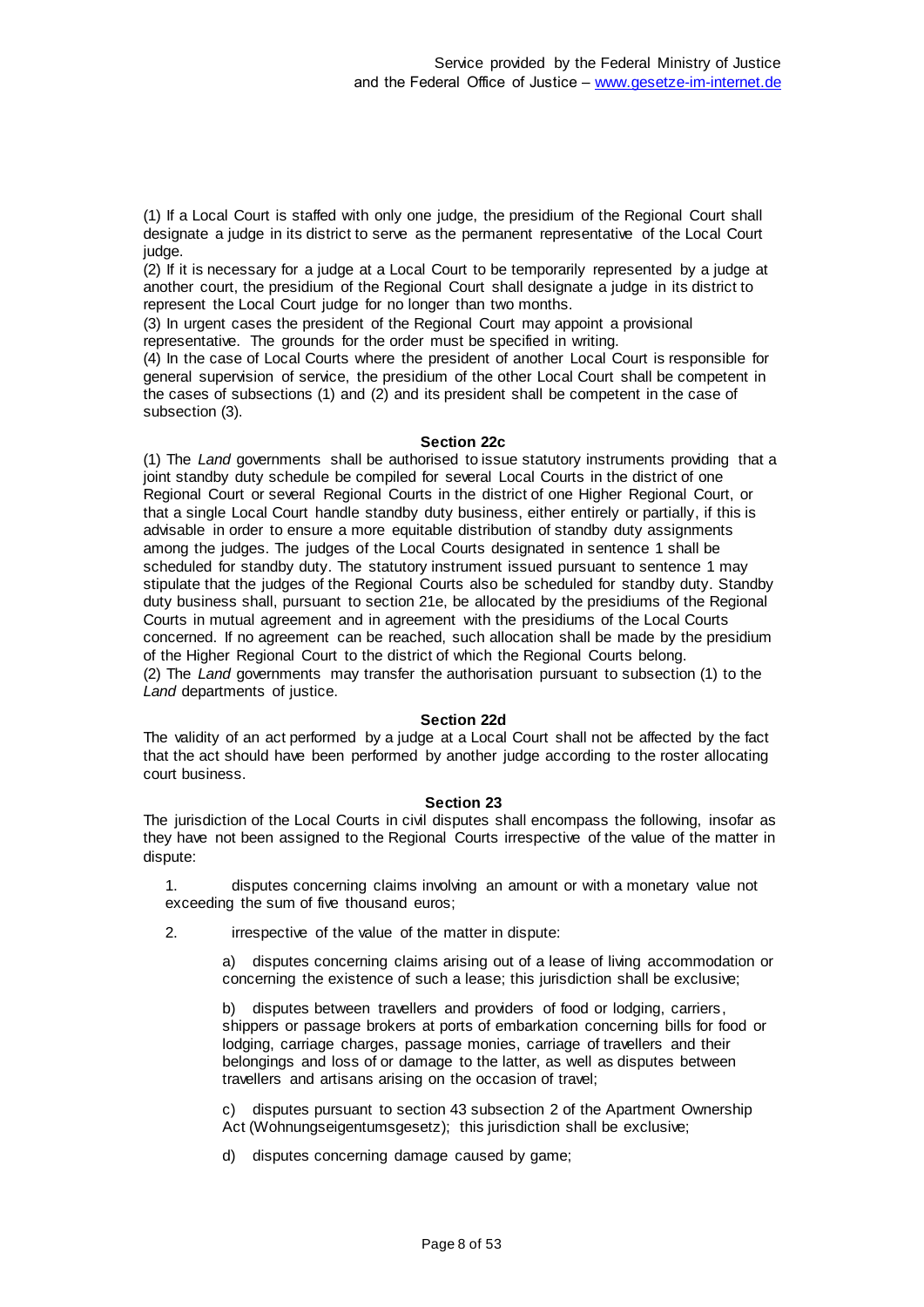- e) (repealed)
- f) (repealed)

g) claims arising out of a contract for a life annuity, life endowment or life interest or for vacation of premises that is connected with the transfer of possession of a piece of land.

### **Section 23a**

(1) The Local Courts shall furthermore have jurisdiction over

1. family matters;

2. non-contentious matters, insofar as no other jurisdiction has been established by statutory provisions.

The jurisdiction pursuant to sentence 1 number 1 shall be exclusive. (2) Non-contentious matters shall be

1. adult guardianship matters, placement matters and matters relating to adult guardianship appointments;

2. matters relating to probate and estate division;

3. register matters;

4. proceedings under company law pursuant to section 375 of the Act on Proceedings in Family Matters and in Matters of Non-contentious Jurisdiction;

5. the further non-contentious matters pursuant to section 410 of the Act on Proceedings in Family Matters and in Matters of Non-contentious Jurisdiction;

6. proceedings in imprisonment matters pursuant to section 415 of the Act on Proceedings in Family Matters and in Matters of Non-contentious Jurisdiction;

7. proceedings by public notice process;

8. land register matters;

9. proceedings under section 1, numbers 1 and 2 to 6, of the Act on Court Procedure in Agricultural Matters;

10. shipping register matters as well as

11. other non-contentious matters, insofar as they have been assigned to the courts by federal law.

(3) In derogation from subsection (1) sentence 1 number 2, competence for the tasks incumbent upon the Local Courts in matters relating to property division within the meaning of section 342 subsection (2), number 1, of the Act on Proceedings in Family Matters and in Matters of Non-contentious Jurisdiction shall lie with the notaries instead of the Local Courts.

#### **Section 23b**

(1) Divisions for family matters (Family Courts) shall be established at the Local Courts. (2) If several divisions for family matters are established, then all the family matters relating to the same group of persons should be assigned to the same division. If a matrimonial matter becomes pending at one division while another family matter relating to the same group of persons or a common child of both spouses is pending at first instance at another division, the latter matter shall be transferred *proprio motu* to the division handling the matrimonial matter. If an application in proceedings under sections 10 to 12 of the Act to Implement Certain Legal Instruments in the Field of International Family Law of 26 January 2005 (Federal Law Gazette, Part I, page 162) becomes pending at one division while a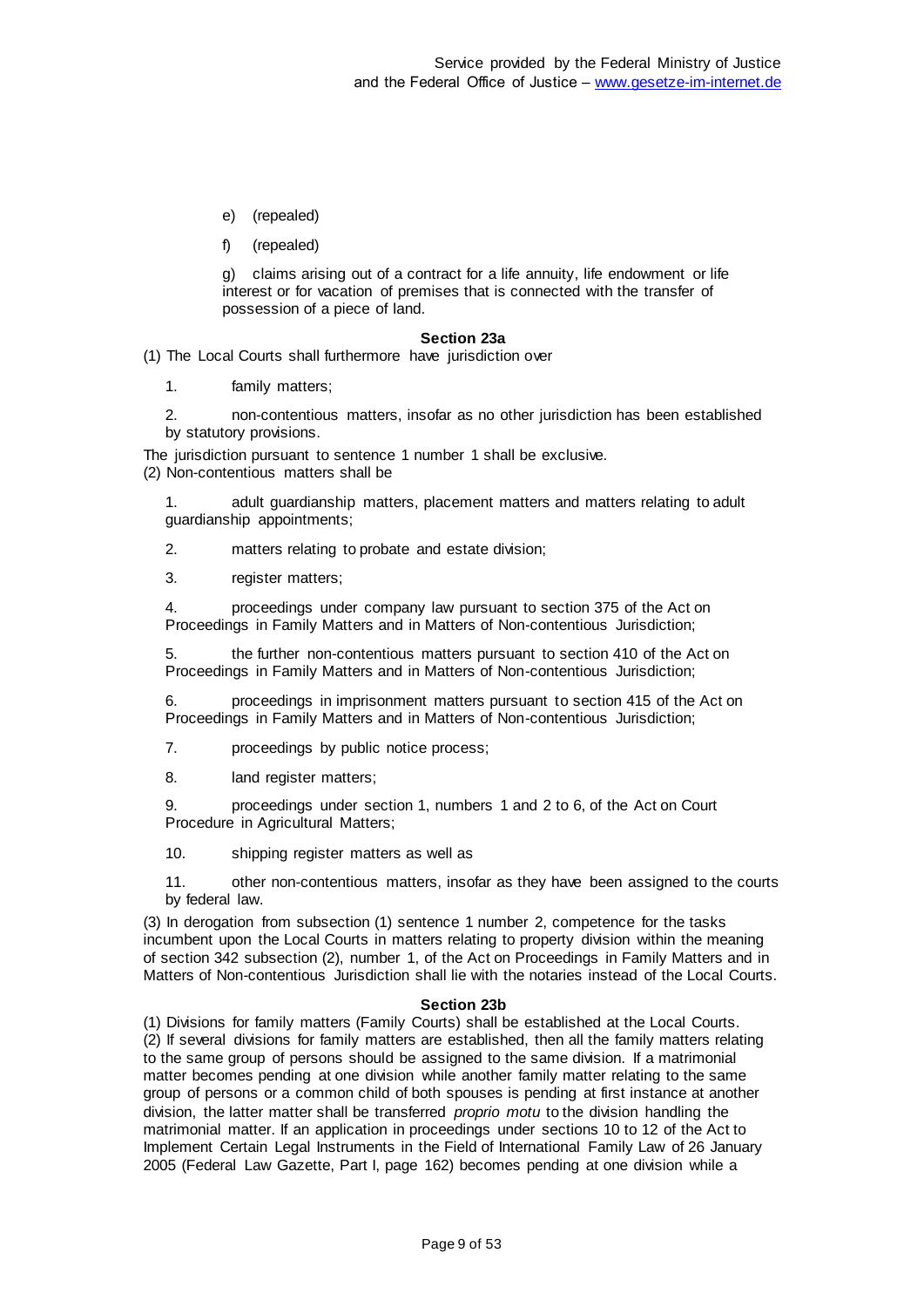family matter relating to the same child is pending at first instance at another division, the latter matter shall be transferred *proprio motu* to the first-mentioned division; this shall not apply if the application is manifestly inadmissible. Upon concurring application of both parents, the arrangement specified in sentence 3 shall also be applied to other family matters in which the parents are involved.

(3) The divisions for family matters shall be composed of Family Court judges. A judge on probation may not perform the duties of a Family Court judge during the first year after his appointment. Family court judges must have proven knowledge in the fields of family law, particularly the law on parent and child matters, procedural law in family matters and the parts of the law on child and youth welfare services required for proceedings in family matters, as well as proven basic knowledge of psychology, particularly child development psychology, and communication with children. A judge who has no proven knowledge in these fields may be assigned the tasks of a family judge only if it is anticipated that he will acquire this knowledge in the very near future. Derogations from the requirements under sentences 3 and 4 are permitted in the case of judges who are occupied with performing family court tasks only in the context of standby duty if an orderly operation of standby duty acceptable to the judges concerned would otherwise not be guaranteed.

### **Section 23c**

(1) Divisions for adult guardianship matters, placement matters and matters relating to adult guardianship appointments (Adult Guardianship Courts) shall be established. (2) The Adult Guardianship Courts (*Betreuungsgerichte*) shall be composed of Adult Guardianship Court judges. A judge on probation may not perform the duties of an Adult Guardianship Court judge during the first year after his appointment.

#### **Section 23d**

The *Land* governments shall be authorised to issue statutory instruments assigning to one Local Court the family matters and, either entirely or partially, the commercial matters, noncontentious matters and decisions on measures requiring a prior court order or court authorisation under the enforcement laws for the districts of several Local Courts, insofar as such concentration serves the purpose of material furtherance of the proceedings or appears advisable in order to ensure uniform administration of justice. The *Land* governments may transfer this authorisation to the *Land* departments of justice.

### **Section 24**

(1) In criminal matters, the Local Courts shall have jurisdiction unless

1. the jurisdiction of the Regional Court is established under section 74 subsection (2) or section 74a or the jurisdiction of the Higher Regional Court is established under section 120 or section 120b,

2. in an individual case a sentence of imprisonment exceeding four years or placement of the accused in a psychiatric hospital in lieu of or in addition to a penalty or placement of the accused in preventive detention (sections 66 to 66b of the Criminal Code) is to be expected, or

3. the public prosecution office prefers charges before the Regional Court due to the particular need for protection of persons aggrieved by the criminal offence who might be considered witnesses or due to the particular scale or the special significance of the case.

A particular need for protection pursuant to sentence 1 number 3 shall in particular be deemed to exist if it is to be expected that the examination will constitute a particular burden for the aggrieved person and multiple examinations should therefore be avoided.

(2) The Local Court may not impose a sentence of imprisonment exceeding four years and may neither order placement in a psychiatric hospital in lieu of or in addition to a penalty nor order placement in preventive detention.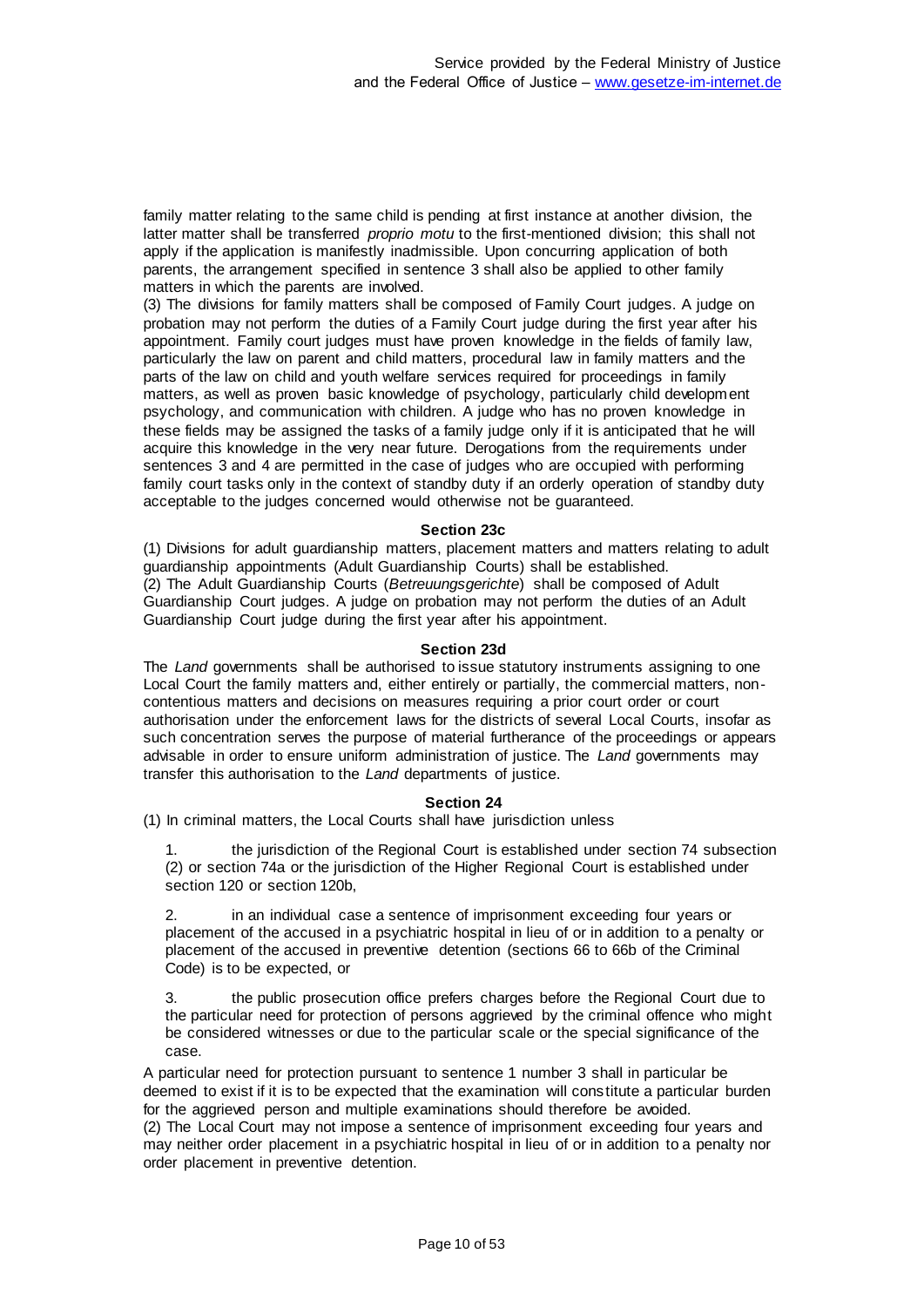A Local Court judge shall give a decision as a Criminal Court judge on less serious criminal offences

1. if they are prosecuted by way of a private prosecution or

2. if a penalty more severe than a two-year sentence of imprisonment is not to be expected.

#### **Section 26**

(1) In the case of criminal offences committed by adults through which a child or a juvenile is injured or directly endangered, and in the case of violations by adults of legal provisions serving the protection or education of young people, the Juvenile Courts shall also have jurisdiction in addition to the courts with jurisdiction over general criminal matters. sections 24 and 25 shall apply accordingly.

(2) In matters relating to the protection of children and juveniles, the public prosecution office should prefer charges before the Juvenile Courts if the interests meriting protection of children or juveniles who are required as witnesses in the proceedings can thus be better protected. Otherwise, the public prosecution office should only prefer charges before the Juvenile Courts if a hearing before the Juvenile Court appears expedient for other reasons. (3) Subsections (1) and (2) shall apply accordingly to the application for court investigatory acts in investigation proceedings.

### **Section 26a (repealed)**

### **Section 27**

The jurisdiction and scope of duties of the Local Courts shall otherwise be determined by the provisions of this Act and the provisions of the procedural codes.

# **Fourth Title Courts with lay judges**

# **Section 28**

Courts with lay judges (*Schöffengerichte*) shall be established at the Local Courts to hear and decide criminal matters falling under the jurisdiction of the Local Courts, insofar as such matters are not decided by a Criminal Court judge.

#### **Section 29**

(1) The bench shall consist of a Local Court judge as presiding judge and two lay judges. A judge on probation may not serve as presiding judge during the first year after his appointment.

(2) Upon application by the public prosecution office, it may be decided at the opening of the main proceedings that a second Local Court judge be added to the bench (extended bench) if his participation appears necessary in the light of the scale of the matter. An applic ation by the public prosecution office shall not be required if a court of higher rank opens the main proceedings before a court with lay judges.

### **Section 30**

(1) Except where the law provides for exceptions, during the main hearing the lay judges shall exercise judicial office in full and with the same voting rights as the Local Court judges and shall also participate in the decisions to be made in the course of a main hearing that are entirely unrelated to the delivery of the judgment and may be made without an oral hearing.

(2) The necessary decisions to be made outside the main hearing shall be made by the Local Court judge.

### **Section 31**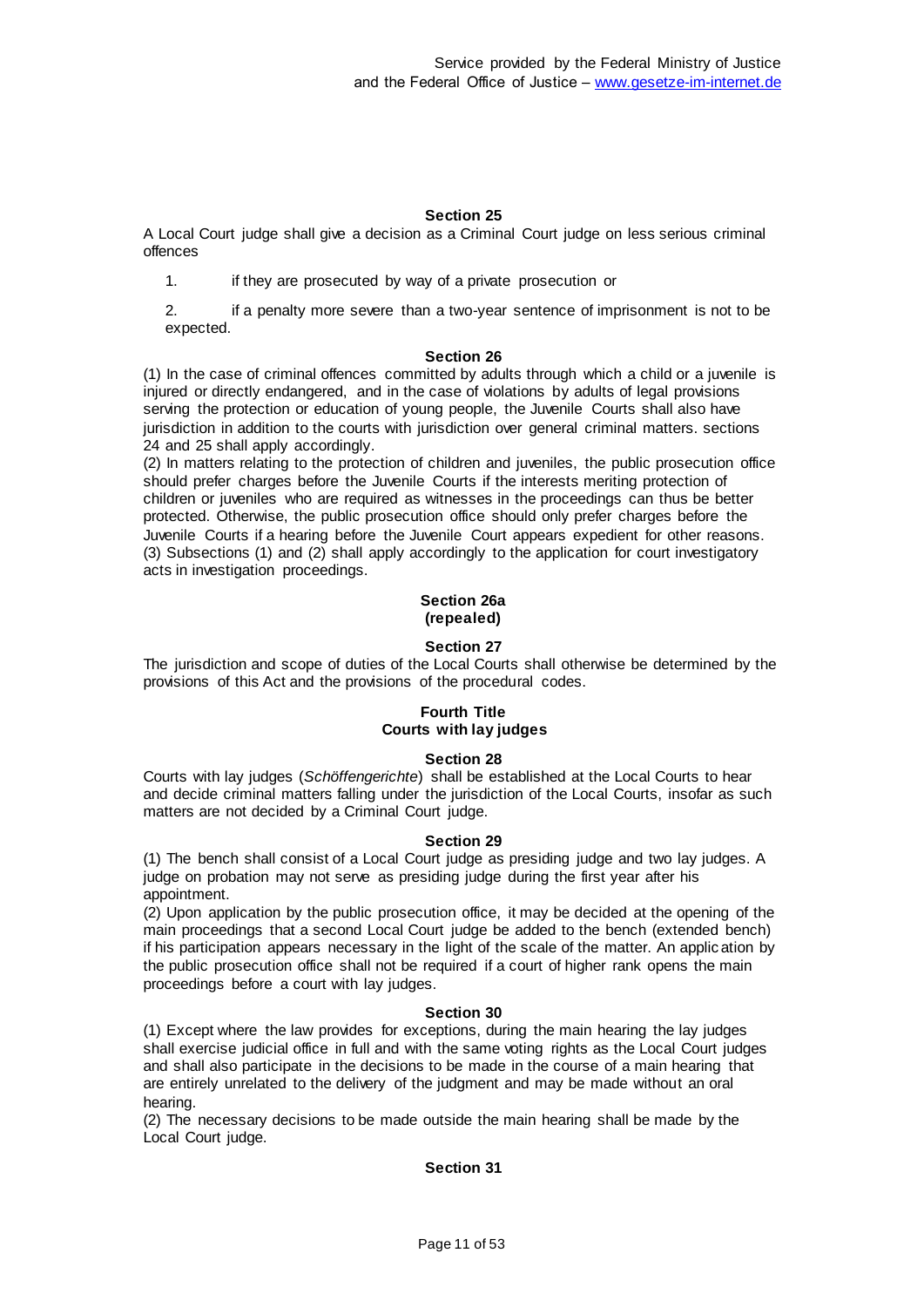The office of lay judge is an honorary position. It may only be held by Germans.

#### **Section 32**

The following persons shall be ineligible for the office of lay judge:

1. persons who as a result of a judicial decision do not have the capacity to hold public office or who have been sentenced to imprisonment exceeding six months for an intentional act;

2. persons against whom investigation proceedings are pending for an offence that can result in loss of capacity to hold public office.

3. (repealed)

#### **Section 33**

The following persons should not be appointed to the office of lay judge:

persons who would not yet have attained the age of twenty-five by the beginning of the term of office;

2. persons who have attained the age of seventy or would have attained the age of seventy by the beginning of the term of office;

3. persons who are not residing in the municipality at the time the list of nominees is compiled;

4. persons who are unsuitable candidates for health reasons;

5. persons who are unsuitable candidates due to lack of a sufficient command of the German language;

6. persons who are no longer able to freely dispose over their assets.

#### **Section 34**

(1) The following also should not be appointed to the office of lay judge:

1. the Federal President;

2. the members of the Federal Government or of a Land government;

- 3. civil servants who could be suspended or provisionally retired at any time;
- 4. judges, officials of the public prosecution office, notaries and attorneys-at-law;

5. court bailiffs, police officers and prison staff as well as full-time probation officers and staff of the court assistance agency;

6. ministers of religion and members of religious associations that by their rules are committed to the common life;

(2) In addition to the officials designated hereinbefore, *Land* legislation may designate higher administrative officials who should not be appointed to the office of lay judge.

#### **Section 35**

The following may decline appointment to the office of lay judge:

1. members of the Bundestag, the Bundesrat, the European Parliament, a Land parliament or a second chamber;

2. persons who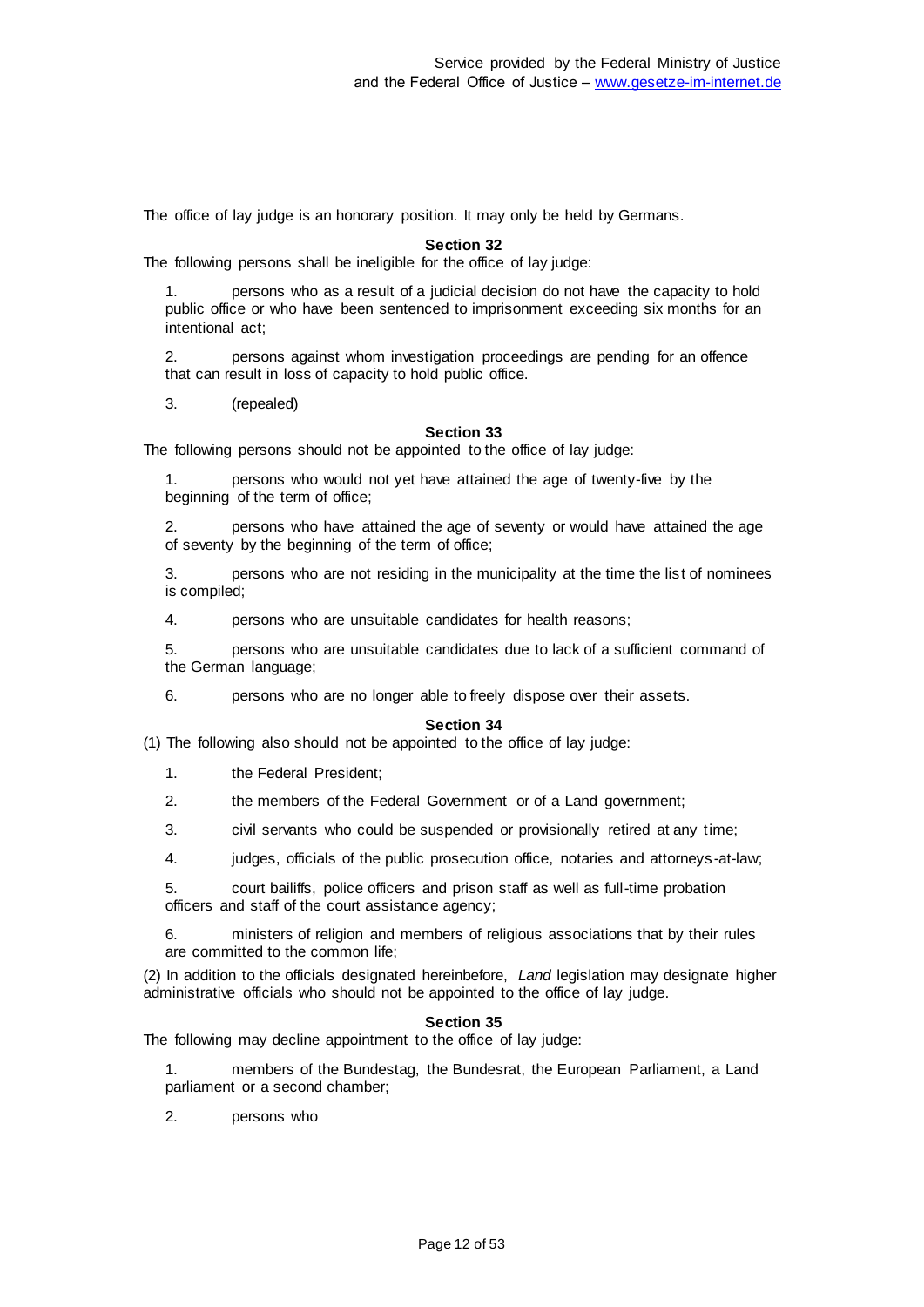a) acted as honorary judges in two consecutive terms of office in the criminal justice system, insofar as the last term of office is still continuing at the time of compilation of the list of nominations;

b) during the previous term of office discharged the obligation to serve as an honorary judge in the criminal justice system on at least forty days or

c) are already serving as honorary judges;

3. doctors, dentists, nurses, paediatric nurses, orderlies and midwives;

4. heads of pharmacies that do not employ any other pharmacists;

5. persons who can credibly demonstrate that their immediate obligation to personally care for their families would make it particularly difficult for them to perform the duties of the office;

6. persons who have attained the age of sixty-five or would have attained the age of sixty-five by the end of the term of office;

7. persons who can credibly demonstrate that performing the duties of the office would constitute a particular hardship either for them or for a third party because it would jeopardise or considerably impair an adequate livelihood.

#### **Section 36**

(1) The municipality shall compile a list of prospective lay judges every five years. Inclusion in the list shall require the approval of two thirds of the members of the municipal assembly who are present, but at least, however, half of the statutory number of members of the municipal assembly. The respective rules for the adoption of resolutions by the municipal assembly shall remain unaffected.

(2) The list of nominees should adequately reflect all groups within the population in terms of sex, age, occupation and social status. It must contain the family name, first names, different name at birth if applicable, year of birth, place of residence including the postal code and occupation of the person nominated; in the case of common names, the city district or part of town of the place of residence are to be included.

(3) The list of nominees shall be open to public inspection in the municipality for one week. The time at which it will be laid out for inspection shall be publicly announced in advance. (4) The lists of nominees for the district of the Local Court shall contain at least twice as many names as the required number of principal lay judges and substitute lay judges specified in section 43. Their allocation among the municipalities of the district shall be undertaken by the president of the Regional Court (president of the Local Court) in keeping with the populations of the municipalities.

#### **Section 37**

Objections to the list of nominees may be lodged within one week, calculated from the end of the period of public inspection, either in writing or for the record on the grounds that persons have been included in the list of nominees who are ineligible for inclusion pursuant to section 32 or should not have been included pursuant to sections 33 and 34.

### **Section 38**

(1) The chairman of the municipal council shall send the list of nominees and the objections to the judge at the Local Court of the district.

(2) If corrections to the list of nominees become necessary after it has been sent, the chairman of the municipal council must notify the judge at the Local Court accordingly.

### **Section 39**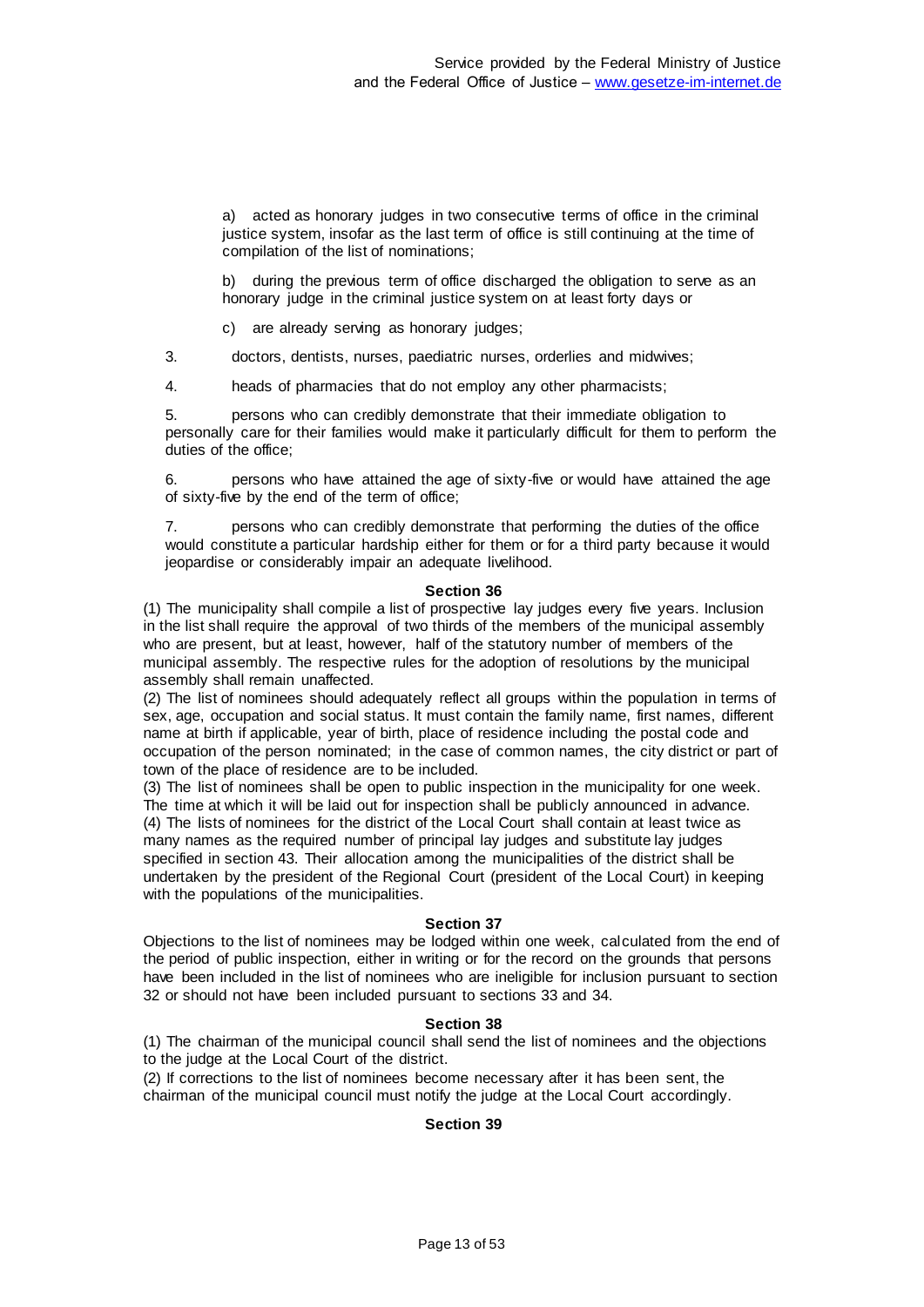The judge at the Local Court shall consolidate the municipalities' lists of nominees into a district list and shall prepare the ruling on the objections. He must verify that the provisions of section 36 subsection (3) have been observed and ensure that any defects are remedied.

### **Section 40**

(1) A committee shall convene at the Local Court every five years.

(2) The committee shall be composed of the judge at the Local Court as chairman and an administrative official to be designated by the *Land* government as well as seven upstanding individuals as associate members. The *Land* governments shall be authorised to issue statutory instruments regulating the competence for designation of the administrative official in derogation from sentence 1. They may issue statutory instruments transferring this authorisation to the highest *Land* authorities.

(3) The associate members shall be elected from among the inhabitants of the district of the Local Court by the representative body of the corresponding administrative subdivision by a two-thirds majority of the members present, but at least, however, by half of the statutory number of members. The respective rules for the adoption of resolutions by this representative body shall remain unaffected. If the district of the Local Court encompasses several administrative districts or parts of several administrative districts, the competent highest *Land* authority shall determine the number of associate members to be elected by the representative bodies of these administrative districts.

(4) A quorum of the committee shall exist if at least the chairman, the administrative official and three associate members are present.

#### **Section 41**

The committee shall rule on the objections to the list of nominees by a simple majority vote. In the case of a tie, the chairman shall have the casting vote. The decisions shall be placed on record. They shall not be contestable.

#### **Section 42**

(1) From the corrected list of nominees, the committee shall, by a two-thirds majority vote, select the following for the next five business years:

1. the necessary number of lay judges;

2. the necessary number of persons to take the place of any lay judges who become unavailable or to serve as lay judges in the cases of sections 46 and 47 (substitute lay judges). Persons should be selected who reside at the seat of the Local Court or in the immediate vicinity.

(2) Care should be taken at the time of selection to ensure that all groups within the population are adequately represented in terms of sex, age, occupation and social status.

#### **Section 43**

(1) The number of principal lay judges and substitute lay judges required for each Local Court shall be determined by the president of the Regional Court (president of the Local Court).

(2) The number of principal lay judges should be calculated in such a way that each one is likely to be called to serve on no more than twelve ordinary sitting days per year.

#### **Section 44**

The names of the selected principal lay judges and substitute lay judges shall be entered in separate lists (*Schöffenlisten*) at each Local Court.

#### **Section 45**

(1) The dates of the ordinary sittings of a court with lay judges shall be set in advance for the entire year.

(2) The order in which the principal lay judges are to participate in the year's individual ordinary sittings shall be decided by drawing lots in a public sitting of the Local Court. If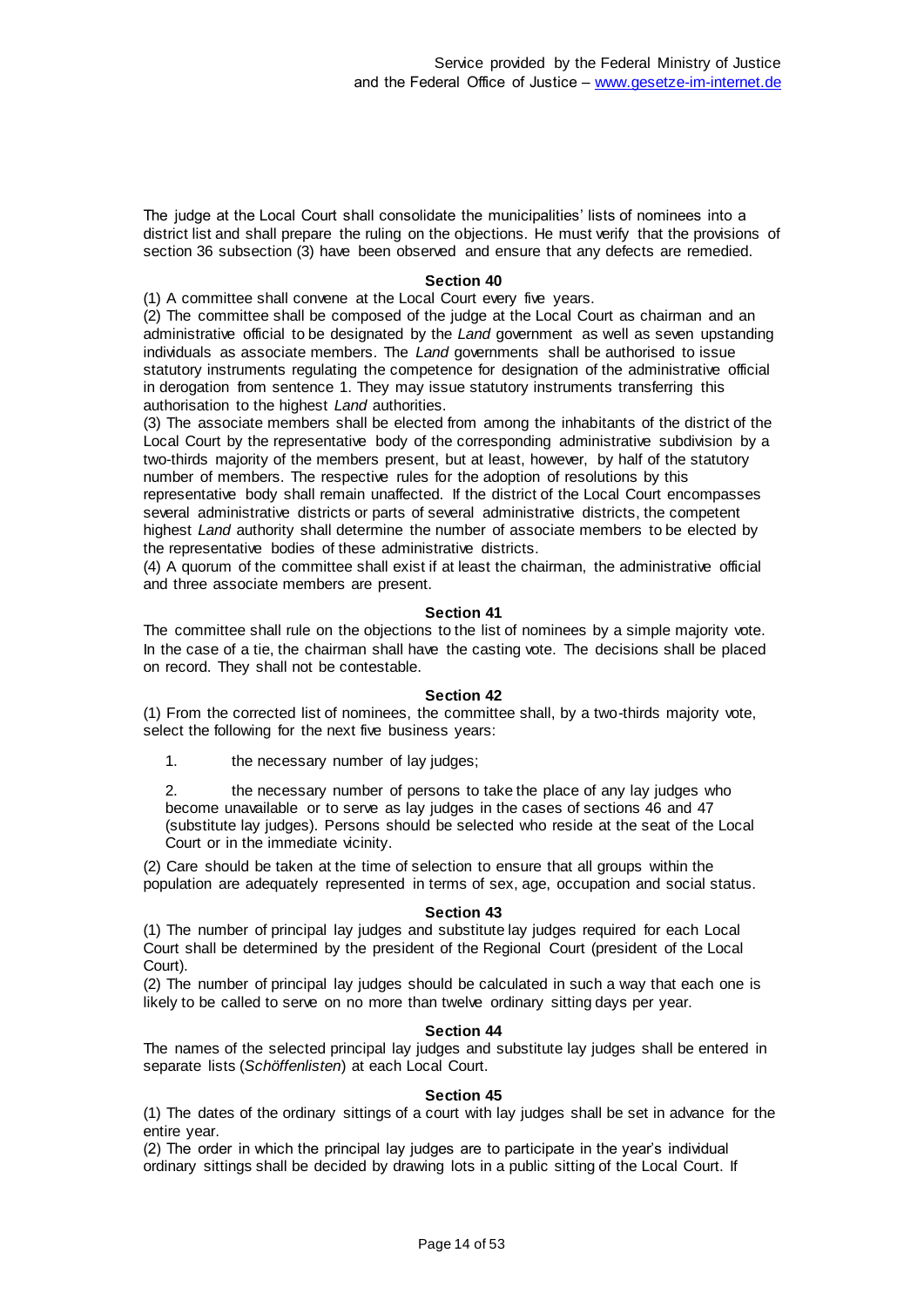several benches with lay judges have been established at a Local Court, lots may be drawn in such a way that each principal lay judge only participates in the sittings of one bench. Lots are to be drawn in such a way that each principal lay judge selected is called to serve on twelve sitting days if possible. Sentence 1 shall apply accordingly to the order in which the substitute lay judges shall take the place of lay judges who become unavailable (list of substitute lay judges - *Ersatzschöffenliste*); sentence 2 shall not apply to substitute lay judges.

(3) Lots shall be drawn by the judge at the Local Court.

(4) The lists of lay judges shall be maintained by a designated registry clerk of the court registry (*Schöffengeschäftsstelle*). He shall record the drawing of lots. The judge at the Local Court shall inform the lay judges of the results of the drawing. At the same time, the principal lay judges shall be informed of the sitting days on which they must serve and advised of the legal consequences of failure to appear. A lay judge who is not called to serve on a sitting day until after the commencement of the business year shall be informed and advised in the same manner once he is called.

#### **Section 46**

If an additional bench with lay judges is established at a Local Court during the business year, the number of principal lay judges required for its ordinary sittings shall be drawn by lots from the list of substitute lay judges pursuant to section 45 subsection (1), subsection (2) sentence 1, and subsections (3) and (4). The lay judges selected in this manner shall be deleted from the list of substitute lay judges.

#### **Section 47**

If court business necessitates the scheduling of extraordinary sittings or if it becomes necessary for lay judges other than the ones initially appointed or for additional lay judges to be called to serve at individual sittings, they shall be selected from the list of substitute lay judges.

#### **Section 48**

(1) Additional lay judges (section 192 subsections (2) and (3)) shall be assigned from the list of substitute lay judges.

(2) In the event that a principal lay judge is unable to be present, the additional lay judge initially assigned from the list shall even then take his place if the unavailability of the principal lay judge becomes known prior to the beginning of the sitting.

#### **Section 49**

(1) If it becomes necessary for substitute lay judges to be called to serve at individual sittings (section 47 and section 48 subsection (1)), they shall be assigned from the list of substitute lay judges in the order in which they appear on the list.

(2) If a principal lay judge is deleted from the list of lay judges, he shall be replaced by the substitute lay judge who is next in line on the list of substitute lay judges; the name of the replacement shall then be deleted from the list of substitute lay judges. The designated registry clerk of the court registry shall thereupon inform and advise the new principal lay judge in accordance with section 45 subsection (4) sentences 3 and 4.

(3) The order of calling shall be determined by the date of receipt by the designated regis try clerk of the order or ruling indicating the necessity of calling substitute lay judges. The designated registry clerk shall make a note of the date and time of receipt on the order or ruling. Proceeding in the order of receipt, he shall assign the substitute lay judges to the various sittings in accordance with subsection (1) or transfer them to the list of principal lay judges in accordance with subsection (2). In the event that several orders or rulings are received simultaneously, he shall first transfer names from the list of substitute lay judges to the list of principal lay judges in accordance with subsection (2) in alphabetical order of the surnames of the principal lay judges deleted from the list of lay judges; in all other cases the alphabetical order of the surnames of the primary defendants shall be decisive.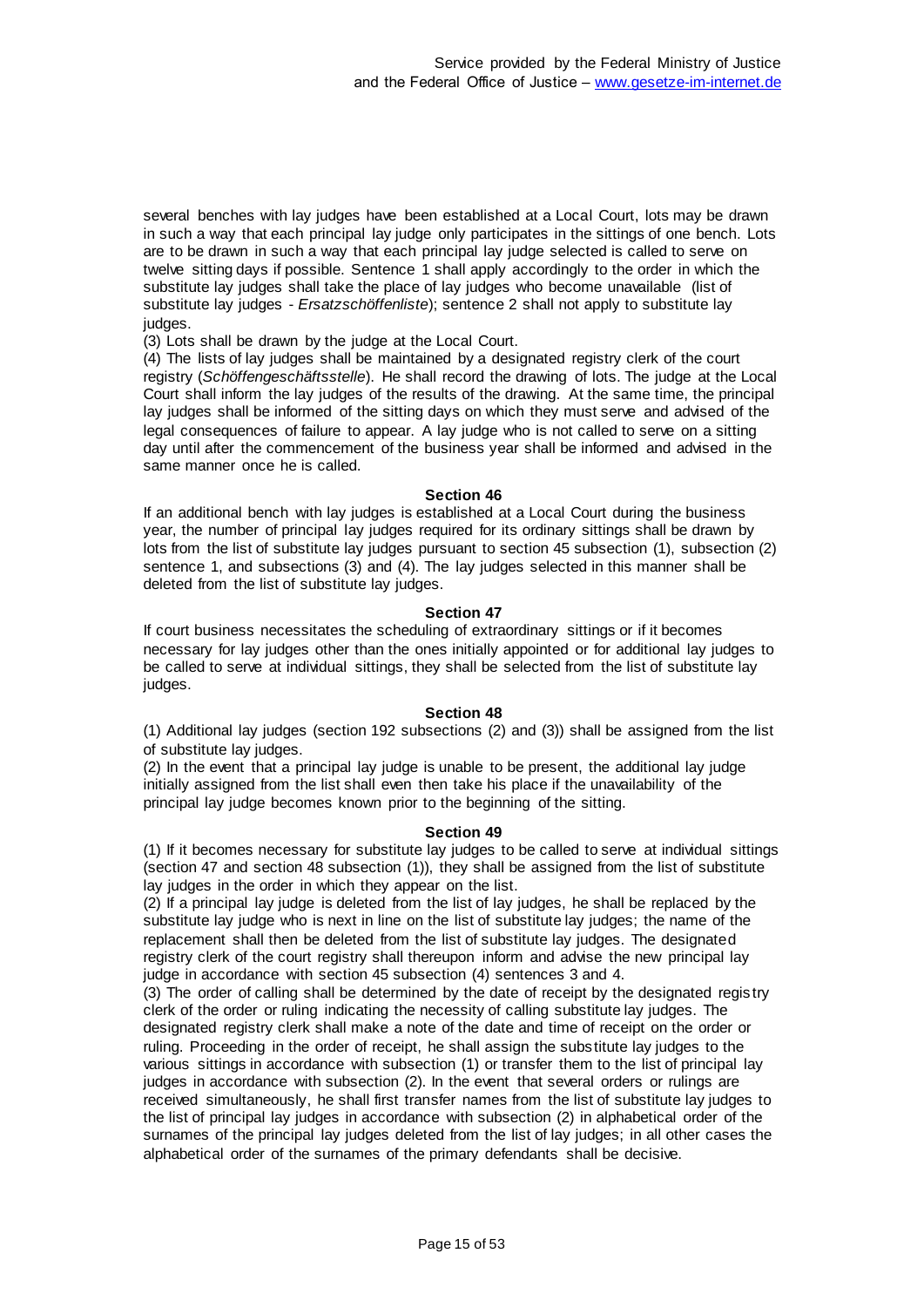(4) If a substitute lay judge is assigned to a sitting day, he shall not be called again until all the other substitute lay judges have likewise been assigned or released from their service commitment or deemed unreachable (section 54). This shall also be the case even if he himself has been released from his service commitment or deemed unreachable.

#### **Section 50**

If a sitting extends beyond the time for which the lay judge was initially called, he must continue to serve until the end of the sitting.

#### **Section 51**

(1) A lay judge shall be removed from office if he is guilty of a gross breach of his official duties.

(2) The decision shall be given by a criminal division of the Higher Regional Court upon application of the Local Court judge in a ruling after hearing the public prosecution office and the lay judge concerned. The decision shall not be contestable.

(3) The division competent pursuant to subsection (2) sentence 1 may order that the lay judge not be called to serve at sittings until the decision on his removal from office has been given. The order shall not be contestable.

#### **Section 52**

(1) A lay judge shall be deleted from the list of lay judges if

1. he becomes ineligible for the office of lay judge or if such ineligibility becomes known, or

2. circumstances arise or become known that are such that he should not be appointed to the office of lay judge.

In the cases of section 33, number 3, however, this shall only apply if the lay judge gives up his residence in the district of the Regional Court.

(2) Upon his application, a lay judge shall be deleted from the list of lay judges if he

1. gives up his residence in the district of the Local Court in which he is serving, or

2. has participated in sittings on more than 24 sitting days during one business year.

In the case of principal lay judges, such deletion shall only become effective for the sittings that begin more than two weeks after the day on which the application is received by the designated registry clerk of the court registry. If a substitute lay judge has already been notified that he has been called to serve on a specific sitting day, his deletion from the list shall not become effective until after the conclusion of the main hearing begun on that sitting day.

(3) If the lay judge has died or moved out of the district of the Regional Court, the judge at the Local Court shall order his deletion from the list. He shall otherwise rule on the application after hearing the public prosecution office and the lay judge concerned. (4) The decision shall not be contestable.

(5) If a substitute lay judge is transferred to the list of principal lay judges, he shall first fulfil the service commitments for which he was previously called as a substitute lay judge. (6) If the number of substitute lay judges on the list of substitute lay judges has declined to half the original number, additional lay judges shall be selected from the existing lists of nominees by the committee that was responsible for selecting the original lay judges. The judge at the Local Court may dispense with selecting additional lay judges if such selection would have to take place during the last six months of the period for which the lay judges have been selected. The order of succession of the new substitute lay judges shall be determined by section 45 accordingly with the proviso that the places on the list of lay judges to be filled by drawing lots shall follow the last name on the list of substitute lay judges at the time of the drawing.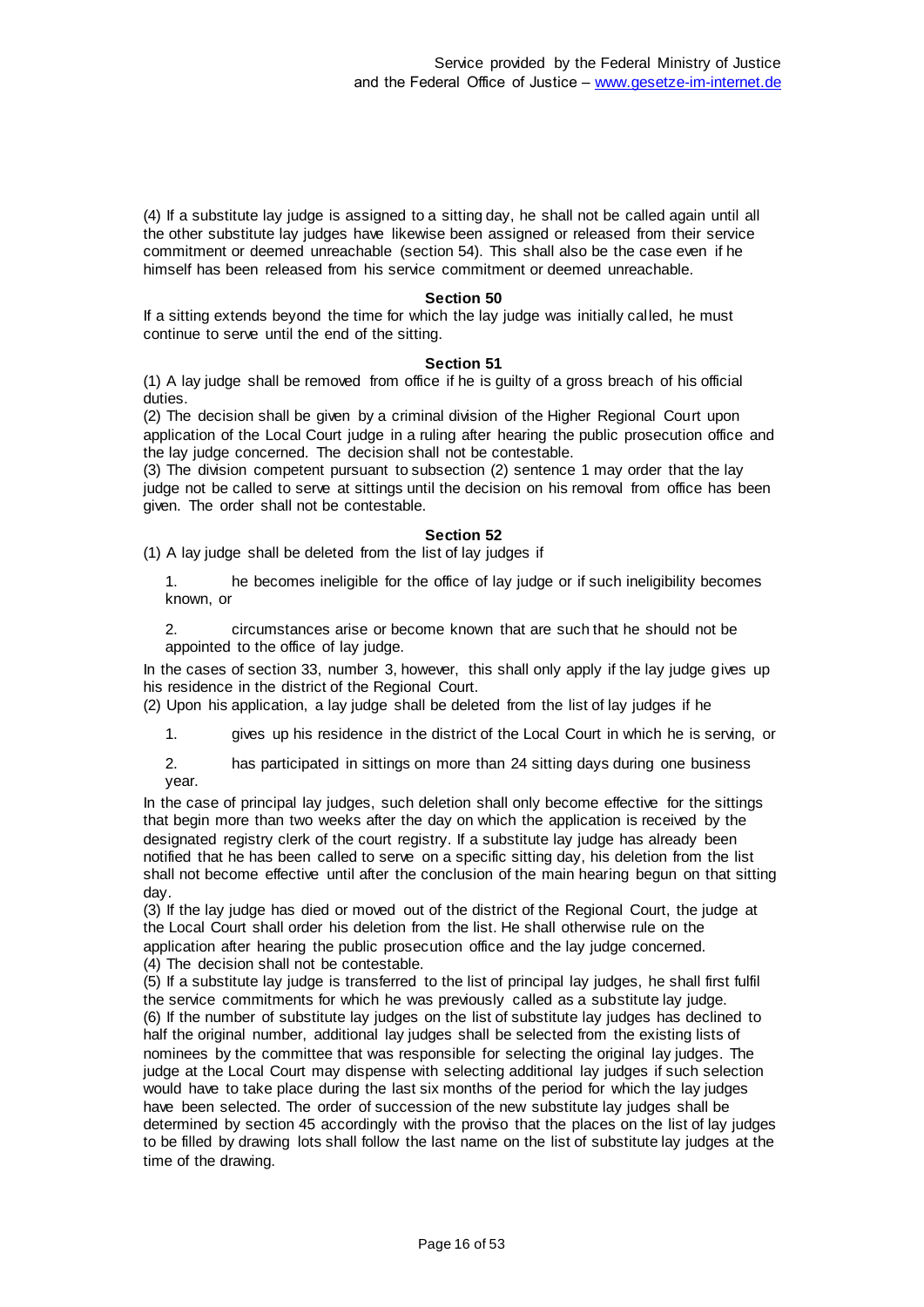(1) Grounds for refusing service shall only be considered if they are put forward by the lay judge concerned within one week of the time he was informed of his assignment. If such grounds arise or become known at a later date, the time limit shall be calculated from that point onward.

(2) The judge at the Local Court shall rule on the request after hearing the public prosecution office. The decision shall not be contestable.

#### **Section 54**

(1) The judge at the Local Court may release a lay judge from his service commitment on specific sitting days upon the latter's application due to obstacles that have arisen. An obstacle shall be deemed to have arisen if the lay judge is prevented from serving by circumstances that are beyond his control or if it would be unreasonable to expect him to serve.

(2) For the purposes of calling substitute lay judges, it shall be deemed equivalent to being prevented from serving if a lay judge cannot be reached. A lay judge who does not appear at a sitting and whose appearance probably cannot be effected without considerably delaying commencement of the sitting shall be deemed unreachable. A substitute lay judge shall also then be considered unreachable if calling him would necessitate a postponement of the hearing or a considerable delay in its commencement. The decision as to whether a lay judge is unreachable shall be made by the judge at the Local Court. Section 56 shall remain unaffected.

(3) The decision shall not be contestable. The application pursuant to subsection (1) and the decision shall be recorded in the files.

#### **Section 55**

The lay judges and the associate members of the committee shall receive remuneration pursuant to the Judicial Remuneration and Compensation Act.

#### **Section 56**

(1) A coercive fine shall be imposed on lay judges and associate members of the committee who fail to appear at the sittings on time without a sufficient excuse or otherwise shirk their obligations. At the same time, they shall be charged with the costs incurred.

(2) The decision shall be made by the judge at the Local Court after hearing the public prosecution office. If a sufficient excuse is subsequently provided, the decision may be either entirely or partially revoked. A complaint (*Beschwerde*) by the person concerned against the decision shall be admissible pursuant to the provisions of the Code of Criminal Procedure.

#### **Section 57**

The *Land* department of justice shall specify the date by which the lists of nominees are to be compiled and submitted to the judge at the Local Court as well as the date on which the committee is to be convened and lots are be drawn to select the lay judges.

### **Section 58**

(1) The *Land* governments shall be authorised to issue statutory instruments providing that criminal matters, either entirely or partially, as well as certain kinds of decisions in criminal matters and requests for mutual assistance in criminal matters from offices outside the territorial scope of this Act be assigned to a single Local Court for the districts of several Local Courts insofar as such concentration serves the purpose of material furtherance or swifter disposal of the proceedings. The *Land* governments may issue statutory instruments transferring this authorisation to the *Land* departments of justice.

(2) If a joint court with lay judges is established for the districts of several Local Courts, the president of the Regional Court (president of the Local Court) shall determine the necessary number of principal and substitute lay judges and allocate the number of principal lay judges among the individual Local Court districts. If the seat of the Local Court at which a joint court with lay judges is established is a city that encompasses districts of the other Local Courts or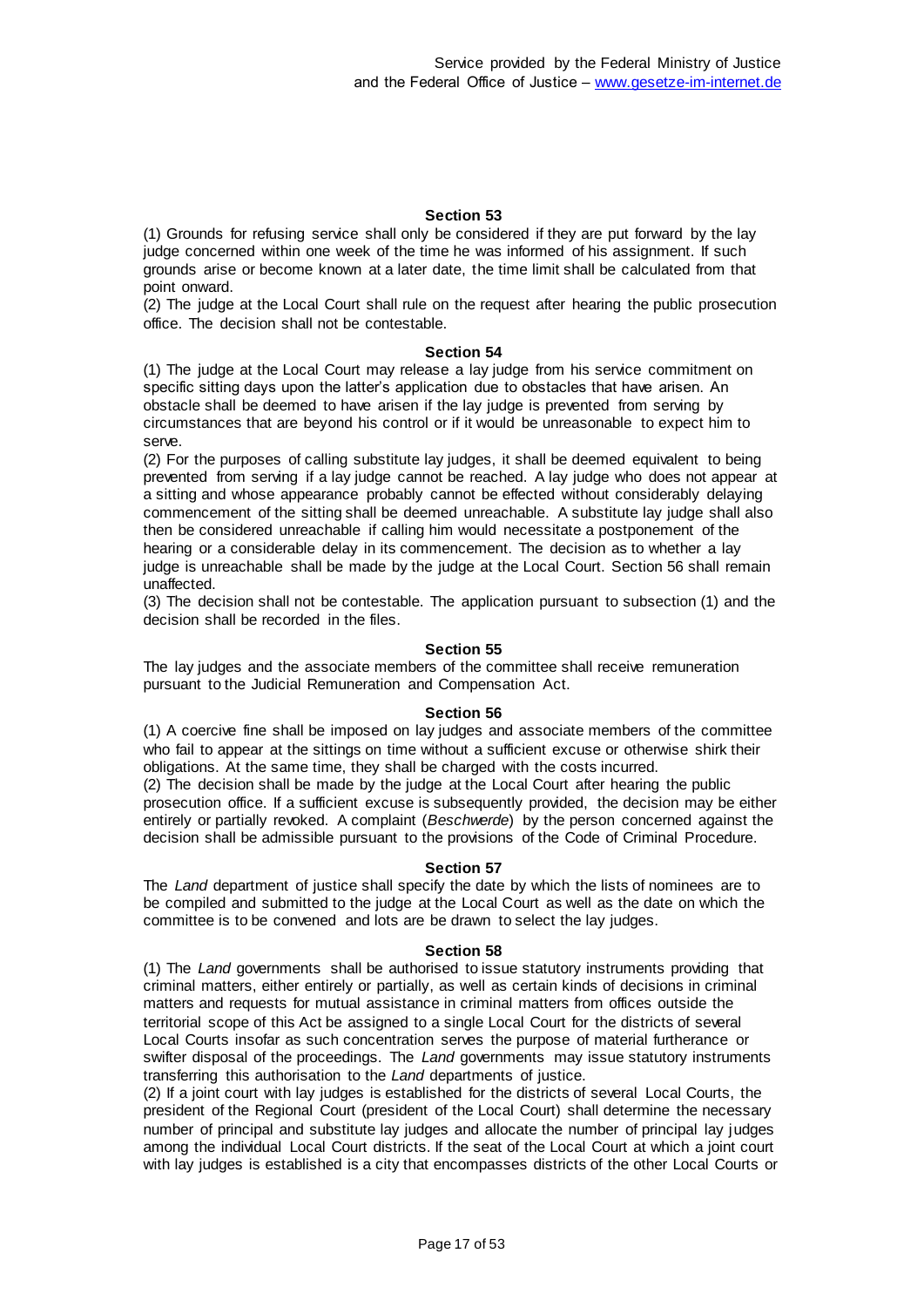parts thereof, the president of the Regional Court (president of the Local Court) shall allocate the number of substitute lay judges among these Local Courts; the *Land* department of justice may exempt certain Local Courts herefrom. The president of the Local Court shall only then take the place of the president of the Regional Court if all the Local Courts concerned are subject to his supervision of service.

(3) All the other provisions of this Title shall apply accordingly.

# **Fifth Title Regional Courts**

### **Section 59**

(1) The Regional Courts (*Landgerichte*) shall be composed of a president, presiding judges and additional judges.

(2) The judges at a Regional Court may at the same time be conferred an additional judicial office at a Local Court.

(3) Judges on probation and judges by commission may be employed.

#### **Section 60**

(1) Unless otherwise determined, both civil and criminal divisions shall be established at each Regional Court.

(2) The *Land* governments shall be authorised to issue statutory instruments to establish exclusively civil or criminal divisions at a Regional Court with at least 100 judicial posts and to assign to it the civil or criminal matters for the districts of several Regional Courts. The *Land* governments may transfer this authorisation under sentence 1 to the *Land* departments of justice.

### **Sections 61 to 69 (repealed)**

#### **Section 70**

(1) Insofar as the representation of a member by a member of the same court is not possible, it shall, upon application of the presidium, be arranged by the *Land* department of justice.

(2) The assignment of a judge on probation or a judge by commission shall be limited to a specific period of time and may not be revoked prior to the expiration of this period.

(3) The provisions of *Land* law pursuant to which judicial functions may only be exercised by judges appointed for life and the provisions of *Land* law governing representation by judges appointed for life shall remain unaffected.

#### **Section 71**

(1) The civil divisions, including the commercial divisions, shall have jurisdiction over all civil disputes that are not assigned to the Local Courts.

(2) The Regional Courts shall have exclusive jurisdiction over the following, irrespective of the value of the matter in dispute:

1. claims brought against the fiscal authorities on the basis of civil service law;

2. claims against judges and civil servants for overstepping their official powers or for failing to perform official duties;

3. claims based on false, misleading or omitted public capital market information, on the use of false or misleading public capital market information or on the omission of the necessary disclosure that public capital market information is false or misleading;

- 4. proceedings under
	- a) (repealed)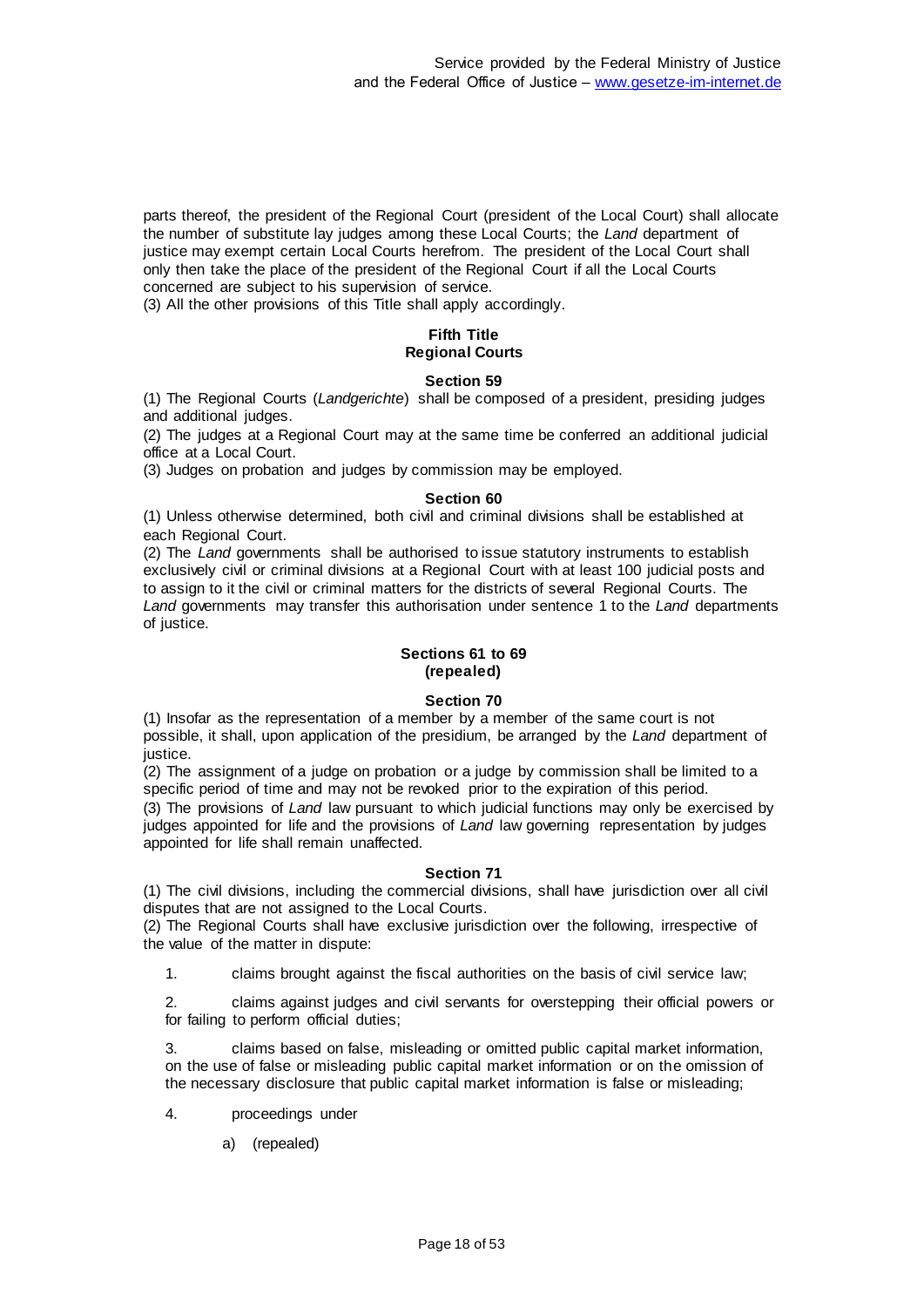b) sections 98, 99, 132, 142, 145, 258, 260, 293c and 315 of the Stock Corporation Act,

- c) section 26 of the SE Implementation Act,
- d) section 10 of the Company Transformation Act,
- e) the Award Proceedings Act,
- f) sections 39a and 39b of the Securities Acquisition and Takeover Act;
- 5. disputes
	- a) concerning a customer's order rights under section 650b of the Civil Code,

b) concerning the amount of a claim to remuneration resulting from a customer's order (section 650c of the Civil Code);

6. concerning claims deriving from the Corporate Stabilisation and Restructuring Act (Unternehmensstabilisierungs- und -restrukturierungsgesetz).

(3) It shall be left to *Land* legislation to assign claims against the state or against a corporation established under public law arising out of directions of administrative authorities as well as claims arising out of public charges exclusively to the Regional Courts, irrespective of the value of the matter in dispute.

(4) The *Land* governments shall be authorised to issue statutory instruments assigning the decisions in proceedings pursuant to subsection (2) number 4 letters a to e and number 5 for the districts of several Regional Courts to one Regional Court. In proceedings pursuant to subsection 2 number 4 letters a to e, such assignment may only take place if it serves to ensure uniform administration of justice. The *Land* governments may transfer this authorisation to the *Land* departments of justice.

### **Section 72**

(1) The civil divisions, including the commercial divisions and the divisions specified in section 72a, shall be the courts hearing appeals on fact and law and hearing complaints in the civil disputes heard by the Local Courts, insofar as the Higher Regional Courts do not have jurisdiction. The Regional Courts shall furthermore be the courts hearing complaints in matters involving deprivation of liberty and in the matters decided by the Adult Guardianship Courts.

(2) In disputes pursuant to section 43 subsection 2 of the Apartment Ownership Act, the Regional Court with jurisdiction for the seat of the Higher Regional Court shall be the joint court hearing appeals on fact and law and hearing complaints for the district of the Higher Regional Court in which the Local Court has its seat. This shall also apply to the matters specified in section 119 subsection (1), number 1, letters b and c. The *Land* governments shall be authorised to issue statutory instruments designating another Regional Court in the district of the Higher Regional Court instead of this court. The *Land* governments may transfer this authorisation to the *Land* departments of justice.

### **Section 72a**

(1) One or several civil divisions for the following areas of work shall be established at the Regional Courts:

1. disputes deriving from banking and financial transactions,

2. disputes deriving from building and architectural contracts as well as from engineering contracts, insofar as they are connected with building services,

- 3. disputes deriving from therapeutic treatment,
- 4. disputes deriving from insurance policy relationships,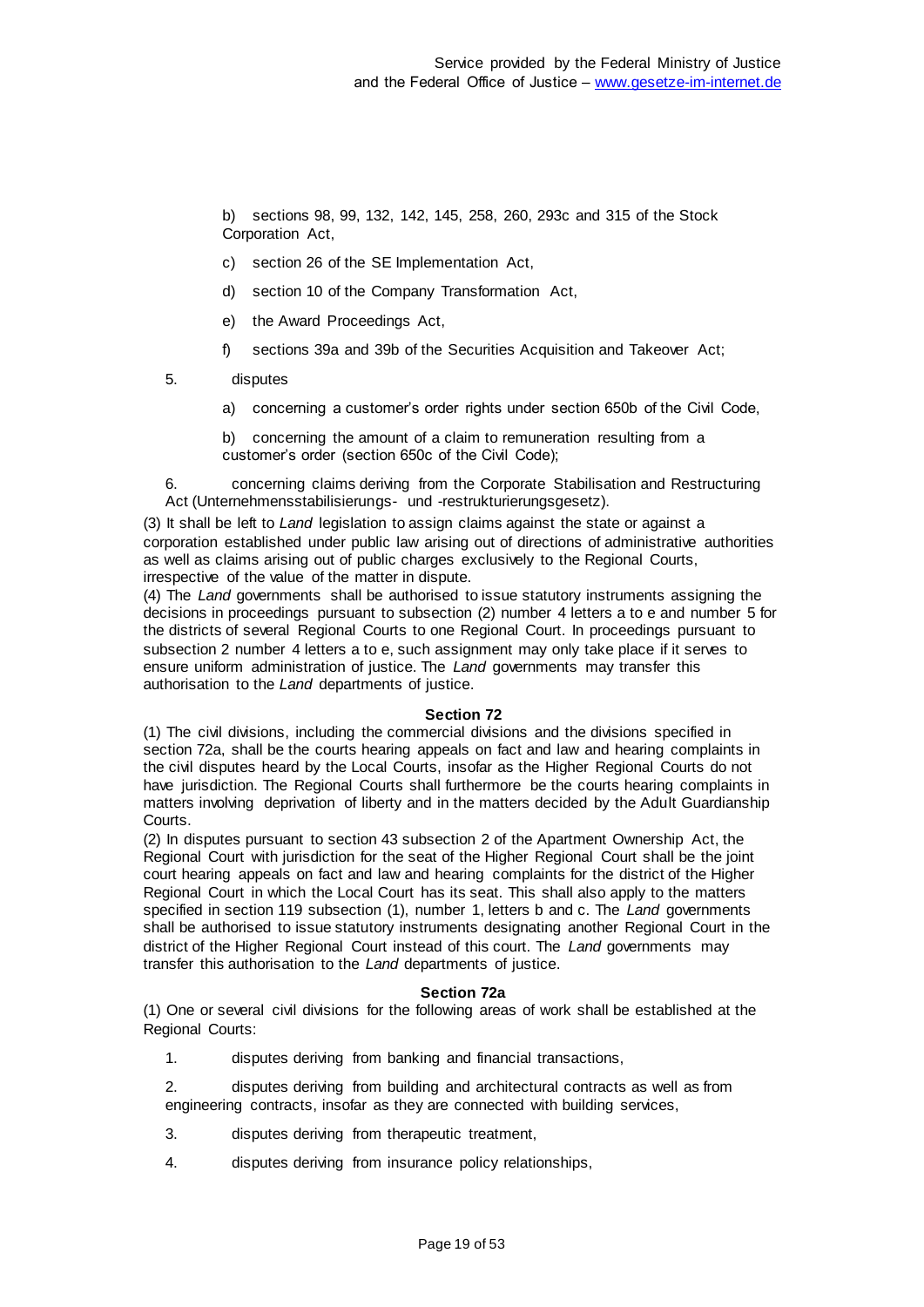5. disputes regarding claims deriving from publications in press media, image and sound carriers of any kind, in particular in the press, and on radio, film and television,

6. disputes under the law of succession and

7. disputes and complaints under insolvency law, avoidance matters under the Creditors' Avoidance of Transfers Act (Anfechtungsgesetz) as well as disputes and complaints arising from the Corporate Stabilisation and Restructuring Act.

(2) The *Land* governments shall be authorised to issue statutory instruments to establish at the Regional Courts one or several civil divisions for other areas of work. The *Land*  governments may transfer this authorisation to the *Land* departments of justice. (3) Disputes under sections 71 and 72 may also be assigned to the civil divisions under subsections (1) and (2).

#### **Section 73**

(1) The criminal divisions shall rule on complaints against directions of a Local Court judge as well as against decisions of a Local Court judge and decisions of benches with lay judges. (2) The criminal divisions shall furthermore handle the matters assigned to the Regional Courts under the Code of Criminal Procedure.

### **Section 73a (repealed)**

#### **Section 74**

(1) The criminal divisions, as adjudicating courts of first instance, shall have jurisdiction over all serious criminal offences that do not fall under the jurisdiction of the Local Court or the Higher Regional Court. They shall also have jurisdiction over all criminal offences where a sentence of imprisonment exceeding four years or placement of the accused in a psychiatric hospital in lieu of or in addition to a penalty or placement of the accused in preventive detention is to be expected or where the public prosecution office prefers charges before the Regional Court in the cases of section 24 subsection (1), number 3. (2) In the case of the serious criminal offences of

1. sexual abuse of children resulting in death (section 176d of the Criminal Code),

2. sexual assault, coercion and rape resulting in death (section 178 of the Criminal Code),

3. murder (section 211 of the Criminal Code),

4. manslaughter (section 212 of the Criminal Code),

5. (repealed)

6. abandonment resulting in death (section 221 subsection (3) of the Criminal Code),

7. bodily injury resulting in death (section 227 of the Criminal Code),

8. child stealing resulting in death (section 235 subsection (5) of the Criminal Code),

8a. stalking resulting in death (section 238 subsection (3) of the Criminal Code),

9. deprivation of liberty resulting in death (section 239 subsection (4) of the Criminal Code),

10. extortionate kidnapping resulting in death (section 239a subsection (3) of the Criminal Code),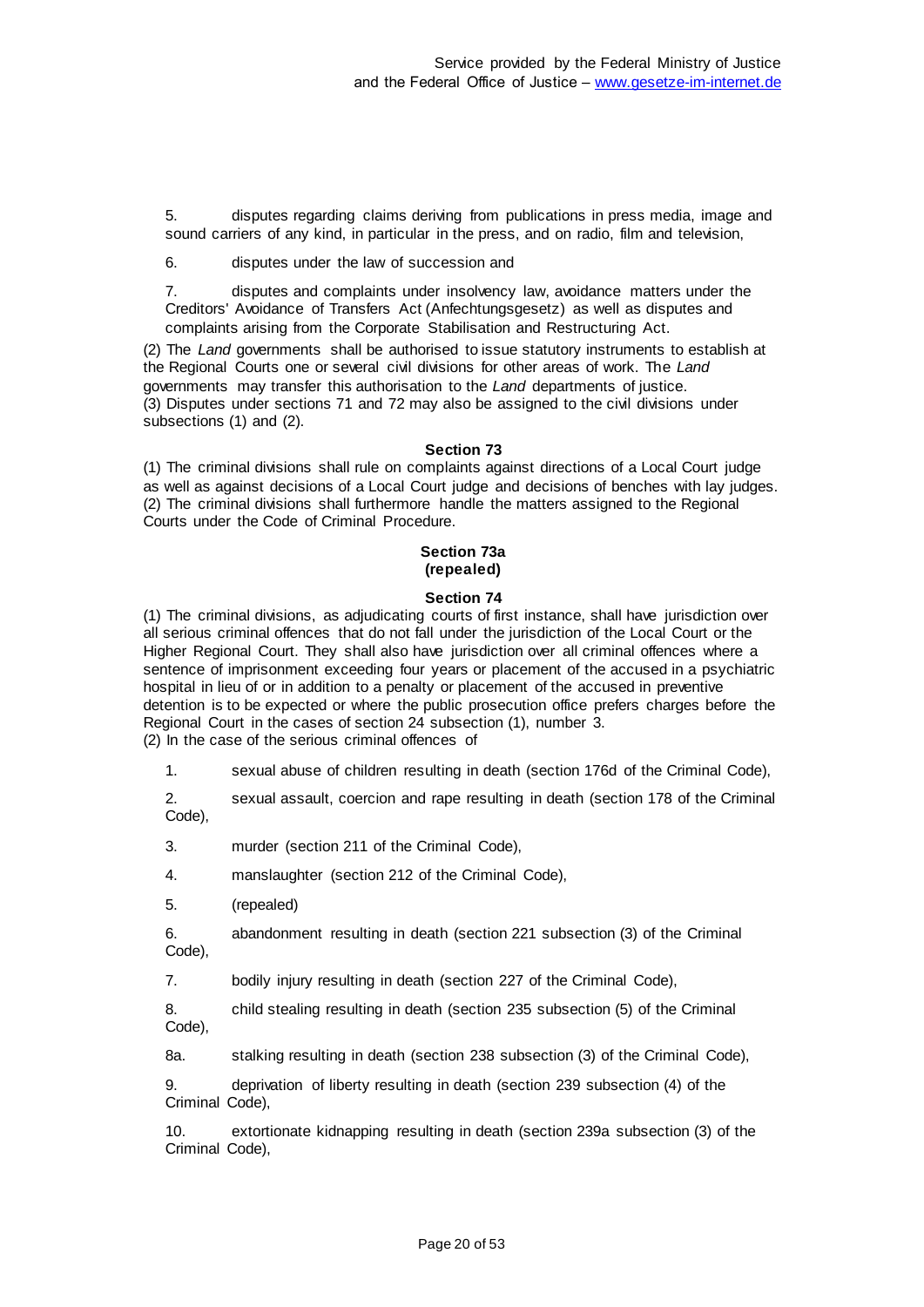11. hostage taking resulting in death (section 239b subsection (2) in conjunction with section 239a subsection (3) of the Criminal Code),

12. robbery resulting in death (section 251 of the Criminal Code),

13. robbery-like theft resulting in death (section 252 in conjunction with section 251 of the Criminal Code),

14. robbery-like extortion resulting in death (section 255 in conjunction with section 251 of the Criminal Code),

15. arson resulting in death (section 306c of the Criminal Code),

16. causing an explosion by nuclear power (section 307 subsections (1) to (3) of the Criminal Code),

17. causing an explosion by use of explosives resulting in death (section 308 subsection (3) of the Criminal Code),

18. misuse of ionizing radiation exposing a vast number of human beings to such radiation (section 309 subsections (2) and (4) of the Criminal Code),

19. defective construction of a nuclear facility resulting in death (section 312 subsection (4) of the Criminal Code),

20. causing a flood resulting in death (section 313 in conjunction with section 308 subsection (3) of the Criminal Code),

21. poisoning dangerous to the public resulting in death (section 314 in conjunction with section 308 subsection (3) of the Criminal Code),

22. robbery-like assault on the driver of a motor vehicle resulting in death (section 316a subsection (3) of the Criminal Code),

23. assaults on air and sea traffic resulting in death (section 316c subsection (3) of the Criminal Code),

24. damaging important facilities resulting in death (section 318 subsection (4) of the Criminal Code),

25. an intentional environmental crime resulting in death (section 330 subsection (2), number 2, of the Criminal Code),

26. causing a severe danger by releasing poison resulting in death (section 330a subsection (2) of the Criminal Code),

27. causing bodily harm while exercising a public office resulting in death (section 340 subsection (3) in conjunction with section 227 of the Criminal Code),

28. supplying, administering or making available narcotics for direct use resulting in death (section 30 subsection (1), number 3, of the Narcotics Act),

29. smuggling of foreigners into the Federal territory resulting in death (section 97 subsection (1) of the Residence Act)

a criminal division with lay judges (*Schwurgericht*) shall have jurisdiction. Section 120 shall remain unaffected.

(3) The criminal divisions shall furthermore have jurisdiction for hearing and ruling on the legal remedy of appeal on fact and law (*Berufung*) against decisions of a Criminal Court judge or a court with lay judges.

### **Section 74a**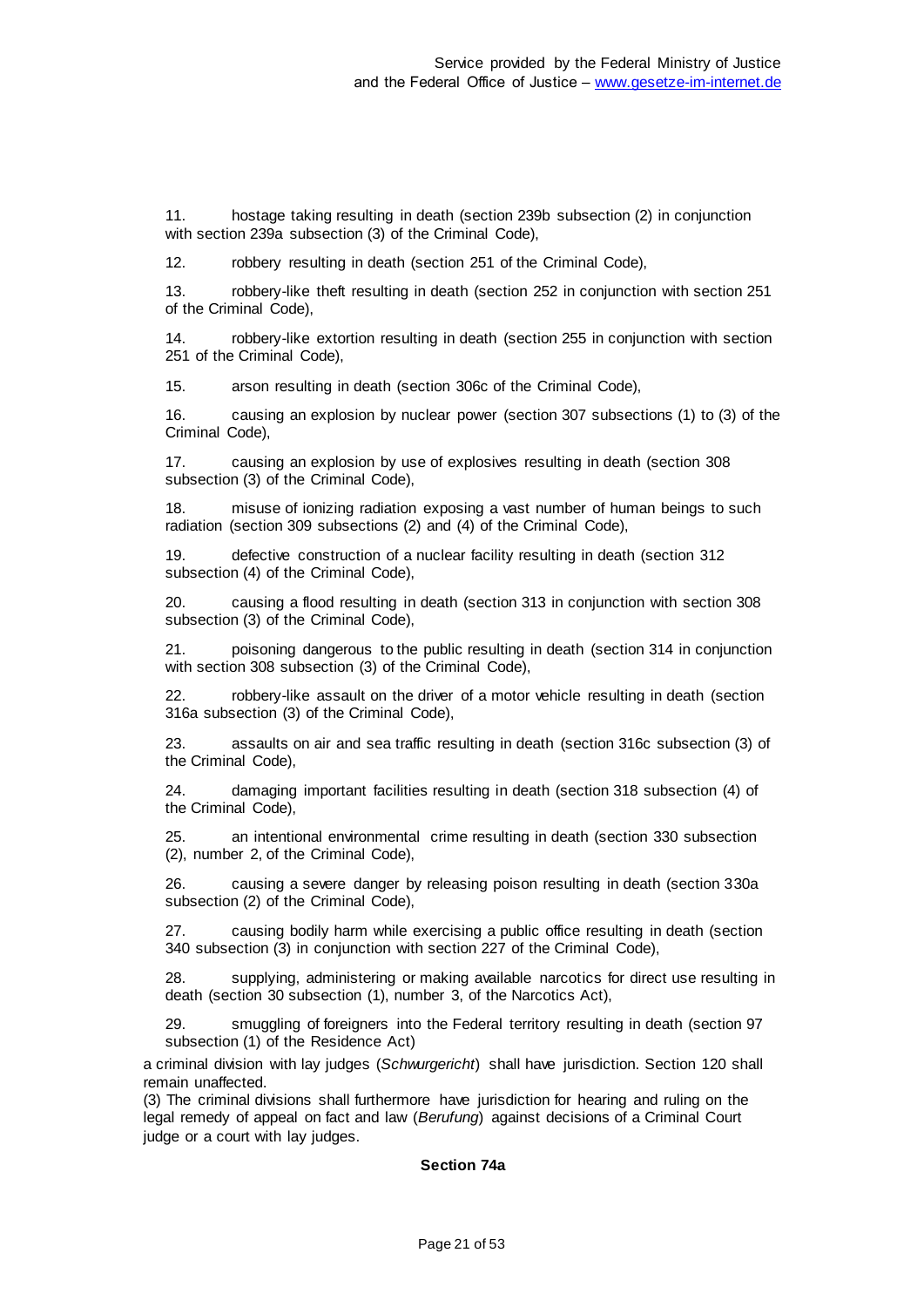(1) At the Regional Courts in the district of which a Higher Regional Court has its seat, a criminal division for the district of this Higher Regional Court shall be the adjudicating court of first instance with jurisdiction over the criminal offences of

1. crimes against peace in the cases of section 80a of the Criminal Code,

2. endangering the democratic state based on the rule of law in the cases of sections 84 to 86, sections 87 to 90, section 90a subsection (3) and section 90b of the Criminal Code,

3. endangering the national defence in the cases of sections 109d to 109g of the Criminal Code,

4. violation of a ban of an organisation in the cases of section 129, also in conjunction with section 129b subsection (1), of the Criminal Code and section 20 subsection (1) sentence 1 numbers 1 to 4 of the Associations Act; this shall not apply if the same act constitutes a criminal offence under the Narcotics Act,

5. abduction (section 234a of the Criminal Code) and

6. casting political suspicion (section 241a of the Criminal Code).

(2) The Regional Court shall not have jurisdiction if the Federal Prosecutor General takes over the prosecution prior to the opening of the main proceedings due to the special significance of the case, unless jurisdiction has been vested in the Regional Court through referral pursuant to section 142a subsection (4) or referral pursuant to section 120 subsection (2) sentence 3.

(3) In the cases over which a criminal division has jurisdiction pursuant to subsection (1), it shall also give the decisions designated in section 73 subsection (1).

(4) At the Regional Courts in the district of which a Higher Regional Court has its seat, a division that is not seized of main proceedings in criminal matters shall have jurisdiction for the district of this Higher Regional Court to order measures pursuant to sections 100b and 100c of the Code of Criminal Procedure.

(5) Within the scope of subsections (1), (3) and (4), the district of the Regional Court shall encompass the district of the Higher Regional Court.

### **Section 74b**

In matters relating to the protection of children and juveniles (section 26 subsection (1) sentence 1), the juvenile division as adjudicating court of first instance shall have jurisdiction along with the criminal division with jurisdiction over general criminal matters. Section 26 subsection (2) and sections 73 and 74 shall apply accordingly.

### **Section 74c**

(1) For criminal offences

1. pursuant to the Patent Act, the Utility Model Act, the Semiconductor Protection Act, the Plant Variety Protection Act, the Trade Mark Act, the Design Act, the Copyright Act, the Act against Unfair Competition, the Trade Secrets Act, the Insolvency Statute, the Corporate Stabilisation and Restructuring Act, the Stock Corporation Act, the Act concerning Accounting of Certain Enterprises and Groups, the Limited Liability Companies Act, the Commercial Code, the SE Implementation Act, the Act to Implement Council Regulation (EEC) on the European Economic Interest Grouping (EEIG), the Cooperatives Act, the SCE Implementation Act and the Transformation Act,

2. pursuant to the laws governing the banking industry, the custody and acquisition of securities, the stock exchanges and the credit system as well as the Act on the Supervision of Insurance Companies, the Payment Services Oversight Act and the Securities Trading Act,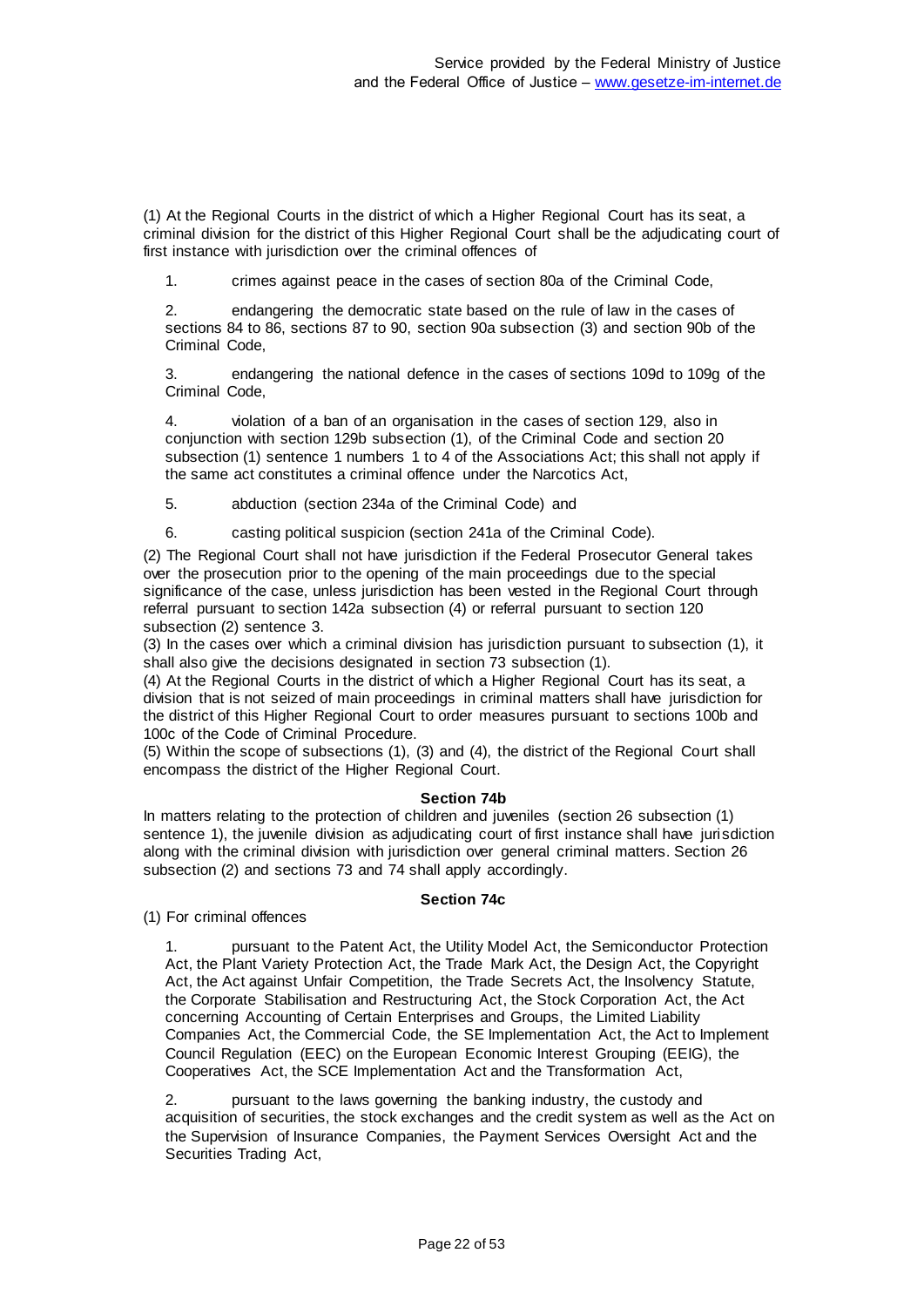3. pursuant to the Economic Offences Act of 1954, the Foreign Trade and Payments Act and foreign exchange control legislation as well as fiscal monopoly, tax and customs laws, including cases where their criminal provisions are applicable pursuant to other laws; this shall not apply if the same act constitutes a criminal offence under the Narcotics Act and shall not apply to fiscal offences involving the motor vehicle tax,

4. pursuant to the Wine Act and food products legislation,

5. involving subsidy fraud, capital investment fraud, credit fraud, bankruptcy offences, violation of book-keeping duties, preferential treatment for a creditor and preferential treatment for a debtor,

5a. involving agreements in restriction of competition upon invitations to tender, taking and offering bribes in business transactions, taking bribes in the health sector, offering bribes in the health sector, taking bribes from and offering bribes to foreign and international public employees, as well as under the Act on Combating International Bribery,

6.

a) involving money laundering, fraud, computer fraud, breach of trust, withholding and embezzling wages or salaries, usury, accepting benefits, taking bribes, granting benefits, and offering bribes,

b) pursuant to the Labour Leasing Act, the Act for Strengthening the Protection of the Financial Interests of the EU and the Act to Combat Clandestine Employment,

to the extent that special knowledge of business operations and practices is required in order to judge the case,

insofar as the Regional Court has jurisdiction as court of first instance pursuant to section 74 subsection (1) and jurisdiction for hearing and ruling on the legal remedy of appeal on fact and law against judgments of a court with lay judges pursuant to section 74 subsection (3), jurisdiction shall be vested in a criminal division as an economic offences division. Sections 120 and 120b shall remain unaffected.

(2) In the cases over which an economic offences division has jurisdiction pursuant to subsection (1), it shall also give the decisions designated in section 73 subsection (1). (3) The *Land* governments shall be authorised, for the purpose of material furtherance or swifter disposal of the proceedings, to issue statutory instruments assigning to one Regional Court, either entirely or partially, the criminal matters for the districts of several Regional Courts that involve the criminal offences designated in subsection (1). The *Land* governments may transfer this authorisation to the *Land* departments of justice by means of a statutory instrument.

(4) Within the scope of subsection (3), the district of the subsequently designated Regional Court shall encompass the districts of the other Regional Courts.

### **Section 74d**

(1) The *Land* governments shall be authorised to issue statutory instruments assigning to one Regional Court the criminal matters designated in section 74 subsection (2) for the districts of several Regional Courts, insofar as this serves the purpose of material furtherance of the proceedings. The *Land* governments may transfer this authorisation to the Land departments of justice.

(2) (repealed)

### **Section 74e**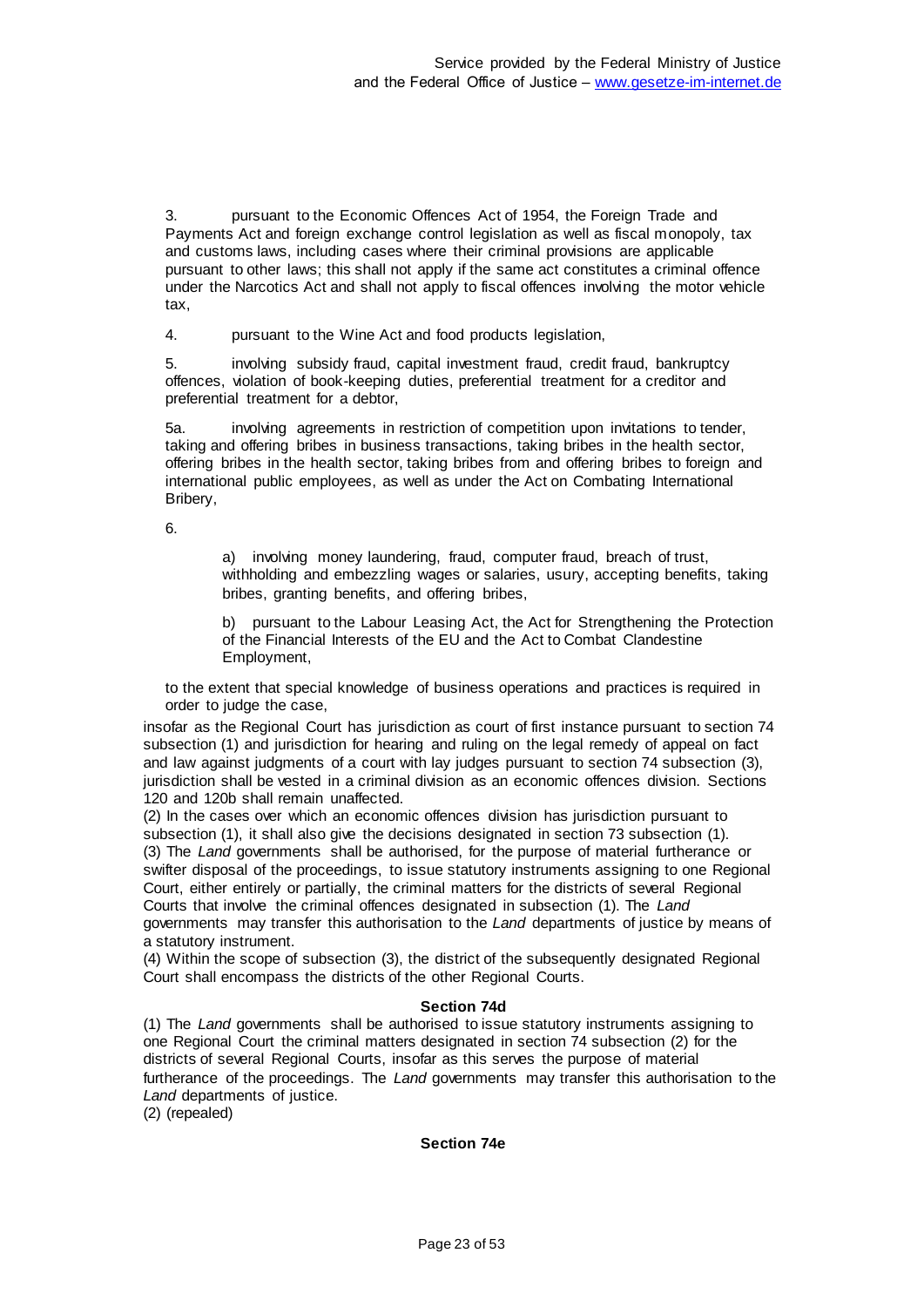Among the various criminal divisions with jurisdiction pursuant to the provisions of sections 74 to 74d, precedence shall be accorded

1. firstly, to the criminal division with lay judges (section 74 subsection (2) and section 74d),

2. secondly, to the economic offences division (section 74c),

3. thirdly, to the criminal division pursuant to section 74a.

#### **Section 74f**

(1) If at first instance a criminal division has reserved the order of preventive detention or, in the case of section 66b of the Criminal Code, has ruled as the trial court, this criminal division shall have jurisdiction at first instance for hearing and ruling on the order of preventive detention reserved in the judgment or on the subsequent order of preventive detention.

(2) If in the case of section 66b of the Criminal Code the Local Court exclusively has ruled as the trial court at first instance, a criminal division of the superior Regional Court shall have jurisdiction at first instance for hearing and ruling on the subsequent order of preventive detention.

(3) In the case of section 66b of the Criminal Code, section 462a subsection (3) sentences 2 and 3 of the Code of Criminal Procedure shall apply accordingly.

(4) In proceedings in which a decision is to be given on the order of preventive detention reserved in the judgment or on the subsequent order of preventive detention, the grand criminal division shall be composed of three judges, including the presiding judge, and two lay judges. The lay judges shall not participate in decisions made outside the main hearing.

### **Section 75**

The civil divisions shall, insofar as the provisions of procedural law do not provide for a decision to be given by a judge sitting alone in the place of a full bench, be composed of three members including the presiding judge.

#### **Section 76**

(1) The criminal divisions shall be composed of three judges, including the presiding judge, and two lay judges (grand criminal divisions); in proceedings involving appeals on fact and law against a judgment of a criminal court judge or of a court with lay judges, they shall be composed of the presiding judge and two lay judges (small criminal divisions). The lay judges shall not participate in decisions made outside the main hearing.

(2) At the opening of the main proceedings, the grand criminal division shall rule on its composition during the main hearing. If the main proceedings have already been opened, it shall rule on its composition at the scheduling of the main hearing. It shall rule that it will be composed of three judges, including the presiding judge, and two lay judges if

1. it has jurisdiction as a criminal division with lay judges (Schwurgericht),

2. the order of placement in preventive detention, its reservation or the order of placement in a psychiatric hospital is to be expected, or

3. the participation of a third judge appears necessary due to the scale or complexity of the case.

In all other cases the grand criminal division shall rule that it will be composed of two judges, including the presiding judge, and two lay judges.

(3) The participation of a third judge pursuant to subsection (2) sentence 3 number 3 shall as a rule be necessary if the main hearing is expected to last longer than ten days or if the grand criminal division has jurisdiction as an economic offences division.

(4) If the criminal division has ruled that it will be composed of two judges, including the presiding judge, and two lay judges, and if new circumstances arise prior to the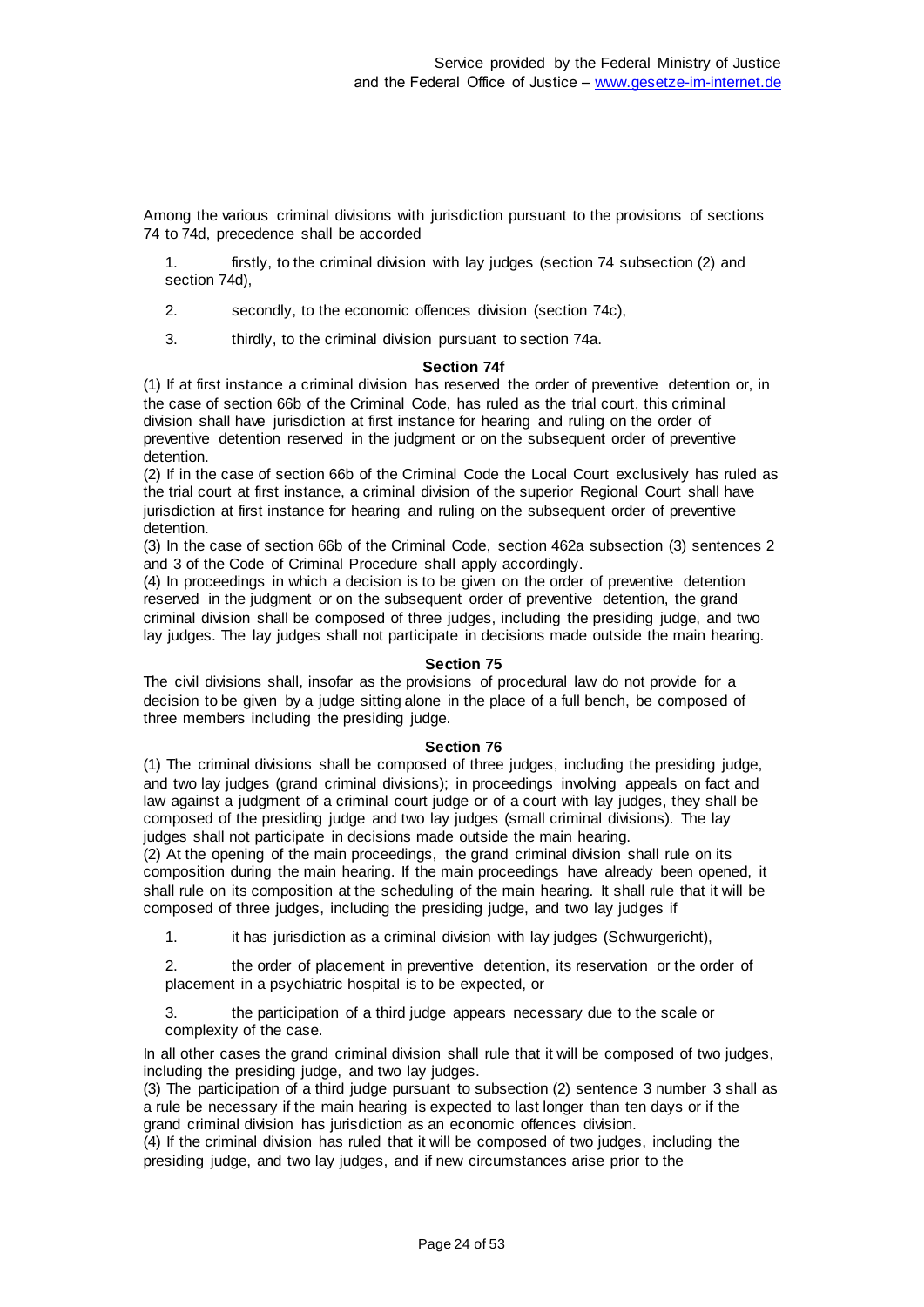commencement of the main hearing that pursuant to subsections (2) and (3) necessitate a composition of three judges, including the presiding judge, and two lay judges, it shall rule on such composition.

(5) If a case has been referred back by a court hearing an appeal on law, or if the main hearing has been suspended, the respective competent criminal division may once again rule on its composition pursuant to subsections (2) and (3).

(6) In cases of an appeal on fact and law against a judgment by an extended bench (section 29 subsection (2)), a second judge must be brought in. Decisions outside the main hearing shall be made by the presiding judge alone.

#### **Section 77**

(1) The provisions concerning the lay judges serving on the benches of the Local Courts shall apply accordingly to the lay judges serving in the criminal divisions of the Regional Courts with the following proviso:

(2) The president of the Regional Court shall allocate the number of principal lay judges required for the criminal divisions among the Local Court districts belonging to the district of the Regional Court. The substitute lay judges shall be selected by the committee at the Local Court in the district of which the Regional Court has its seat. If the Regional Court has its seat outside its district, the *Land* department of justice shall determine which one of the committees of the Local Courts belonging to the district of the Regional Court shall select the substitute lay judges. If the seat of the Regional Court is a city encompassing two or more of the Local Court districts, or parts thereof, belonging to the district of the Regional Court, sentence 1 shall apply accordingly to the selection of the substitute lay judges by the committees established at these Local Courts; the *Land* department of justice may exempt certain Local Courts from this arrangement. The names of the selected principal lay judges and substitute lay judges shall be communicated by the judge at the Local Court to the president of the Regional Court. The president of the Regional Court shall consolidate the names of the principal lay judges into the Regional Court's list of lay judges.

(3) The president of the Regional Court shall take the place of the Local Court judge at the drawing of lots to determine the order in which the principal lay judges are to participate in the individual ordinary sittings and the order in which the substitute lay judges are to take the place of lay judges who become unavailable; section 45 subsection (4) sentences 3 and 4 shall apply accordingly. If the lay judge has died or moved out of the district of the Regional Court, the presiding judge of the criminal division shall order his deletion from the list; in other cases, the decision as to whether a lay judge should be deleted from the list of lay judges and the ruling on the grounds for refusal of service put forward by a lay judge shall be given by a criminal division. In all other respects the presiding judge of the criminal division shall take the place of the judge at the Local Court.

(4) An honorary judge may only be designated either lay judge for a bench of a Local Court or lay judge for a criminal division of a Regional Court for one and the same business year. If a person has been appointed to more than one such office in a single district, or to such an office in more than one district, for one and the same business year, the appointee must assume the office to which he was first appointed.

(5) Section 52 subsection (2) sentence 1 number 1 shall not apply.

#### **Section 78**

(1) Where the distance to the seat of a Regional Court is great, the *Land* governments shall be authorised to issue statutory instruments providing that a criminal division be established at one Local Court for the district of one or more Local Courts and that the workload of the criminal division of the Regional Court involving that district be assigned, either entirely or partially, to that division. The serious criminal offences designated in section 74 subsection (2) may not be assigned to a criminal division established pursuant to sentence 1. The *Land* governments may transfer this authorisation to the *Land* departments of justice.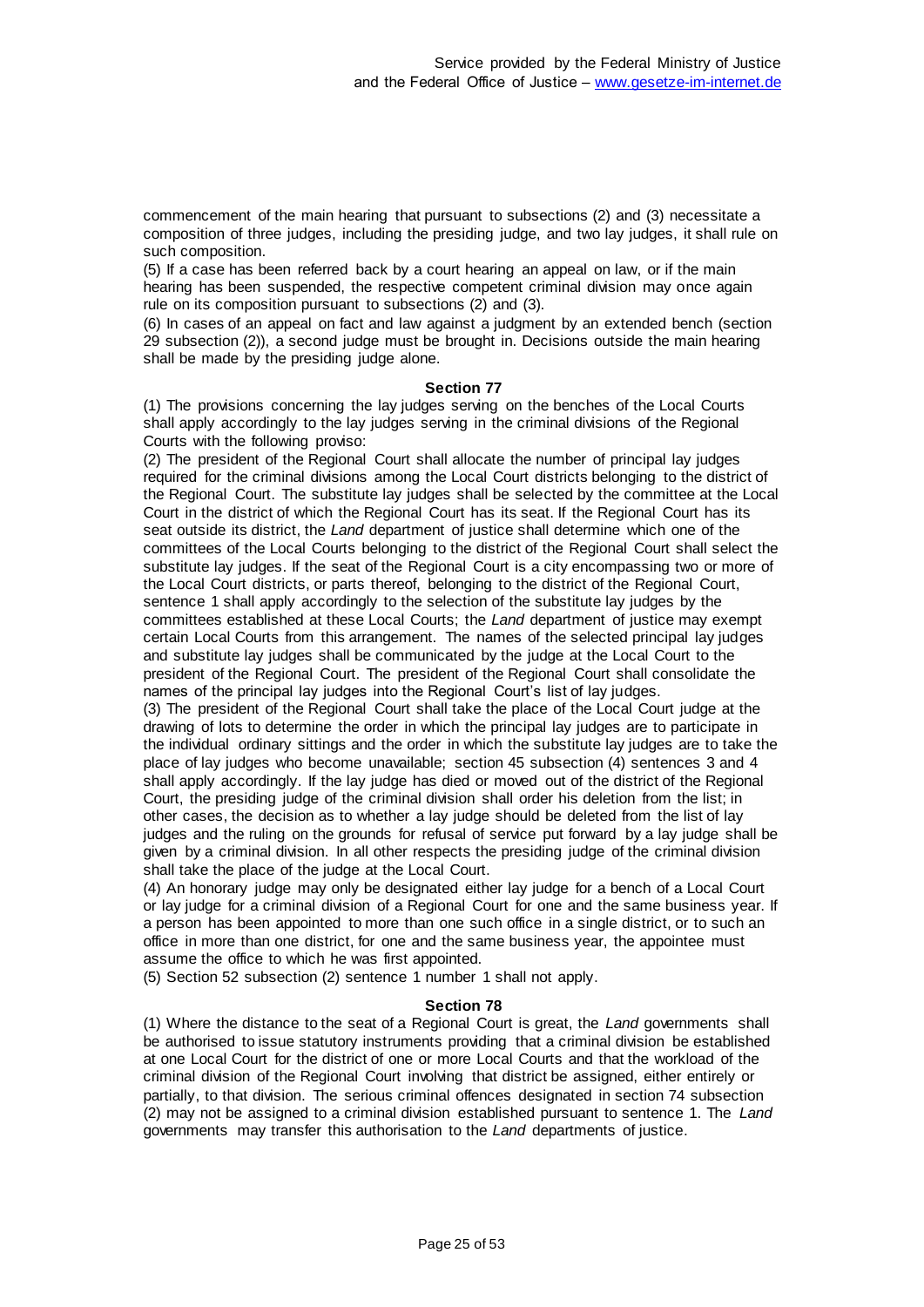(2) The division shall be composed of members of the Regional Court or judges at the Local Court of the district for which it is established. The presiding judge and the other members shall be designated by the presidium of the Regional Court.

(3) The president of the Regional Court shall allocate the required number of principal lay judges among the Local Court districts belonging to the district of the criminal division. The substitute lay judges shall be selected by the committee at the Local Court where the external criminal division has been established. The other functions assigned in section 77 to the president of the Regional Court shall be exercised by the presiding judge of the criminal division.

### **Title 5a**

### **Criminal divisions with jurisdiction over execution of sentences**

#### **Section 78a**

(1) Criminal divisions with jurisdiction over execution of sentences (*Strafvollstreckungskammern*) shall be established at the Regional Courts if institutions for adults are maintained in their district in which sentences of imprisonment or measures of reform and prevention involving deprivation of liberty are executed or if other prison authorities have their seat there. These shall be competent to give the decisions

1. pursuant to sections 462a and 463 of the Code of Criminal Procedure, except as otherwise provided by the Code of Criminal Procedure,

2. pursuant to section 50 subsection (5), section 109 and section 138 subsection (3) of the Prison Act,

3. pursuant to section 50, section 58 subsection (2), section 84g subsection 1, sections 84j, 90h subsection 1, section 90j subsections 1 and 2 and section 90k subsections 1 and 2 of the Law on International Judicial Assistance in Criminal Matters.

If a decision on suspension of execution is to be given for more than one prison sentence at the same time pursuant to section 454b subsection (3) or subsection (4) of the Code of Criminal Procedure, one criminal division with jurisdiction over execution of sentences shall give a decision on suspension of execution of all of the sentences.

(2) The *Land* governments shall issue statutory instruments assigning the criminal matters pursuant to subsection (1) sentence 2 number 3, to the Regional Courts designated in subsection (1) sentence 1 for the districts of the Regional Courts at which no criminal divisions with jurisdiction over execution of sentences are to be established. The *Land* governments shall be authorised to issue statutory instruments assigning to one of the Regional Courts designated in subsection (1) for the districts of several Regional Courts the criminal matters falling within the competence of the criminal divisions with jurisdiction over execution of sentences and providing that criminal divisions with jurisdiction over execution of sentences also or exclusively have their seat in places within their district where the Regional Court does not have its seat, insofar as such provisions serve the purpose of material furtherance or swifter disposal of the proceedings. The *Land* governments may issue statutory instruments transferring the authorisations pursuant to sentences 1 and 2 to the *Land* departments of justice.

(3) If an institution in which sentences of imprisonment or measures of reform and prevention involving deprivation of liberty are executed is maintained by one *Land* on the territory of another *Land*, the *Länder* concerned may agree that competence shall lie with the criminal division with jurisdiction over execution of sentences at that Regional Court in the district of which the supervisory authority responsible for the institution has its seat.

#### **Section 78b**

(1) The criminal divisions with jurisdiction over execution of sentences shall be composed of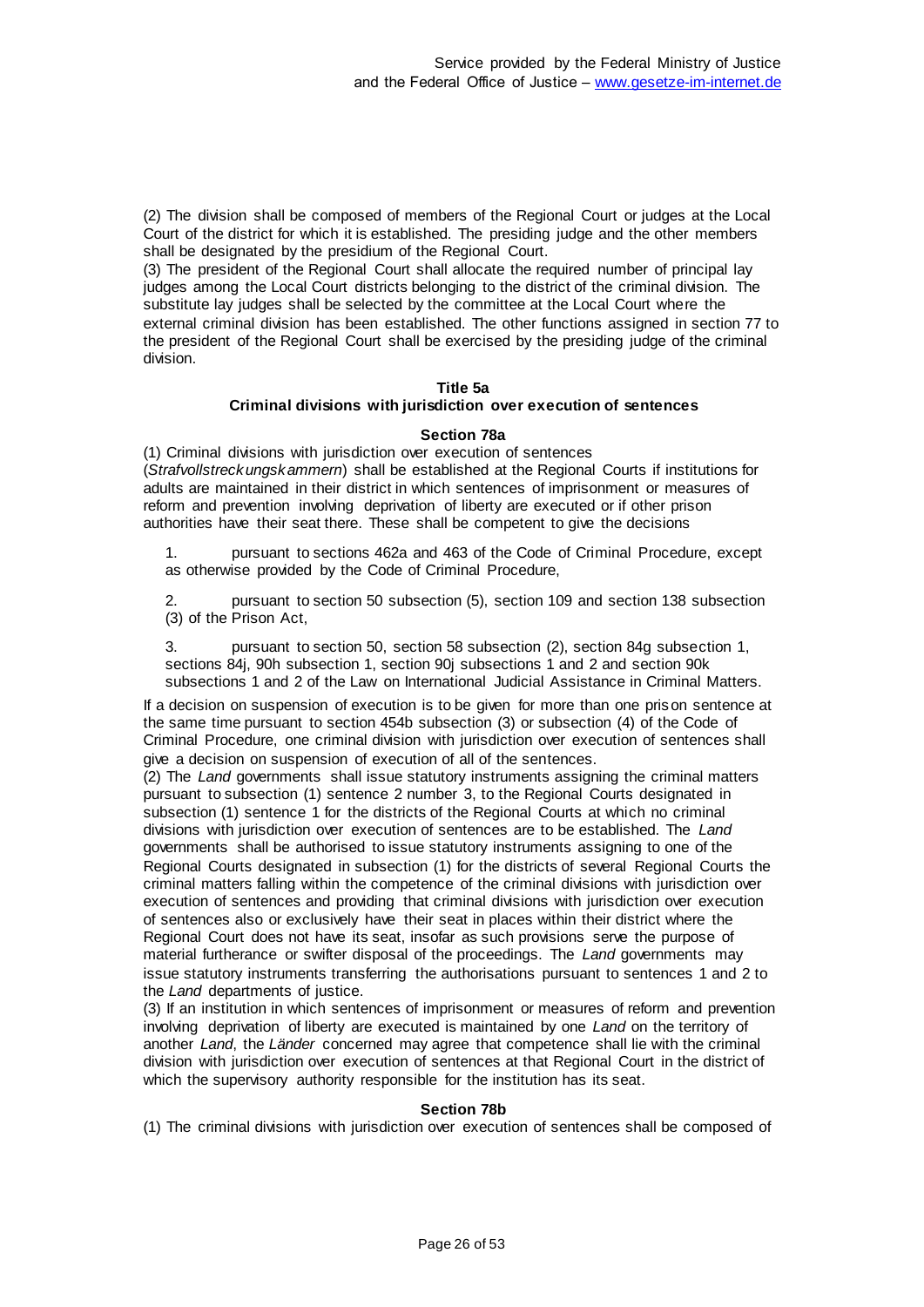1. three judges, including the presiding judge, in proceedings concerning suspension of execution of the remainder of a sentence of life imprisonment or concerning suspension of execution of placement in a psychiatric hospital or to preventive detention; if a decision is to be taken on a number of prison sentences at the same time pursuant to section 454b subsection (4) of the German Code of Criminal Procedure, criminal divisions composed of three judges with jurisdiction over execution of sentences shall decide on all the prison sentences if this composition is prescribed for decisions on one of the prison sentences,

2. one judge in all other cases.

(2) The members of the criminal divisions with jurisdiction over execution of sentences shall be appointed by the presidium of the Regional Court from among the members of the Regional Court and the judges in its district who are employed at the Local Court.

# **Sixth Title Criminal divisions with lay judges**

### **Sections 79 to 92 (repealed)**

# **Seventh Title Commercial divisions**

### **Section 93**

(1) The *Land* governments shall be authorised to issue statutory instruments providing that commercial divisions be established at the Regional Courts for their districts or for geographically limited parts thereof. Such divisions may also have their seat in places within the district of the Regional Court where the Court does not have its seat.

(2) The *Land* governments may transfer the authorisation pursuant to sentence 1 to the *Land* departments of justice.

# **Section 94**

If a commercial division has been established at a Regional Court, commercial matters shall be handled by this division instead of by the civil divisions subject to the following provisions.

### **Section 95**

(1) Commercial matters within the meaning of this Act shall be civil disputes in which an action is brought to assert a claim:

1. against a merchant within the meaning of the Commercial Code, insofar as he is registered in the commercial register or the cooperatives register or need not be registered therein pursuant to a special statutory arrangement governing corporate entities established under public law, arising out of transactions that are commercial transactions for both parties;

2. arising out of a bill of exchange within the meaning of the Bills of Exchange Act or arising out of one of the documents designated in section 363 of the Commercial Code;

3. on the basis of the Check Act;

4. arising out of one of the legal relationships designated hereinafter:

a) out of the legal relationship between the members of a commercial partnership or cooperative or between the partnership or cooperative and its members or between the silent partner and the owner of the commercial business, both during the existence of and after the dissolution of the partnership relationship, and out of the legal relationship between the managers or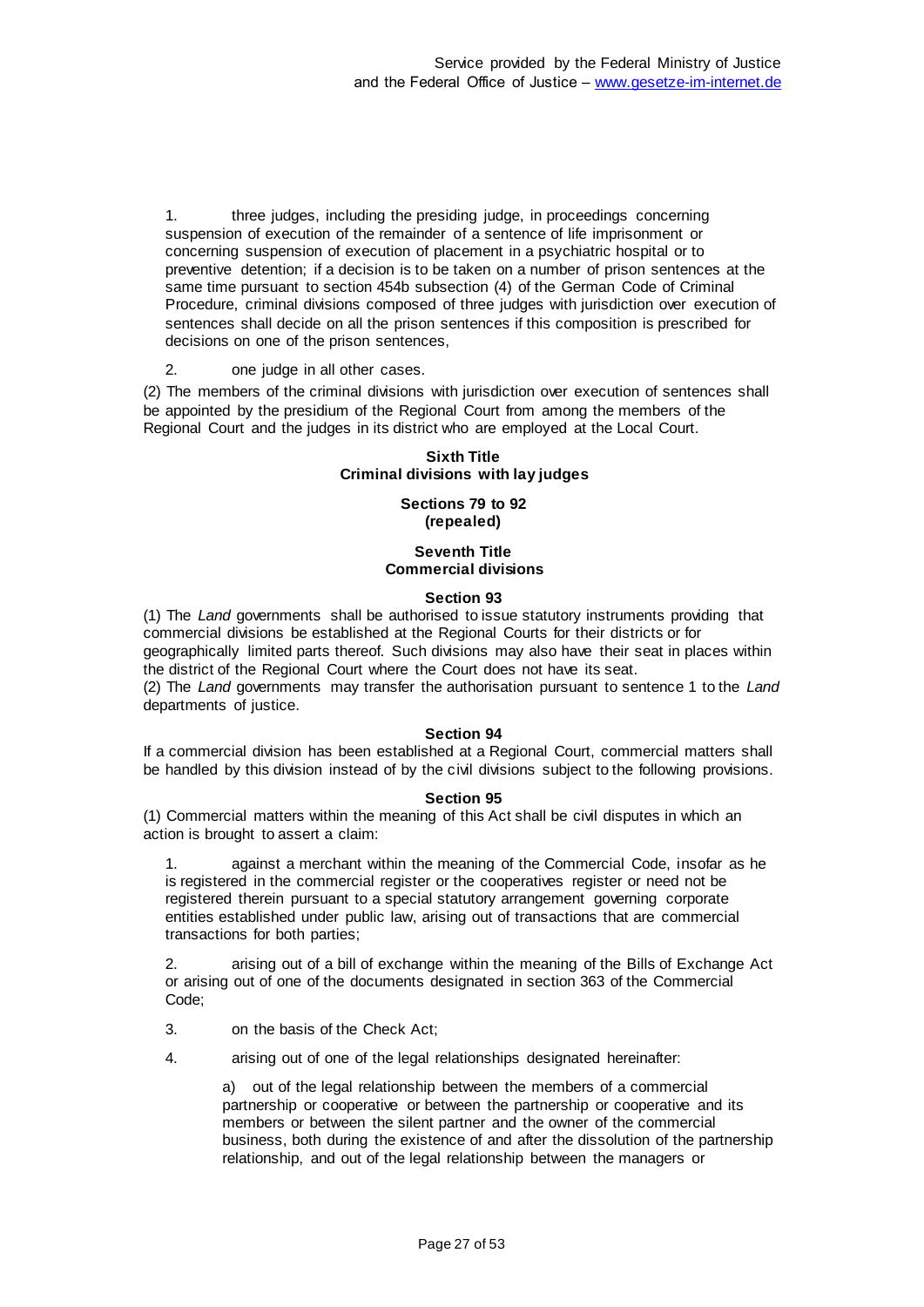liquidators of a commercial partnership or cooperative and the partnership or cooperative or its members;

b) out of the legal relationship concerning the right to use the commercial firm name;

c) out of the legal relationships concerning the protection of trademarks, other identifying marks and registered designs;

d) out of the legal relationship originating in the acquisition of an existing commercial business "inter vivos" between the previous owner and the acquirer;

e) out of the legal relationship between a third party and the party liable on grounds of lack of proof of statutory authority or commercial power of attorney;

f) out of the legal relationships under maritime law, especially those concerning the shipping business, those concerning the rights and obligations of the manager or owner of a ship, the ship's husband and the crew of the ship, and those concerning average, compensation for damages in the event of collisions between ships, salvage operations and claims of maritime lien holders;

5. on the basis of the Act against Unfair Competition, with the exception of claims of the ultimate consumer arising out of section 13a of the Act against Unfair Competition, provided that no mutual commercial transaction pursuant to subsection (1), number 1, exists;

6. arising out of sections 9, 10, 11, 14 and 15 of the Securities Prospectus Act or sections 20 to 22 of the Capital Investment Act.

(2) Commercial matters within the meaning of this Act shall furthermore be

1. the legal disputes over which the Regional Court has jurisdiction pursuant to section 246 subsection (3) sentence 1 or section 396 subsection (1) sentence 2 of the Stock Corporation Act, pursuant to section 51 subsection (3) sentence 3 or section 81 subsection (1), sentence 2 of the Cooperatives Act, pursuant to section 87 of the Act against Restraints of Competition, unless these concern claims for information or damages under cartel law, and section 13 subsection (4) of the Act implementing the EU Consumer Protection Cooperation Regulation (EU-Verbraucherschutzdurchsetzungsgesetz – VSchDG),

2. the proceedings specified in section 71 subsection (2), number 4, letters b to f.

#### **Section 96**

(1) A legal dispute shall be heard by the commercial division if the plaintiff so requests in the statement of claim.

(2) If a legal dispute must be referred by the Local Court to the Regional Court pursuant to the provisions of sections 281 and 506 of the Code of Civil Procedure, the plaintiff must submit the application for a hearing before the commercial division to the Local Court.

#### **Section 97**

(1) If an action over which the commercial division has no jurisdiction is brought before the commercial division, the legal dispute shall upon application of the defendant be referred to the civil division.

(2) If the action or, in the case of section 506 of the Code of Civil Procedure, the cross-action is one over which the commercial division has no jurisdiction, the commercial division shall also be entitled *proprio motu* to refer the dispute to the civil division as long as no hearing has been held on the main issue and no ruling has been pronounced thereon. The referral *proprio motu* may not be made on the grounds that the defendant is not a merchant.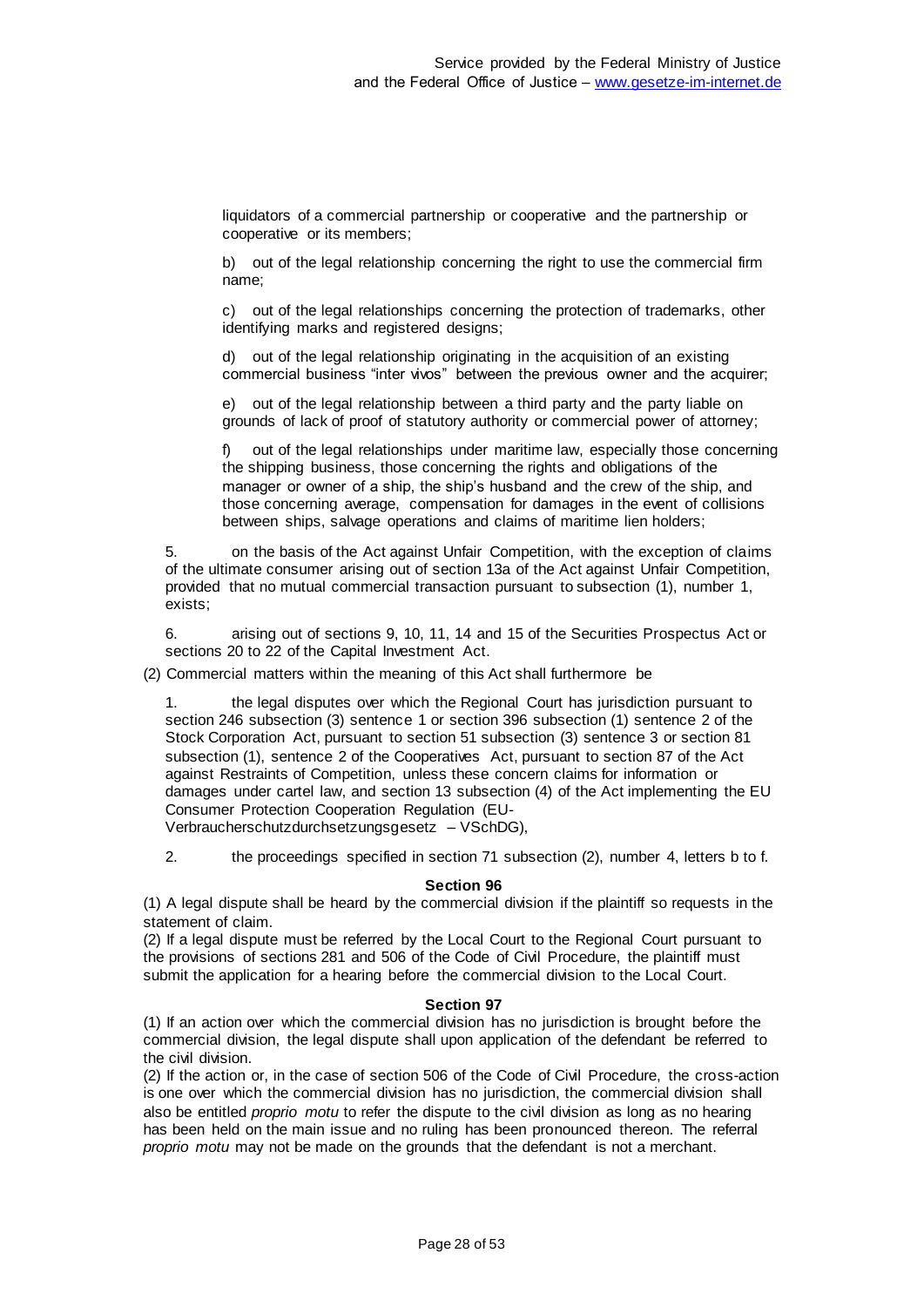(1) If an action over which the commercial division has jurisdiction is brought before the civil division, the legal dispute shall upon application of the defendant be referred to the commercial division. A defendant who is not registered in the commercial register or the cooperatives register may not base his application on the assertion that he is a merchant. (2) The application shall be rejected if the cross-action brought pursuant to section 506 of the Code of Civil Procedure would not be an action over which the commercial division has jurisdiction.

(3) The civil division shall not be entitled to make a referral *proprio motu*.

(4) The civil division shall even then be entitled to reject the application if the plaintiff has consented thereto.

### **Section 99**

(1) If, in a legal dispute pending before the commercial division, the scope of the action is extended pursuant to section 256 subsection (2) of the Code of Civil Procedure through an application for determination of the existence or non-existence of a legal relationship or through a cross-action, and if the extended action or cross-action is not an action over which the commercial division has jurisdiction, the dispute shall upon application of the opponent be referred to the civil division.

(2) Subject to the restriction of section 97 subsection (2), the division shall also be entitled to make a referral *proprio motu*. This authority shall also then accrue if, as a result of amendment of an action, a claim is asserted over which the commercial division has no jurisdiction.

#### **Section 100**

Sections 96 to 99 shall apply accordingly to appellate proceedings before the commercial divisions.

### **Section 101**

(1) An application for referral of a legal dispute to another division shall only be admissible prior to the hearing of the applicant on the matter itself. If the applicant has been set a time limit for responding to an action or an appeal prior to the oral hearing, he must file the application within that time limit. Section 296 subsection (3) of the Code of Civil Procedure shall apply accordingly; the excuse shall be substantiated if the court so requires. (2) A preliminary decision shall be given on the application. The decision may be given without an oral hearing.

#### **Section 102**

The decision on referral of a legal dispute to the civil division or the commercial division shall not be contestable. If the dispute is referred to another division, this decision shall be binding on the division to which the dispute is referred. The date for another oral hearing shall be set *proprio motu* and announced to the parties.

#### **Section 103**

A claim pursuant to section 64 of the Code of Civil Procedure may only be asserted before the commercial division if the legal dispute is one over which the commercial division has jurisdiction pursuant to the provisions of sections 94 and 95.

#### **Section 104**

(1) Where the commercial division, sitting as the court hearing complaints, is seized of a complaint over which it has no jurisdiction, the complaint shall be referred *proprio motu* to the civil division. Likewise, where the civil division, sitting as the court hearing complaints, is seized of a complaint relating to a commercial matter, it shall refer the complaint *proprio motu* to the commercial division. The provisions of section 102 sentences 1 and 2 shall apply accordingly.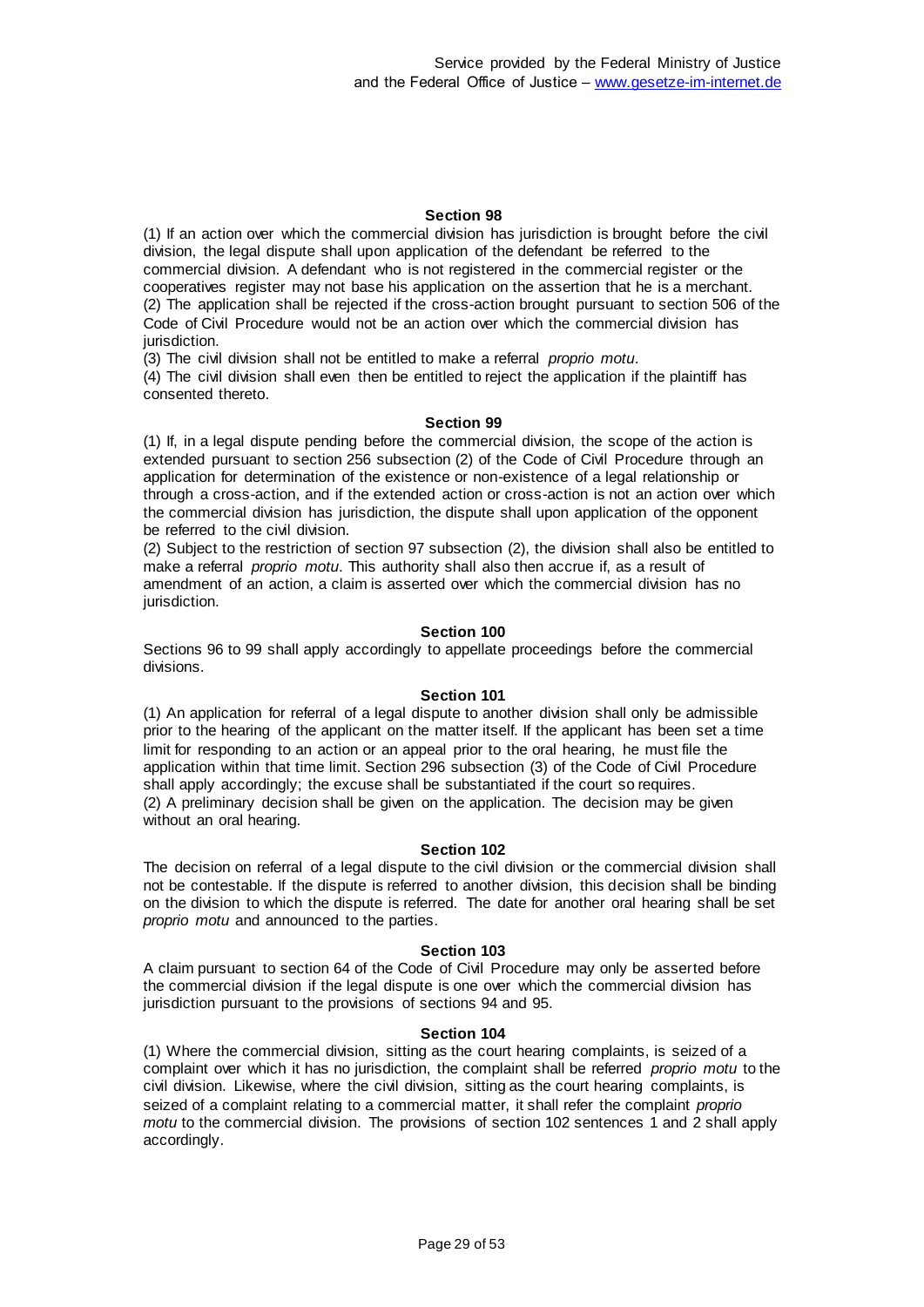(2) A complaint may not be referred to another division if the case is pending at the division seized of the complaint or if that division has already given a decision on the main issue.

#### **Section 105**

(1) The commercial divisions shall give decisions sitting with one member of the Regional Court as presiding judge and two honorary judges, insofar as the presiding judge must not decide in lieu of the division pursuant to the provisions of procedural law. (2) All members of the commercial division shall have the same voting rights.

(3) (repealed)

#### **Section 106**

In the case of section 93 subsection (1) sentence 2, a Local Court judge may be presiding judge of the commercial division.

#### **Section 107**

(1) The honorary judges who have neither their residence nor their business establishment at the seat of the commercial division shall receive per diem and overnight accommodation allowances pursuant to the provisions applicable to judges at the Regional Court. (2) The honorary judges shall be reimbursed for their travel expenses in analogous application of section 5 of the Judicial Remuneration and Compensation Act.

#### **Section 108**

The honorary judges shall be appointed on the qualified recommendation of the chambers of industry and commerce for a term of five years; re-appointment shall not be excluded.

#### **Section 109**

(1) A person may be appointed to the office of honorary judge if he

- 1. is a German,
- 2. has attained the age of thirty and

3. is or was registered in the commercial register or in the cooperatives register as a merchant, as a member of the board of management or as a managing director of a corporate entity, or as an officer with statutory authority or if, as a member of the board of management of a corporate entity established under public law, he need not be registered in these registers on the basis of a special statutory arrangement for such corporate entities.

(2) A person who fulfils these requirements should only be appointed if he

- 1. lives in the district of the commercial division or
- 2. has a business establishment in that district or

3. is employed by a business enterprise that has its domicile or a branch in that district.

Furthermore, appointment should only be possible in the case of

1. an officer with statutory authority if he holds a position of responsibility in the enterprise that is comparable to the independent position of an entrepreneur,

2. a member of the board of management of a cooperative if he is employed full time in a cooperative that engages in commercial activity in a manner similar to a commercial partnership.

(3) A person may not be appointed to the office of honorary judge if he is ineligible for the office of lay judge or should not be appointed to the office of lay judge pursuant to section 33, number 4. A person should not be appointed to the office of honorary judge if he should not be appointed to the office of lay judge pursuant to section 33, number 6.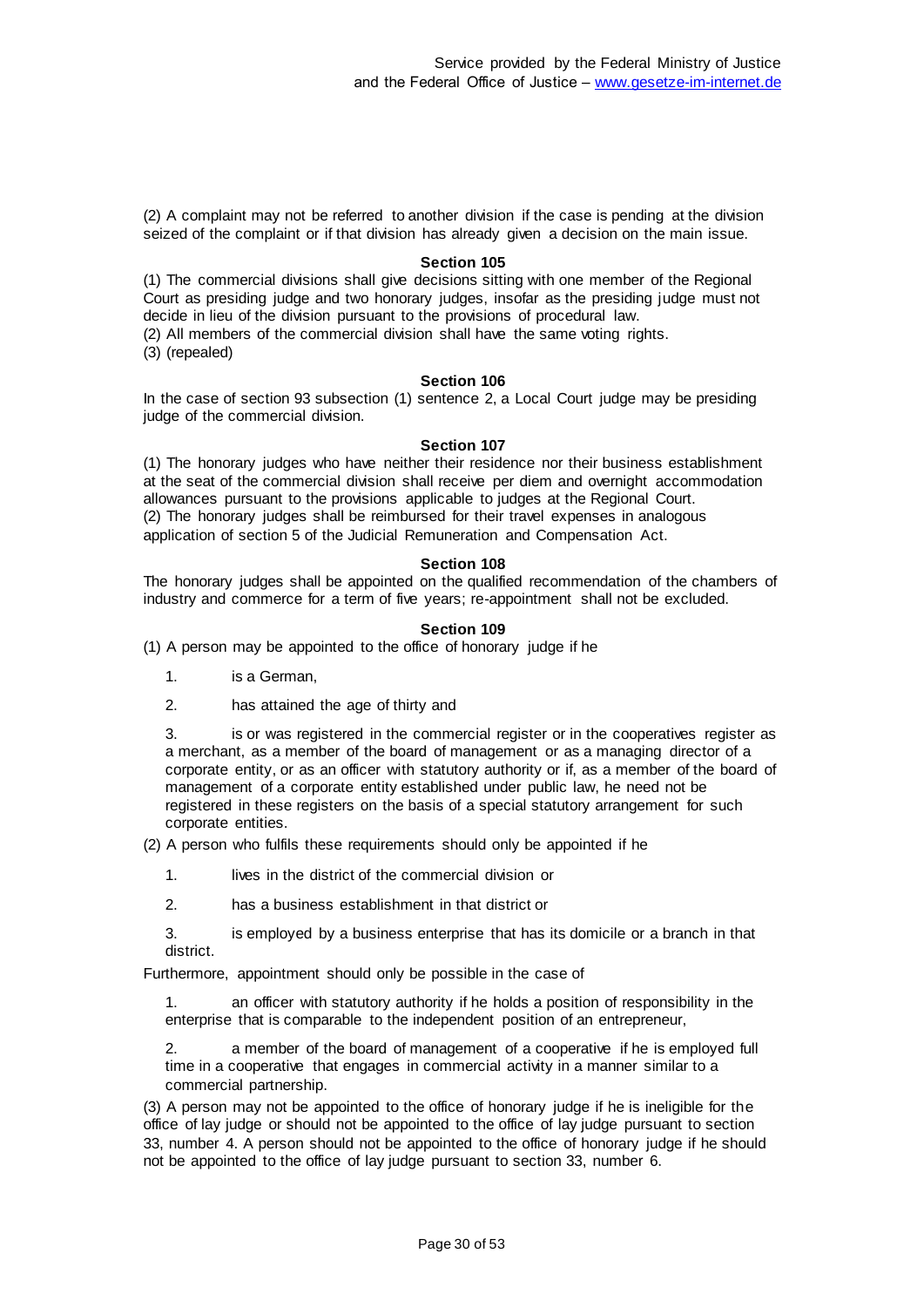At seaports, honorary judges may also be appointed from the circle of individuals with a knowledge of shipping and navigation.

#### **Section 111 (repealed)**

### **Section 112**

Honorary judges shall have all the rights and duties appurtenant to the office of a judge for the duration of their term of office.

### **Section 113**

(1) An honorary judge shall be removed from office

if he no longer meets one of the necessary criteria for his appointment or if circumstances arise or subsequently become known that constitute an obstacle to an appointment pursuant to section 109 or

2. if he is quilty of a gross breach of his official duties.

(2) An honorary judge should be removed from office if circumstances arise or become known the existence of which should preclude an appointment pursuant to section 109 subsection (3) sentence 2.

(3) The decision shall be given by the first civil division of the Higher Regional Court in a ruling after hearing the person concerned. It shall not be contestable.

(4) If an honorary judge himself asks to be relieved of his office, the decision shall be made by the *Land* department of justice.

### **Section 114**

The commercial division may, on the basis of its own expertise and knowledge, give decisions on matters for which the judgment of a commercial expert is sufficient as well as decisions concerning the existence of commercial practices.

#### **Eighth Title Higher Regional Courts**

### **Section 115**

The Higher Regional Courts shall be composed of a president, presiding judges and additional judges.

#### **Section 115a (repealed)**

### **Section 116**

(1) Civil and criminal divisions shall be established at the Higher Regional Courts. Investigating judges shall be appointed at the Higher Regional Courts with jurisdiction pursuant to section 120; any member of another Higher Regional Court the seat of which is located in the territory designated in section 120 may also be appointed investigating judge. (2) The *Land* governments shall be authorised to issue statutory instruments providing that civil or criminal divisions be established outside the seat of the Higher Regional Court for the district of one or more Regional Courts and that they be entirely or partially assigned the functions of the civil or criminal divisions of the Higher Regional Court for that district. An external family division may be established for the districts of several Family Courts. (3) The *Land* governments may transfer the authorisation pursuant to subsection (2) to the *Land* departments of justice.

### **Section 117**

The provision of section 70 subsection (1) shall apply accordingly.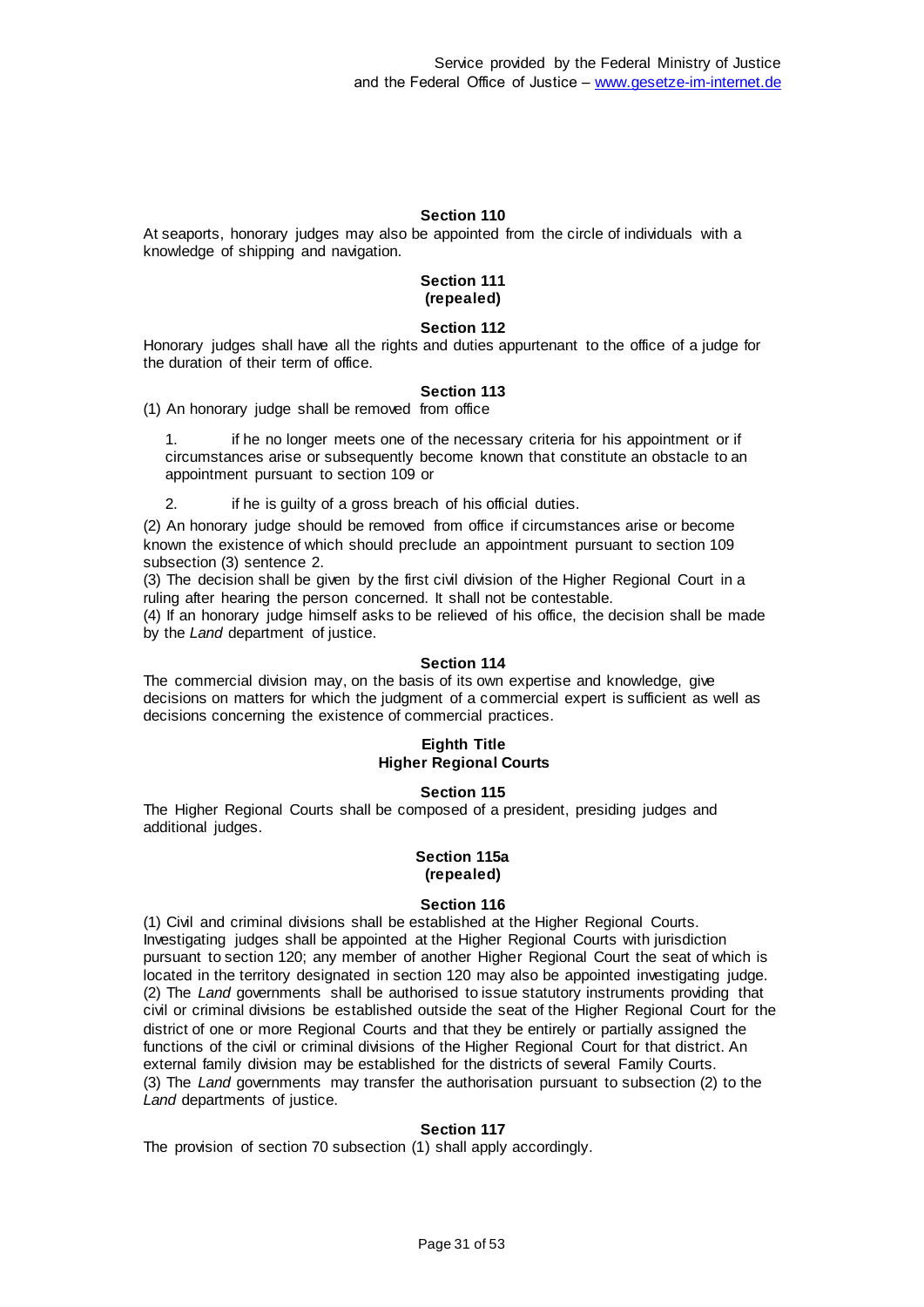The Higher Regional Courts shall have jurisdiction in civil disputes at first instance for hearing and ruling on model case proceedings under the Act on Model Case Proceedings in Disputes under Capital Markets Law.

### **Section 119**

(1) The Higher Regional Courts shall have jurisdiction in civil matters for hearing and ruling on the legal remedies of:

1. complaint against decisions of the Local Courts

- a) in the matters decided by the Family Courts;
- b) in non-contentious matters with the exception of imprisonment matters and the matters decided by the Adult Guardianship Courts;

2. complaint and appeal on fact and law against decisions of the Regional Courts.

(2) Section 23b subsections (1), (2) and (3) sentences 3 and 4 shall apply accordingly. (3) The Higher Regional Courts shall also have jurisdiction in civil disputes for hearing and ruling on proceedings in model proceedings (*Musterfeststellungsverfahren*) before the court of first instance in accordance with book 6 of the Code of Civil Procedure. A *Land* in which several Higher Regional Courts have been established may, under a statutory instrument issued by the *Land* government, assign to one Higher Regional Court or to the Highest Regional Court the decision and hearing for the districts of several Higher Regional Courts insofar as such assignment serves the purpose of material furtherance or swifter disposal of the proceedings. The *Land* governments may transfer this authorisation to the *Land* departments of justice by means of a statutory instrument.

### **Section 119a**

(1) One or several civil divisions for the following areas of work shall be established at the Higher Regional Courts:

1. disputes deriving from banking and financial transactions,

2. disputes deriving from building and architectural contracts as well as from engineering contracts, insofar as they are connected with building services,

- 3. disputes deriving from therapeutic treatment,
- 4. disputes deriving from insurance policy relationships,

5. disputes regarding claims deriving from publications in press media, on image and sound carriers of any kind, in particular in the press and on radio, film and television,

6. disputes under the law of succession, and

7. disputes under insolvency law, avoidance matters under the Creditors' Avoidance of Transfers Act as well as disputes arising from the Corporate Stabilisation and Restructuring Act.

(2) The *Land* governments shall be authorised to issue statutory instruments to establish at the Higher Regional Courts one or several civil divisions for other areas of work. The *Land* governments may transfer this authorisation to the *Land* departments of justice. (3) Disputes under section 119 subsection (1) may also be assigned to the civil divisions under subsections (1) and (2).

### **Section 120**

(1) In criminal matters, the Higher Regional Courts in the districts of which the *Land* governments have their seat shall have jurisdiction for the territory of the given *Land* for hearing and deciding cases at first instance involving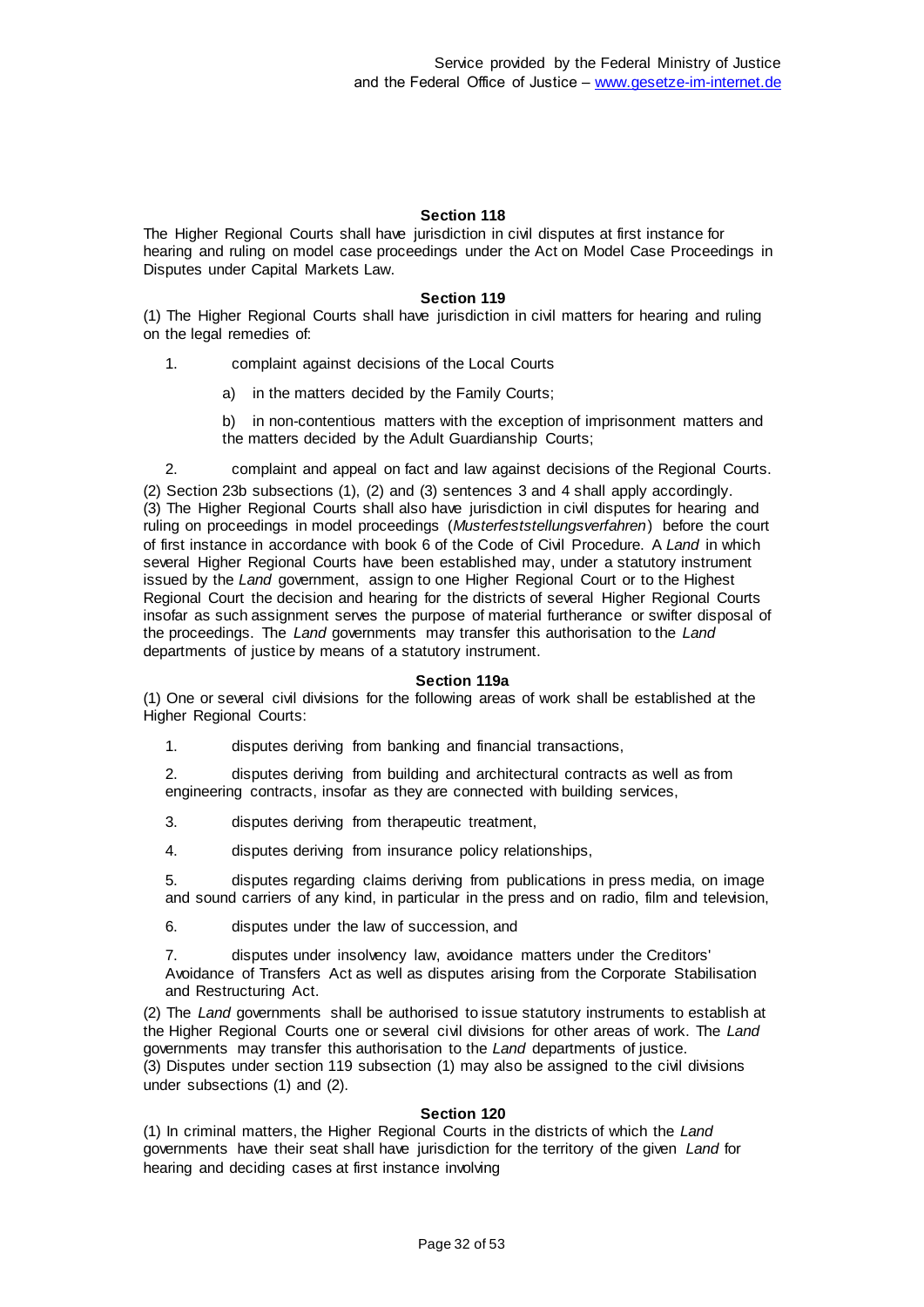1. (repealed),

2. high treason (sections 81 to 83 of the Criminal Code),

3. treason and endangering external security (sections 94 to 100a of the Criminal Code) as well as criminal offences pursuant to section 52 subsection (2) of the Patent Law, pursuant to section 9 subsection (2) of the Utility Model Act in conjunction with section 52 subsection (2) of the Patent Law, or pursuant to section 4 subsection (4) of the Semiconductor Protection Act in conjunction with section 9 subsection (2) of the Utility Model Act and section 52 subsection (2) of the Patent Law,

4. an assault against organs and representatives of foreign states (section 102 of the Criminal Code),

5. a crime against constitutional organs in the cases of sections 105 and 106 of the Criminal Code,

6. a violation of a ban of an organisation pursuant to section 129a, also in conjunction with section 129b subsection (1), of the Criminal Code,

7. failure to report crimes pursuant to section 138 of the Criminal Code if the failure to report concerns a crime falling under the jurisdiction of the higher regional court and

8. criminal offences pursuant to the Code of Crimes against International Law. (2) These Higher Regional Courts shall furthermore have jurisdiction for hearing and deciding cases at first instance involving

1. the criminal offences designated in section 74a subsection (1), if the Federal Prosecutor General takes over the prosecution due to the special significance of the case pursuant to section 74a subsection (2),

2. murder (section 211 of the Criminal Code), manslaughter (section 212 of the Criminal Code) and the criminal offences designated in section 129a subsection (1), number 2, and section 129a subsection (2) of the Criminal Code, if there is a connection with the activity of an organization not or not only existing in Germany the purpose or activity of which is to commit criminal offences of this kind and the Federal Prosecutor General takes over the prosecution due to the special significance of the case,

3. murder (section 211 of the Criminal Code), manslaughter (section 212 of the Criminal Code), abduction for the purpose of blackmail (section 239a of the Criminal Code), hostage taking (section 239b of the Criminal Code), serious arson and especially serious arson (sections 306a and 306b of the Criminal Code), arson resulting in death (section 306c of the Criminal Code), causing an explosion by nuclear power in the cases of section 307 subsection (1) and subsection (3), number 1, of the Criminal Code, causing an explosion in the cases of section 308 subsections (1) to (3) of the Criminal Code, misuse of ionizing radiation in the cases of section 309 subsections (1) to (4) of the Criminal Code, acts preparatory to causing an explosion or radiation offence in the cases of section 310 subsection (1), numbers 1 to 3, of the Criminal Code, causing a flood in the cases of the section 313 subsection (2) in conjunction with section 308 subsections (2) and (3) of the Criminal Code, poisoning dangerous to the public in the cases of section 314 subsection (2) in conjunction with section 308 subsections (2) and (3) of the Criminal Code and assaults on air and sea traffic in the cases of section 316c subsections (1) and (3) of the Criminal Code, if under the circumstances the offence is capable of

a) undermining the continued existence or security of a state,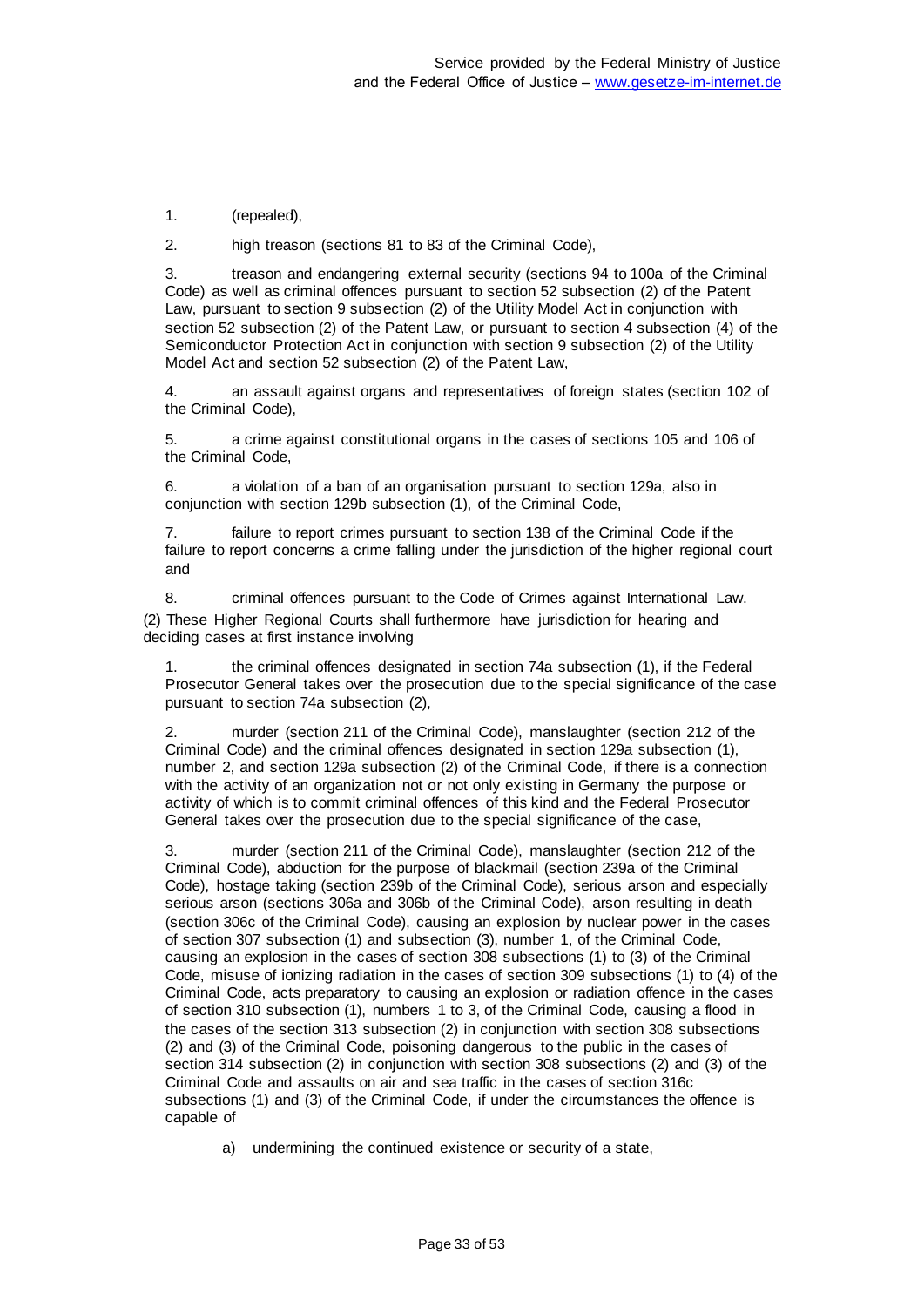b) destroying, invalidating or undermining a constitutional principle of the Federal Republic of Germany,

c) undermining the security of the troops of the North Atlantic Treaty Organization or of its non-German member states stationed in the Federal Republic of Germany or

d) undermining the continued existence or security of an international organisation

and the Federal Prosecutor General takes over the prosecution due to the special significance of the case.

4. criminal offences pursuant to the Foreign Trade and Payments Act and criminal offences pursuant to the Act on the Control of Weapons of War, if, under the circumstances, the offence, or in the case of a punishable attempt, also its imputed completion

a) is capable of seriously endangering the external security or the foreign relations of the Federal Republic of Germany or

b) is intended to and is capable of disrupting the peaceful coexistence of peoples

and the Federal Prosecutor General takes over the prosecution due to the special significance of the case.

Special significance of the case is also to be presumed if, in the cases under sentence 1, it appears necessary for the Federal Prosecutor General to have jurisdiction for the investigation on account of the cross-regional character of the offence. At the opening of the main proceedings the Higher Regional Courts shall, in the cases of number 1, refer the matter to the Regional Court and, in the cases of numbers 2 to 4, to the Regional Court or the Local Court, if the case is not deemed to be of special significance.

(3) In the matters under the jurisdiction of these Higher Regional Courts pursuant to subsections (1) or (2), they shall also give the decisions designated in section 73 subsection (1). They shall furthermore rule on complaints against directions of the investigating judges of the Higher Regional Courts (section 169 subsection (1) sentence 1 of the Code of Criminal Procedure) in the cases designated in section 304 subsection (5) of the Code of Criminal Procedure.

(4) These Higher Regional Courts shall also rule on complaints against directions and decisions of the court with jurisdiction pursuant to section 74a. For rulings on complaints against directions and decisions of the court with jurisdiction pursuant to section 74a subsection (4) and in the cases of section 100e subsection (2) sentence 6 of the Code of Criminal Procedure, a division that is not seized of main proceedings in criminal matters shall have jurisdiction.

(5) The place of jurisdiction shall be governed by the general provisions. The *Länder* involved may agree to transfer the functions assigned to the Higher Regional Courts under subsections (1) to (4) to the duly competent court of one *Land* for the territory of another *Land* as well.

(6) Insofar as the competence of the Federation to prosecute criminal cases has been established pursuant to section 142a, these Higher Regional Courts shall exercise jurisdiction pursuant to Article 96 paragraph (5) of the Basic Law.

(7) Insofar as the *Länder*, on the basis of criminal proceedings in which the Higher Regional Courts rule in exercise of jurisdiction of the Federation, must bear costs of the proceedings and expenses of participants in the proceedings or pay remuneration, they may request reimbursement from the Federation.

### **Section 120a**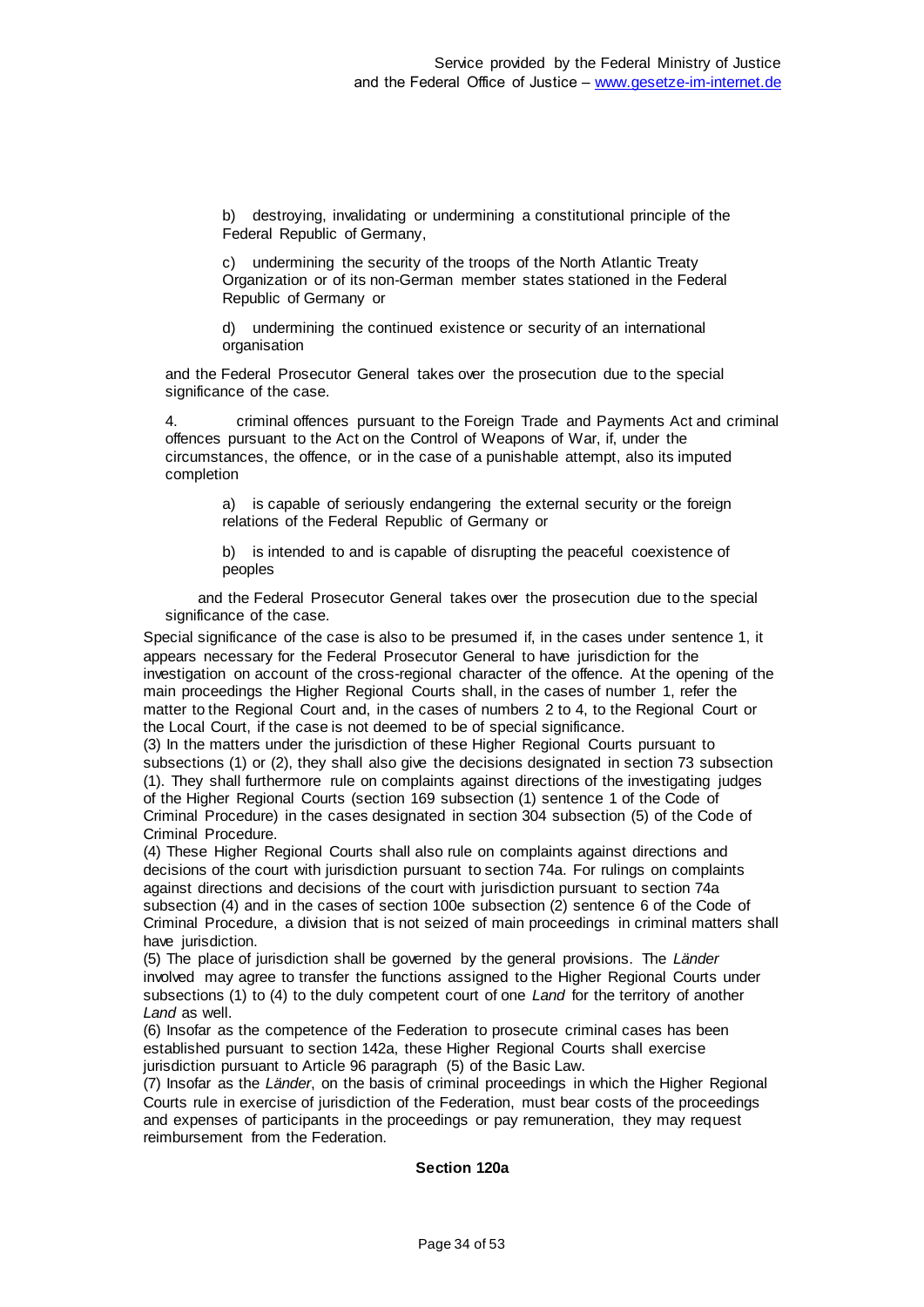(1) If at first instance a criminal division has reserved the order of preventive detention or, in the case of section 66b of the Criminal Code, has ruled as the trial court, this criminal division shall have jurisdiction at first instance for hearing and ruling on the order of preventive detention reserved in the judgment or on the subsequent order of preventive detention.

(2) In the case of section 66b of the Criminal Code, section 462a subsection (3) sentences 2 and 3 of the Code of Criminal Procedure shall apply accordingly.

#### **Section 120b**

In criminal matters, the Higher Regional Courts in the districts of which the *Land* governments have their seat shall have jurisdiction for the territory of the given *Land* for hearing and deciding cases at first instance involving the taking and offering of a bribe by elected mandate holders (section 108e of the Criminal Code). Section 120 subsections 3 and 5 apply accordingly.

#### **Section 121**

(1) In criminal matters, the Higher Regional Courts shall furthermore have jurisdiction for hearing and ruling on the legal remedies of:

1. appeal on points of law only against

a) judgments delivered by Criminal Court judges that cannot be contested with an appeal on fact and law;

b) judgments delivered by small criminal divisions and grand criminal divisions in appeals on fact and law;

c) judgments delivered by the Regional Court at first instance if the appeal on law is exclusively based on the violation of a legal norm contained in Land legislation;

2. complaint against decisions of Criminal Court judges, except where the criminal divisions or the Federal Court of Justice have jurisdiction;

3. complaint on points of law against decisions of the criminal divisions with jurisdiction over execution of sentences pursuant to section 50 subsection (5), section 116 and section 138 subsection (3) of the Prison Act and decisions of the juvenile divisions pursuant to section 92 subsection (2) of the Juvenile Courts Act.

4. objection to the composition of a criminal division in the case of section 222b subsection (3) sentence 1 by the Code of Criminal Procedure.

(2) If, in its decision, a Higher Regional Court wishes to deviate

1. pursuant to subsection (1) number 1 letter a or letter b, from a decision given after 1 April 1950,

2. pursuant to subsection (1) number 3, from a decision given after 1 January 1977,

3. pursuant to subsection (1) number 2, from a decision on the disposal of a measure of placement in preventive detention or in a psychiatric hospital, or on the admissibility of its further execution, given after 1 January 2010 or

4. pursuant to subsection (1) number 4 from a decision by another Higher Regional Court or from a decision by the Federal Court of Justice, it must submit the matter to the Federal Court of Justice.

(3) A *Land* in which several Higher Regional Courts have been established may, under a statutory instrument issued by the *Land* government, assign to one Higher Regional Court or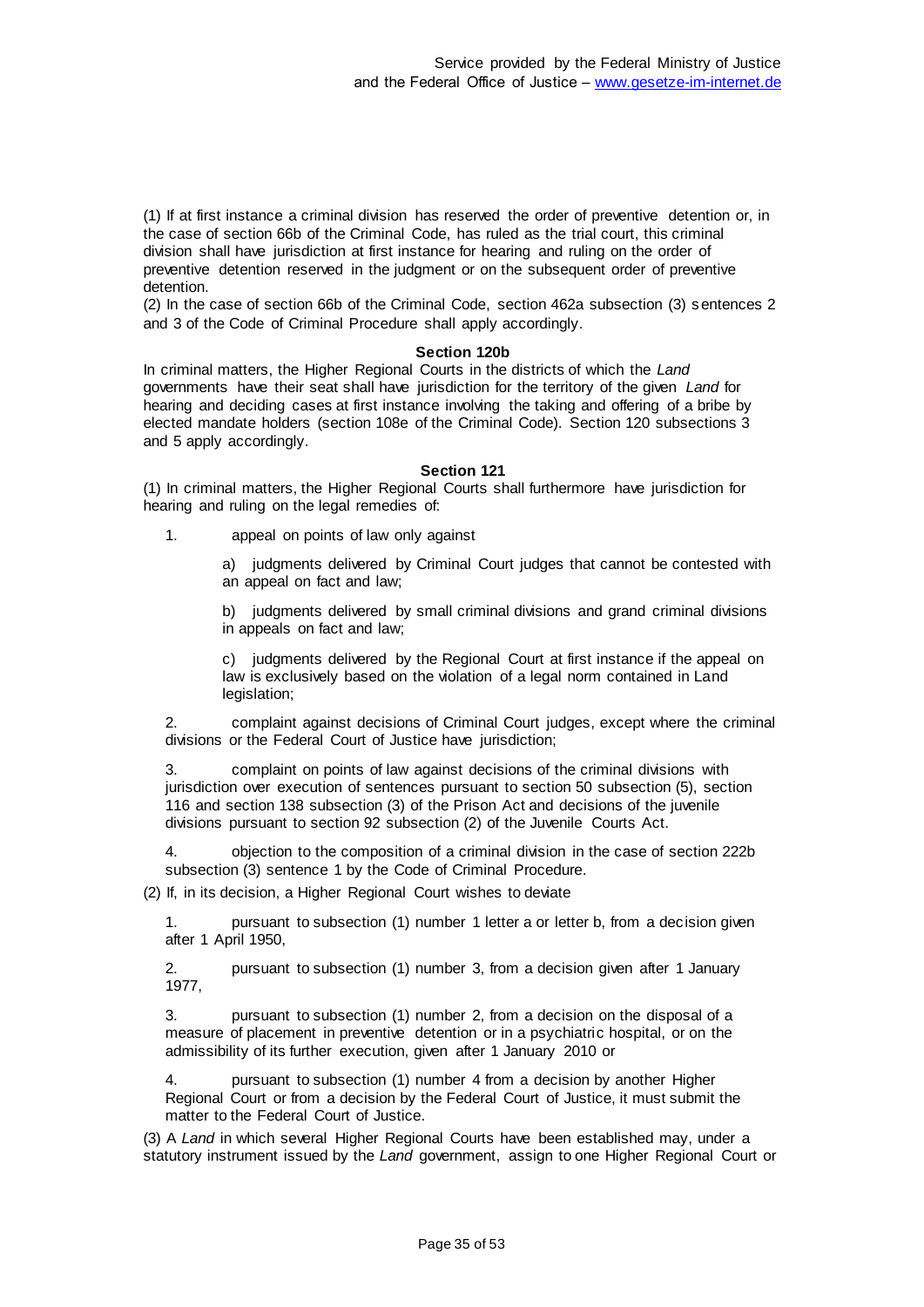to the Highest Regional Court (*Oberstes Landesgericht*) the decisions pursuant to subsection (1), number 3, for the districts of several Higher Regional Courts, insofar as such assignment serves the purpose of material furtherance or swifter disposal of the proceedings. The *Land* governments may issue statutory instruments transferring this authorisation to the *Land* departments of justice.

### **Section 122**

(1) The divisions of the Higher Regional Courts shall, unless decisions are to be given by a judge sitting alone in lieu of a division pursuant to the provisions of procedural law, give decisions sitting with three members, including the presiding judge.

(2) The criminal divisions shall rule on the opening of the main proceedings at first instance sitting with five judges, including the presiding judge. At the opening of the main proceedings, the criminal division shall rule that it will be composed of three judges, including the presiding judge, during the main hearing unless the participation of two more judges appears necessary due to the scale or complexity of the case. The criminal division shall rule on the termination of the main proceedings due to a procedural impediment in the composition prescribed for the main hearing. If a case has been referred back by a court hearing an appeal on law, the then competent criminal division may once again rule on its composition pursuant to sentence 2.

### **Ninth Title Federal Court of Justice**

### **Section 123**

The seat of the Federal Court of Justice (*Bundesgerichtshof*) shall be Karlsruhe.

### **Section 124**

The Federal Court of Justice shall be composed of a president, presiding judges and additional judges.

### **Section 125**

(1) The members of the Federal Court of Justice shall be chosen jointly by the Federal Minister of Justice and Consumer Protection and the judicial selection committee pursuant to the Judicial Selection Act and shall be appointed by the Federal President. (2) A person may only be appointed a member of the Federal Court of Justice if he has attained the age of thirty-five.

#### **Sections 126 to 129 (repealed)**

#### **Section 130**

(1) Civil panels and criminal panels shall be established and investigating judges shall be appointed at the Federal Court of Justice. Their number shall be determined by the Federal Minister of Justice and Consumer Protection.

(2) The Federal Minister of Justice and Consumer Protection shall be authorised to also establish civil panels and criminal panels outside the seat of the Federal Court of Justice and to determine the official seats of the investigating judges of the Federal Court of Justice.

#### **Section 131 (repealed)**

#### **Section 131a (repealed)**

#### **Section 132**

(1) A Grand Panel for Civil Matters and a Grand Panel for Criminal Matters shall be established at the Federal Court of Justice. The Grand Panels shall form the United Grand Panels.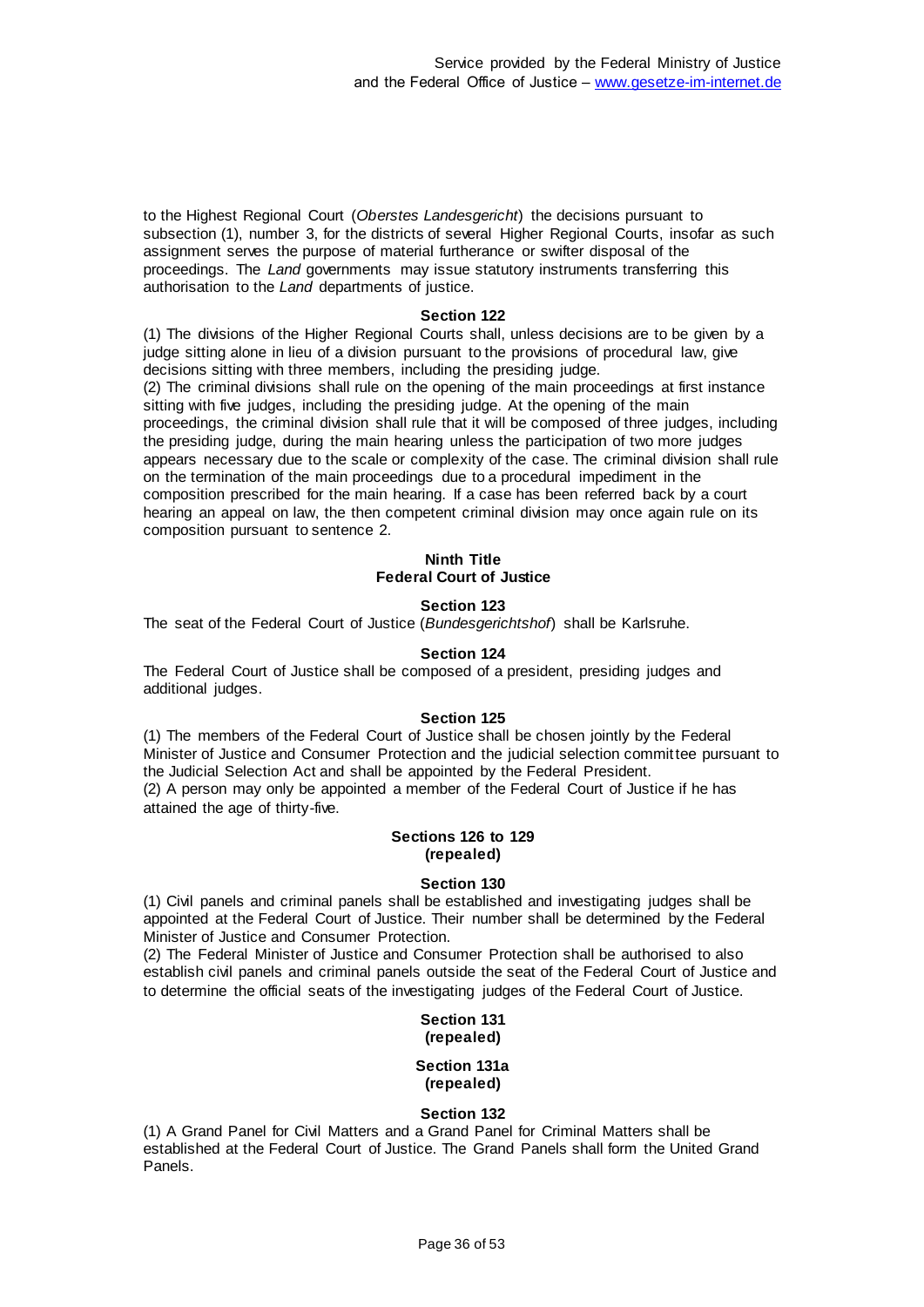(2) In the event that a panel wishes to deviate from the decision of another panel on a legal issue, the Grand Panel for Civil Matters shall decide if a civil panel wishes to deviate from another civil panel or from the Grand Panel for Civil Matters, the Grand Panel for Criminal Matters shall decide if a criminal panel wishes to deviate from another criminal panel or from the Grand Panel for Criminal Matters, and the United Grand Panels shall decide if a civil panel wishes to deviate from a criminal panel or from the Grand Panel for Criminal Matters or if a criminal panel wishes to deviate from a civil panel or from the Grand Panel for Civil Matters or if a panel wishes to deviate from the United Grand Panels.

(3) A submission to the Grand Panel or to the United Grand Panels shall only be admissible if the panel from whose decision there is to be deviation has declared in response to an inquiry of the adjudicating panel that it stands by its legal opinion. If the panel from whose decision there is to be deviation can no longer be seized of the legal issue due to a change in the roster allocating court business, its place shall be taken by the panel that would be competent pursuant to the roster allocating court business for the case in which the divergent decision was given. The ruling on the inquiry and the response shall be given in a ruling by the respective panel in the composition prescribed for judgments; section 97 subsection (2) sentence 1 of the Act on Tax Advisors and section 74 subsection (2) sentence 1 of the Auditors' Regulations shall remain unaffected.

(4) The adjudicating panel may submit an issue of fundamental importance to the Grand Panel for a decision if it deems this necessary for the development of the law or in order to ensure uniform application of the law.

(5) The Grand Panel for Civil Matters shall be composed of the president and one member from each of the civil panels; the Grand Panel for Criminal Matters shall be composed of the president and two members from each of the criminal panels. If submission is by another panel, or if there is to be deviation from the decision of another panel, a member of that panel shall also sit on the Grand Panel. The United Grand Panels shall be composed of the president and the members of the Grand Panels.

(6) The members and their deputies shall be appointed by the presidium for one business year. This shall also apply to the member of another panel pursuant to subsection (5) sentence 2 and to his deputy. The Grand Panels and the United Grand Panels shall be presided over by the president or, in the event that he is unable to be present, by the most senior member. In the case of a tie, the presiding judge shall have the casting vote.

# **Section 133**

In civil matters, the Federal Court of Justice shall have jurisdiction for hearing and ruling on the legal remedies of appeal on points of law only (*Revision*), immediate appeal on law only in lieu of an appeal on fact and law (*Sprungrevision*), complaint on points of law only (*Rechtsbeschwerde*) and immediate complaint on points of law only in lieu of a complaint (*Sprungrechtsbeschwerde*).

### **Section 134 (repealed)**

#### **Section 134a (repealed)**

### **Section 135**

(1) In criminal matters, the Federal Court of Justice shall have jurisdiction for hearing and ruling on the legal remedy of appeal on points of law only (*Revision*) against judgments of the Higher Regional Courts at first instance and against judgments of the Regional Courts at first instance, unless the jurisdiction of the Higher Regional Courts has been established. (2) The Federal Court of Justice shall furthermore rule on

1. complaints against rulings and directions given by the Higher Regional Courts in the cases designated in section 138d subsection (6) sentence 1, section 304 subsection (4) sentence 2, and section 310 subsection (1) of the Code of Criminal Procedure,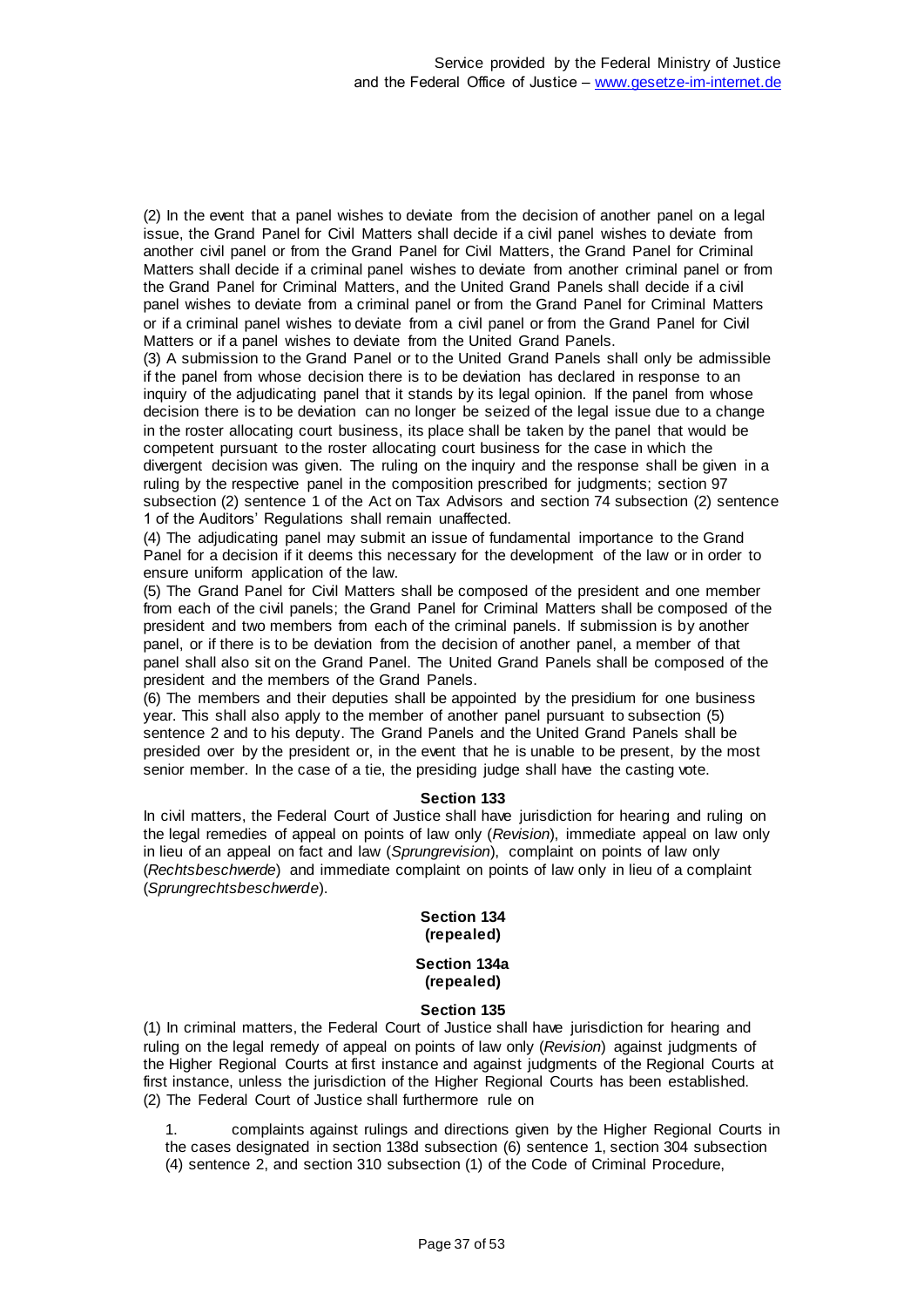2. complaints against directions of the investigating judge at the Federal Court of Justice (section 169 subsection (1) sentence 2 of the Code of Criminal Procedure) in the cases designated in section 304 subsection (5) of the Code of Criminal Procedure and

3. objections to the composition of a Higher Regional Court in the case of section 222b subsection (3) sentence 1 of the Code of Criminal Procedure.

### **Section 136 (repealed)**

#### **Section 137 (repealed)**

# **Section 138**

(1) The Grand Panels and the United Grand Panels shall give a decision on the point of law only. They may decide without an oral hearing. The decision shall be binding on the panel adiudicating the case at hand.

(2) The Federal Prosecutor General shall be heard prior to the decision of the Grand Panel for Criminal Matters or the United Grand Panels and in legal disputes the subject of which is the contestation of a declaration of death. The Federal Prosecutor General may also present his opinion at the sitting.

(3) If a decision on the matter requires another oral hearing before the adjudicating panel, the participants shall be summoned to the hearing and informed in the summons of the decision given on the point of law.

### **Section 139**

(1) The panels of the Federal Court of Justice shall give decisions sitting with five members, including the presiding judge.

(2) The criminal panels shall give decisions on complaints sitting with three members, including the presiding judge. This shall not apply to the decision on complaints against rulings through which the opening of the main proceedings is refused or the proceedings are terminated due to a procedural impediment.

# **Section 140**

The official procedure shall be governed by rules of procedure that shall be adopted by the full court.

### **Title 9a**

### **Jurisdiction over proceedings to reopen cases in criminal matters**

### **Section 140a**

(1) In proceedings to reopen a case, a decision shall be given by another court with the same substantive jurisdiction as the court against whose decision the application for the reopening of proceedings is directed. The decision on an application against a judgment delivered in appellate proceedings on law shall be given by another court of the same rank as the court against whose judgment the appeal on law was filed.

(2) Prior to the beginning of the business year, the presidium of the Higher Regional Court shall designate the courts within its district that shall have local jurisdiction over decisions in proceedings to reopen cases.

(3) If only one Regional Court has been established within the district of a Higher Regional Court, the decision on an application over which the Regional Court has jurisdiction pursuant to subsection (1) shall be given by another criminal division of the Regional Court, which shall be designated by the presidium of the Higher Regional Court prior to the beginning of the business year. The *Land* governments shall be authorised to issue statutory instruments providing that the decision to be given pursuant to subsection (2) by the presidium of a Higher Regional Court in the district of which only one Regional Court has been established be assigned to the presidium of a neighbouring Higher Regional Court in respect of those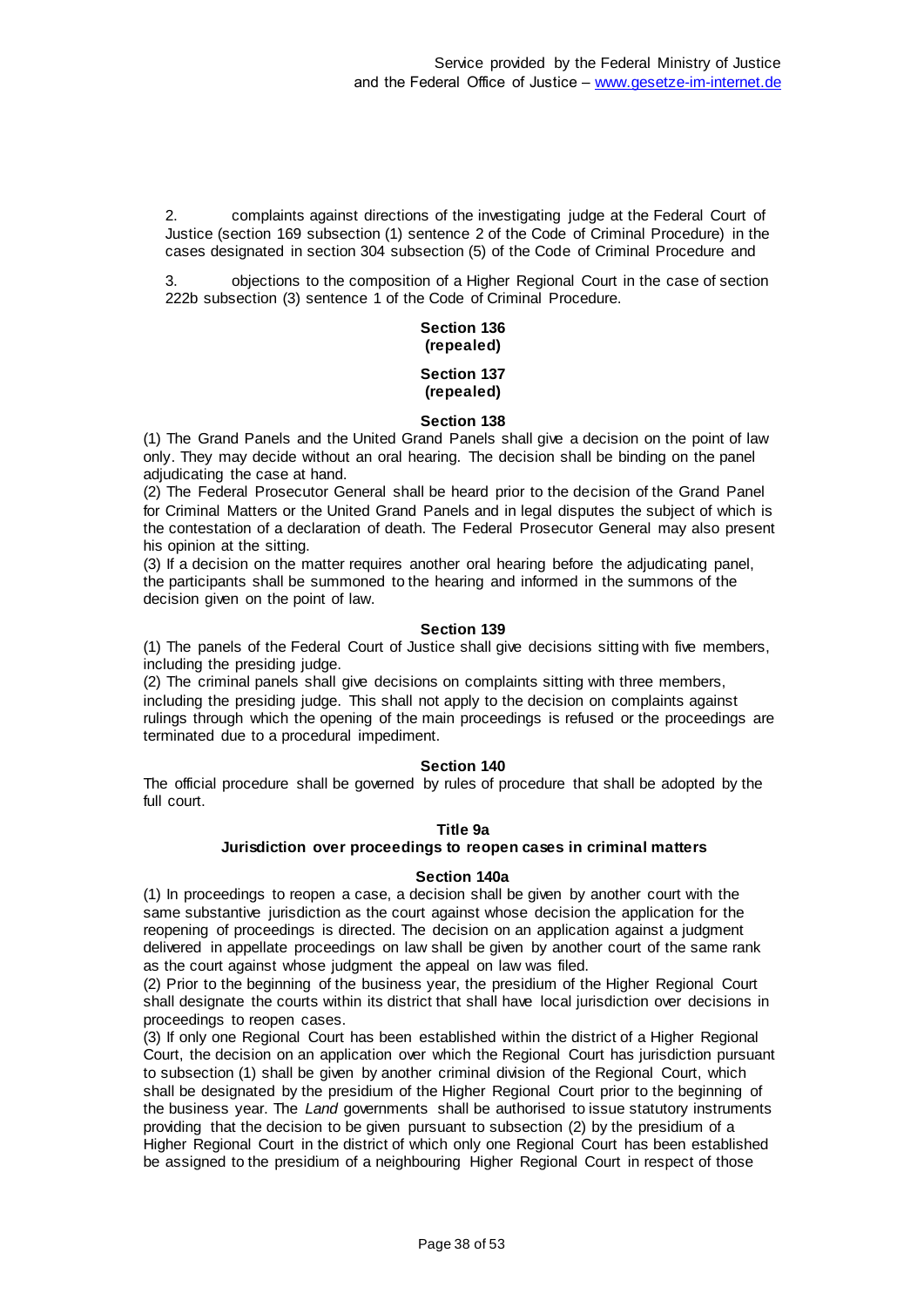applications over which the Regional Court has jurisdiction pursuant to subsection (1). The *Land* governments may issue statutory instruments transferring this authorisation to the *Land* departments of justice.

(4) In the *Länder* in which only one Higher Regional Court and only one Regional Court have been established, subsection (3) sentence 1 shall apply accordingly. The *Land* governments of these *Länder* shall be authorised to agree with a neighbouring *Land* that the duties of the presidium of the Higher Regional Court pursuant to subsection (2) shall be transferred to a neighbouring Higher Regional Court of another *Land* in respect of applications over which the Regional Court has jurisdiction pursuant to subsection (1).

(5) In the *Länder* in which only one Regional Court has been established and in which one Local Court has been assigned the criminal matters for the districts of the other Local Courts, subsection (3) sentence 1 and subsection (4) sentence 2 shall apply accordingly.

(6) If the reopening of proceedings is requested for a case that was decided by a Higher Regional Court at first instance, another division of this Higher Regional Court shall have jurisdiction. Section 120 subsection (5) sentence 2 shall apply accordingly.

(7) Subsections (1) to (6) shall apply accordingly to decisions on applications to prepare for the reopening of proceedings.

#### **Tenth Title Public prosecution office**

### **Section 141**

A public prosecution office should exist at each court.

#### **Section 142**

(1) The official duties of the public prosecution office shall be discharged:

1. at the Federal Court of Justice by a Federal Prosecutor General and by one or more federal prosecutors;

at the Higher Regional Courts and the Regional Courts by one or more public prosecutors;

at the Local Courts by one or more public prosecutors or officials of the public prosecution office with a right of audience before the Local Courts.

(2) The competence of the officials of the public prosecution office with a right of audience before the Local Courts shall not encompass the Local Court proceedings to prepare public charges in criminal matters falling under the jurisdiction of courts other than the Local Courts. (3) Trainee jurists may be assigned responsibility for discharging the duties of an official of the public prosecution office with a right of audience before the Local Courts and, in an individual case, for discharging the duties of a public prosecutor under the latter's supervision.

#### **Section 142a**

(1) The Federal Prosecutor General shall discharge the duties of the public prosecution office in respect of the criminal matters falling under the jurisdiction of the Higher Regional Courts at first instance pursuant to section 120 subsections (1) and (2) at these courts as well. In order for prosecution to be transferred to the Federal Prosecutor General it is sufficient if adequate factual indications exist to fulfil the preconditions for his jurisdiction. The public prosecution office shall inform the Federal Prosecutor General without delay of any events that give cause to examine the transfer of prosecution to him. If, in the cases of section 120 subsection (1), the officials of the public prosecution office of a *Land* and the Federal Prosecutor General cannot agree which of them should take over the prosecution, the Federal Prosecutor General shall decide.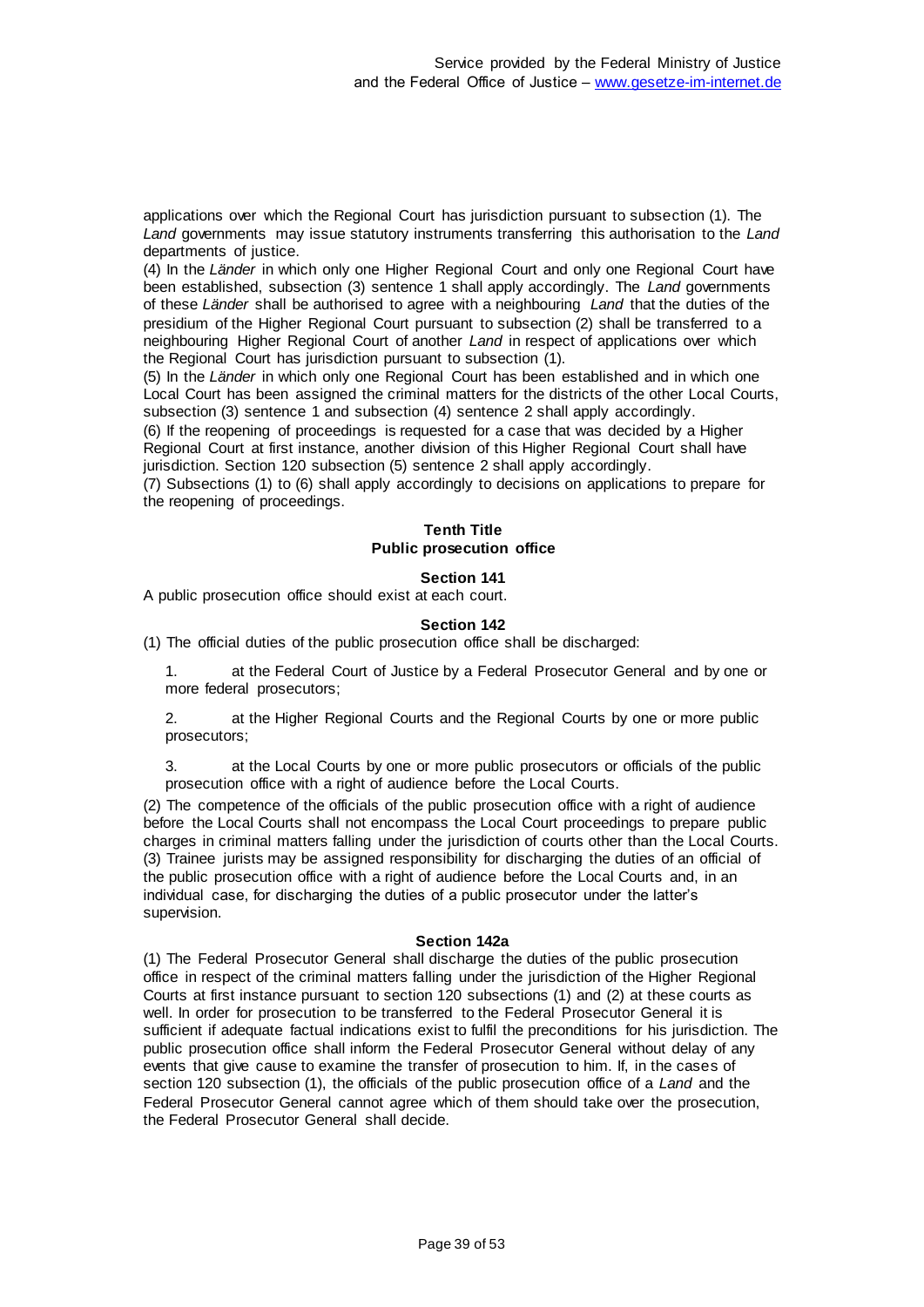(2) The Federal Prosecutor General shall refer the proceedings to the *Land* public prosecution office prior to filing a bill of indictment or a written application (section 435 of the Code of Criminal Procedure)

1. if the following criminal offences are the subject of the proceedings:

a) criminal offences pursuant to section 82, section 83 subsection (2) or sections 98, 99 or 102 of the Criminal Code,

b) criminal offences pursuant to sections 105 or 106 of the Criminal Code, if the offence is directed against an organ of a Land or against a member of such an organ,

c) criminal offences pursuant to section 138 of the Criminal Code in conjunction with one of the provisions of the Criminal Code designated in letter a) or

d) criminal offences pursuant to section 52 subsection (2) of the Patent Law, pursuant to section 9 subsection (2) of the Utility Model Act in conjunction with section 52 subsection (2) of the Patent Law, or pursuant to section 4 subsection (4) of the Semiconductor Protection Act in conjunction with section 9 subsection (2) of the Utility Model Act and section 52 subsection (2) of the Patent Law;

2. in cases of lesser importance.

(3) The proceedings shall not be referred to the *Land* public prosecution office

1. if the offence affects the interests of the Federation to a considerable degree or

2. if it is advisable in the interest of legal uniformity for the Federal Prosecutor General to prosecute the offence.

(4) The Federal Prosecutor General shall refer a case that he has taken over pursuant to section 120 subsection (2) sentence 1 numbers 2 to 4, or pursuant to section 74a subsection (2) back to the *Land* public prosecution office if the case is no longer of special significance.

#### **Section 142b**

(1) In proceedings in which the European Public Prosecutor's Office is competent under Articles 22 and 23 of Council Regulation (EU) 2017/1939 of 12 October 2017 implementing enhanced cooperation on the establishment of the European Public Prosecutor's Office ('the EPPO'), (OJ L 283 of 31 October 2017, p.1), and has assumed prosecution in accordance with Article 25 of this Regulation, the official duties of the public prosecution office shall be discharged by public prosecutors who at the same time have been appointed as European Delegated Prosecutors for the Federal Republic of Germany in accordance with this Regulation. In cases before the Federal Court of Justice, the official duties of the public prosecution office shall be discharged by a federal prosecutor who at the same time has been appointed as European Delegated Prosecutor in accordance with Regulation (EU) 2017/1939. If the European Prosecutor appointed for the Federal Republic of Germany in accordance with Regulation (EU) 2017/1939 acts in accordance with Article 28 (4) of this Regulation, the official duties of the public prosecution office shall be discharged by him. (2) In the case of Article 25 (6) of Council Regulation (EU) 2017/1939, the Federal Prosecutor General shall decide upon the application of the public prosecution office concerned or of the European Public Prosecutor's Office. The public prosecution office concerned or the European Public Prosecutor's Office may lodge a complaint with the Federal Court of Justice against the decision by the Federal Prosecutor General.

#### **Section 143**

(1) The local competence of the public prosecution office shall be determined by the local jurisdiction of the court at which the public prosecution office exists. If venue cannot be established in any court within the territorial scope of this Act, or if such court cannot be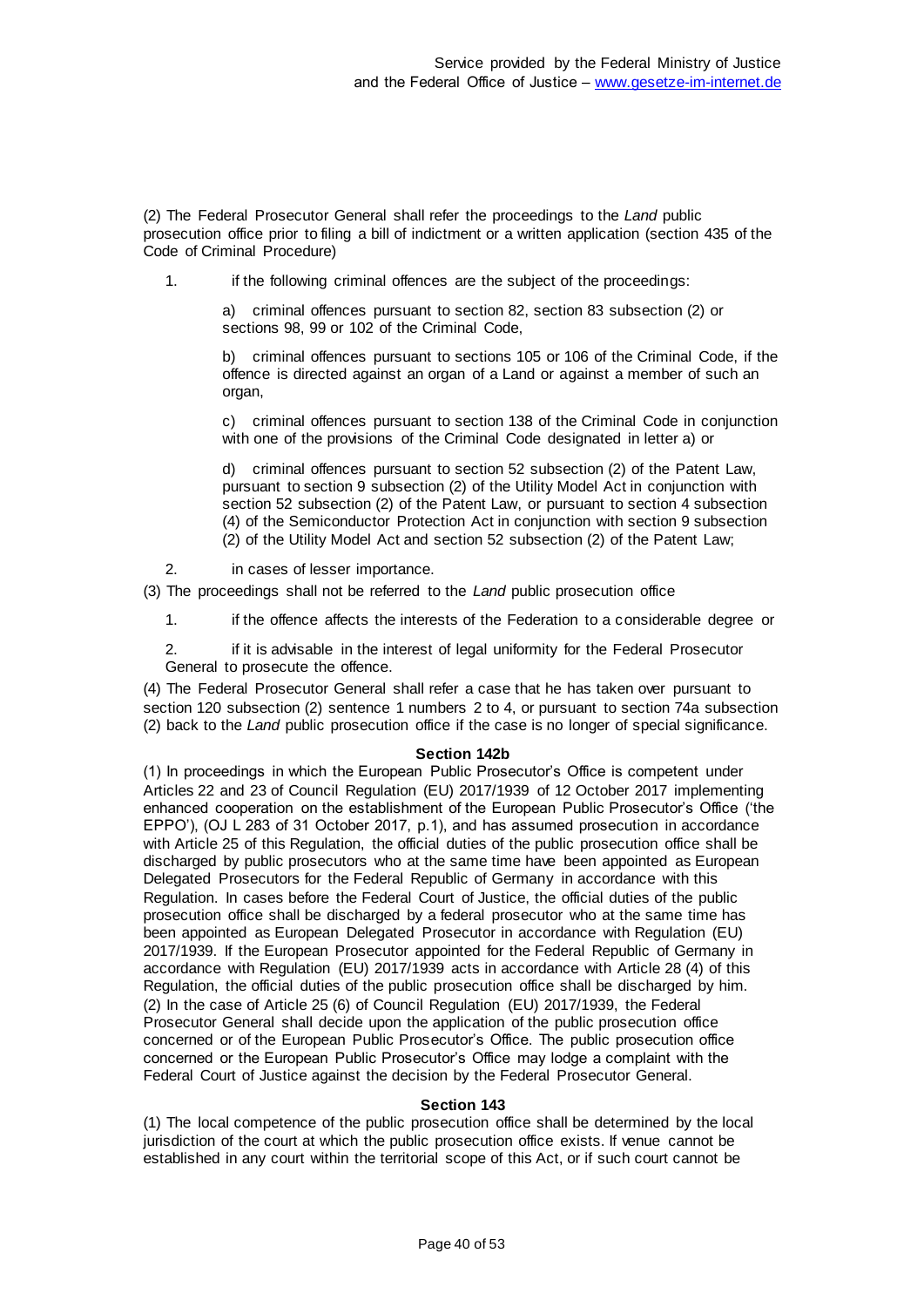ascertained, the public prosecution office first seized of the matter shall be competent. If in the cases referred to in sentence 2 the jurisdiction of a court is established, the proceedings shall be referred to the public prosecution office competent pursuant to sentence 1 as soon as all necessary measures have been taken to secure the proceedings and the state of the proceedings permits an orderly referral. Sentence 3 shall apply accordingly where the competence of one public prosecution office has ceased to exist and another public prosecution office has become competent.

(2) In exigent circumstances, an official of the public prosecution office who lacks competence must perform the official acts necessary in his district.

(3) If the public prosecution offices of different *Länder* cannot agree which one of them is to take over the prosecution, the Federal Prosecutor General shall decide. Upon the application of a public prosecution office, he also decides if the public prosecution offices of different *Länder* cannot agree on combining connected criminal cases.

(4) The officials of one public prosecution office may be assigned competence for the districts of several Regional or Higher Regional Courts for the prosecution of certain kinds of criminal matters, for the execution of sentences in respect of these matters, and for the processing of requests for mutual judicial assistance from offices outside the territorial scope of this Act, insofar as such assignment serves the purpose of material furtherance or swifter disposal of the proceedings; in such cases the local competence of the officials of the public prosecution office for the matters assigned to them shall encompass all the courts of the districts for which they have been assigned these matters.

(5) The *Land* governments shall be authorised to issue statutory instruments providing that competence for execution of sentences or for execution of measures of reform and prevention be assigned either entirely or partially to a single public prosecution office for the districts of several Regional or Higher Regional Courts, insofar as such assignment serves the purpose of material furtherance or swifter disposal of the execution proceedings. The *Land* governments may issue statutory instruments transferring this authorisation to the *Land* departments of justice.

(6) In derogation from subsection (1) sentence 1, European Delegated Prosecutors appointed in the Federal Republic of Germany in accordance with Regulation (EU) 2017/1939 shall be competent for all criminal matters within the territory of application of this Act with which they are seized under Regulation (EU) 2017/1939, regardless of their seat. Sentence 1 shall apply accordingly to a German European Prosecutor who acts in accordance with Article 28 (4) of Regulation (EU) 2017/1939.

### **Section 144**

If the public prosecution office of a court is composed of several officials, the persons assigned to the highest-ranking official shall act as his deputy; they shall, when they act in his stead, be authorised to perform all his official tasks without proof of a special commission.

### **Section 145**

(1) The highest-ranking officials of the public prosecution office at the Higher Regional Courts and the Regional Courts shall be entitled to take over all the official tasks of the public prosecution office at all the courts in their district themselves or to commission an official other than the initially competent official to perform these tasks.

(2) Officials of the public prosecution office with a right of audience before the Local Courts may only discharge the official duties of the public prosecution office at the Local Courts.

#### **Section 145a (repealed)**

### **Section 146**

The officials of the public prosecution office must comply with the official instructions of their superiors.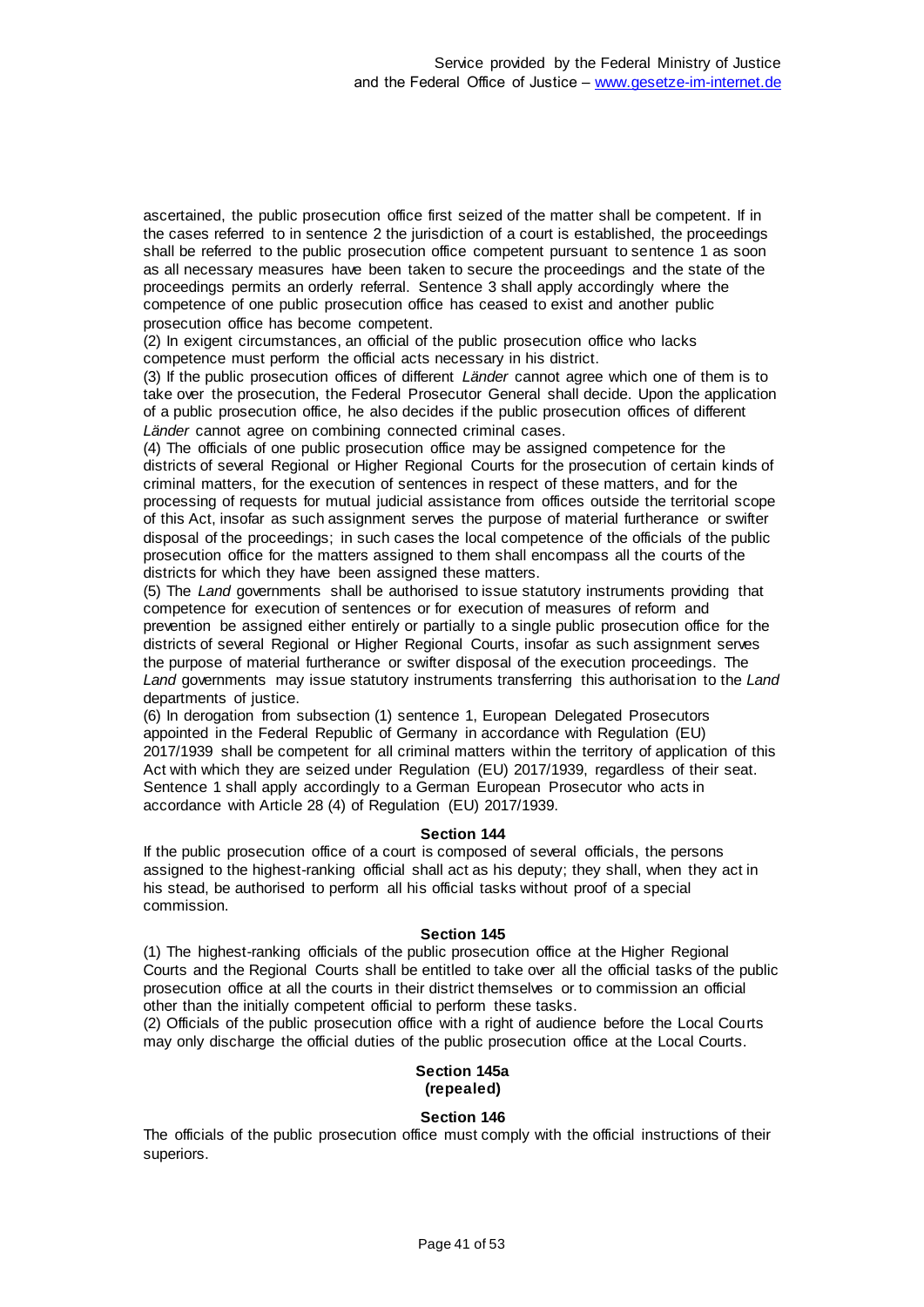The right of supervision and direction shall lie with:

1. the Federal Minister of Justice and Consumer Protection in respect of the Federal Prosecutor General and the federal prosecutors;

2. the Land department of justice in respect of all the officials of the public prosecution office of the Land concerned;

the highest-ranking official of the public prosecution office at the Higher Regional Courts and the Regional Courts in respect of all the officials of the public prosecution office of the given court's district.

### **Section 148**

The Federal Prosecutor General and the federal prosecutors shall be civil servants.

### **Section 149**

The Federal Prosecutor General and the federal prosecutors shall be appointed by the Federal President on the proposal of the Federal Minister of Justice and Consumer Protection, which shall require the approval of the Bundesrat.

### **Section 150**

The public prosecution office shall be independent of the courts in the performance of its official tasks.

### **Section 151**

The public prosecutors may not perform judicial functions. They also may not be assigned responsibility for supervising the service of judges.

### **Section 152**

(1) The investigative personnel of the public prosecution office shall be obliged in this capacity to comply with the orders of the public prosecution office of their district and the orders of the officials superior thereto.

(2) The *Land* governments shall be authorised to issue statutory instruments designating the groups of civil servants and salaried staff who are to be subject to this provision. The salaried staff must be public service employees, must have attained the age of 21 and must have been employed in the designated groups of civil servants or salaried staff for at least two years. The *Land* governments may issue statutory instruments transferring this authorisation to the *Land* departments of justice.

#### **Eleventh Title Court registry**

### **Section 153**

(1) A court registry staffed with the necessary number of registry clerks shall be established at each court and at each public prosecution office.

(2) Anyone who has completed two years of preparatory training (*Vorbereitungsdienst*) and passed the examination for the intermediate judicial service or for the intermediate service in the area of labour jurisdiction may be entrusted with the duties of a registry clerk of the court registry. Six months of the preparatory training should consist of a specialised course of instruction.

(3) Anyone

1. who has passed the judicial administration officer's examination (Rechtspflegerprüfung) or the examination for the higher intermediate service in the area of labour jurisdiction,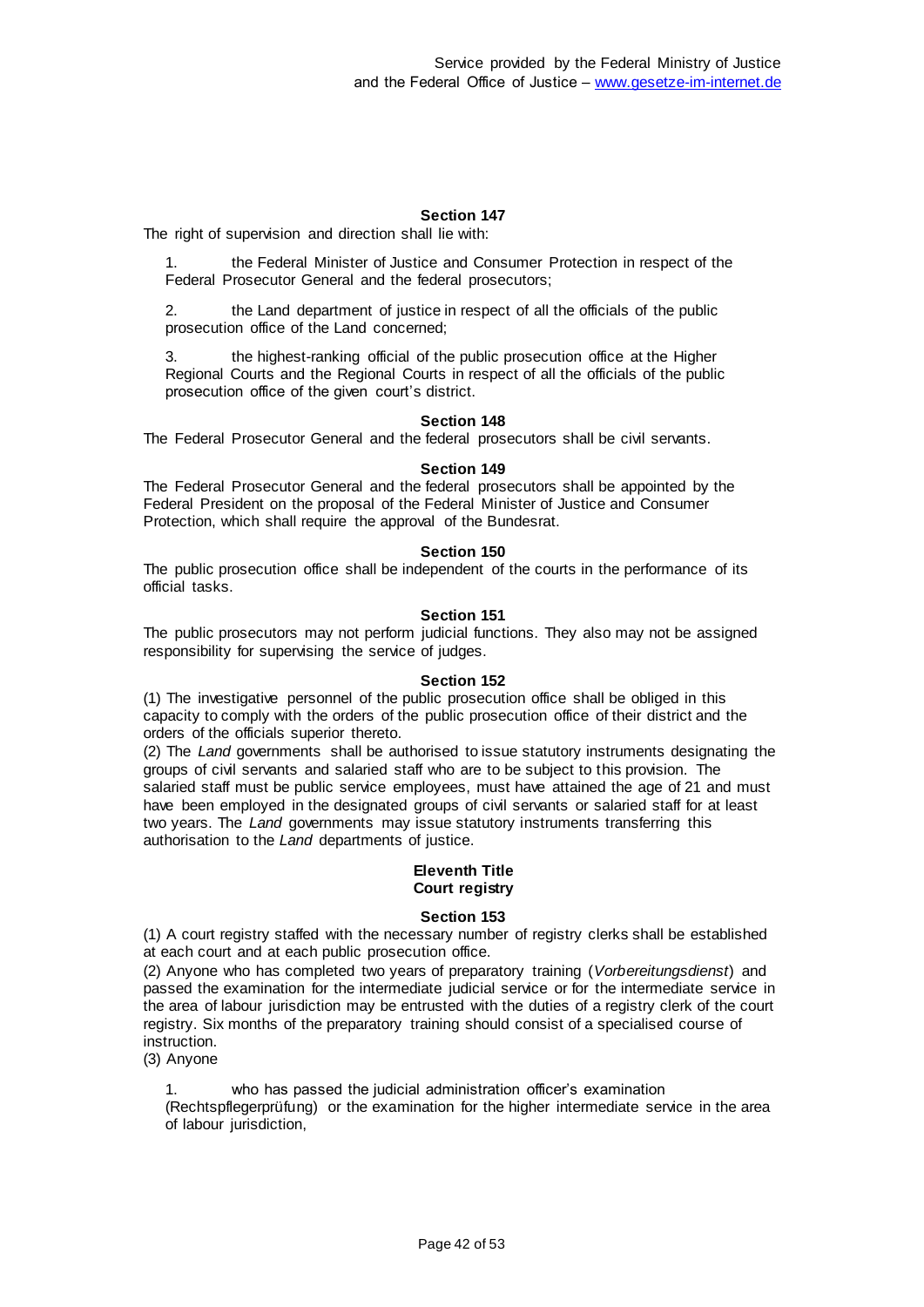2. who has qualified for a career in the intermediate judicial service pursuant to the provisions governing career track changes,

3. who, as another applicant (section 4 subsection (3) of the Framework Act to Harmonise Civil Service Law), has been admitted to the intermediate judicial service career track pursuant to the provisions of Land law

may also be entrusted with the duties of a registry clerk of the court registry. (4) The detailed provisions governing implementation of subsections (1) to (3) shall be enacted by the Federation and the *Länder* for their areas. They may also specify whether and to what extent periods of other training or employment conducive to realisation of the training objective may be credited towards the period of preparatory training. (5) The Federation and the *Länder* may furthermore specify that a person may also be entrusted with the duties of a registry clerk of the court registry if he can demonstrate a level of knowledge and proficiency in the area of expertise to be transferred to him that is equivalent to the level imparted through the training pursuant to subsection (2). In the *Länder* Brandenburg, Mecklenburg-Western Pomerania, Saxony, Saxony-Anhalt and Thuringia, those persons may continue to be entrusted with the duties of a registry clerk of the court registry who were entrusted with such duties until 25 April 2006 pursuant to Annex I Chapter III Subject Area A section III, number 1, letter q, paragraph (1), of the Unification Treaty of 31 August 1990 (Federal Law Gazette 1990, Part II, pages 889, 922).

### **Title XII**

#### **Officials entrusted with service and execution**

#### **Section 154**

The status and duties of the officials entrusted with service, summons and execution (court bailiffs) shall be determined at the Federal Court of Justice by the Federal Minister of Justice and Consumer Protection and at the Regional Courts by the *Land* department of justice.

#### **Section 155**

The court bailiff shall be barred by law from exercising his office:

I. in civil disputes:

1. if he himself is a party or the statutory representative of a party or is jointly entitled or jointly obligated along with a party or is liable for damages to a party;

2. if his spouse or life partner is a party, even if the marriage or life partnership no longer exists;

3. if a party is a person with whom he is or was lineally related or related by marriage, collaterally related to the third degree, or related by marriage to the second degree;

- II. in criminal matters:
	- 1. if he himself was aggrieved by the criminal offence;

2. if he is or was the spouse or life partner of the accused or of the aggrieved party;

3. if he is or was related or related by marriage to the accused or to the aggrieved party in the manner designated under number I 3.

### **Thirteenth Title Mutual judicial assistance**

### **Section 156**

The courts shall provide mutual judicial assistance in civil matters and in criminal matters.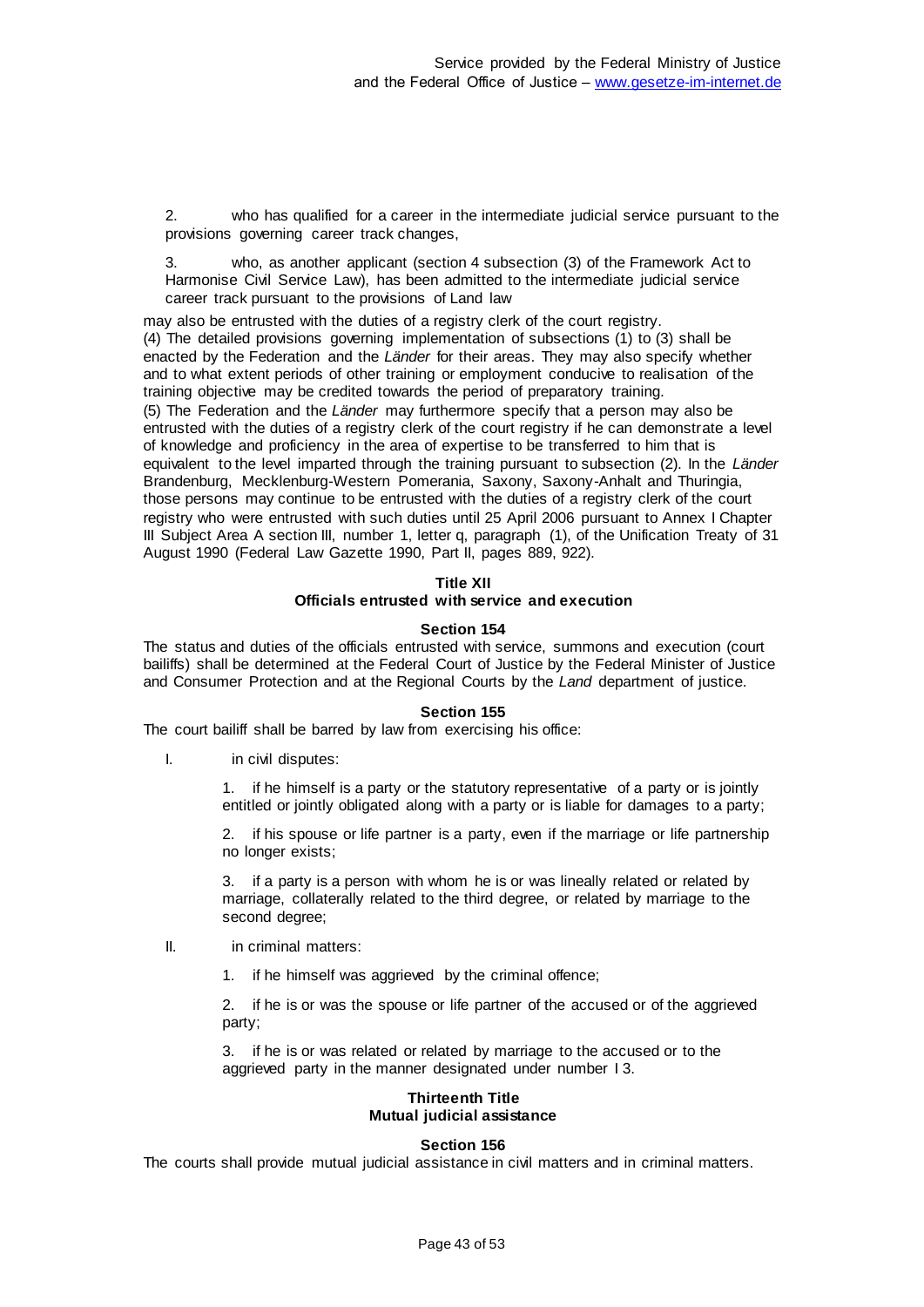(1) A request for mutual judicial assistance shall be addressed to the Local Court in the district of which the official act is to be performed.

(2) The *Land* governments shall be authorised to issue statutory instruments providing that the handling of requests for mutual judicial assistance be assigned either entirely or partially to a single Local Court for the districts of several Local Courts insofar as this serves to facilitate or expedite the provision of mutual judicial assistance in general. The *Land* governments may issue statutory instruments transferring this authorisation to the *Land* departments of justice.

#### **Section 158**

(1) A request may not be refused.

(2) A request by a court that is not a superior appellate instance must, however, be refused if the act to be performed is prohibited by the law of court to which the request has been addressed. If the requested court does not have local jurisdiction, it shall refer the request to the competent court.

#### **Section 159**

(1) If a request is refused, or if it is granted in contravention of the provision of section 158 subsection (2), the matter shall be decided by the Higher Regional Court to the district of which the requested court belongs. The decision shall only be contestable if it declares the mutual judicial assistance to be inadmissible and the requesting and requested courts belong to the districts of different Higher Regional Courts. The Federal Court of Justice shall rule on the complaint.

(2) The decisions shall, upon application of the participants or the requesting court, be given without an oral hearing.

#### **Section 160**

Execution, summons and service shall be effected pursuant to the provisions of procedural law, irrespective of whether they are to be performed in the *Land* to which the trial court belongs or in another German *Land*.

#### **Section 161**

Courts, public prosecution offices and court registries may, for the purpose of commissioning a court bailiff, avail themselves of the assistance of the court registry of the Local Court in the district of which the commission is to be executed. The court bailiff commissioned by the court registry shall be deemed to be directly commissioned.

#### **Section 162**

If a person sentenced to a term of imprisonment is staying at a place outside the district of the executing authority, this authority may request the public prosecution office of the Regional Court in the district of which the convicted person is staying to execute the sentence.

#### **Section 163**

If a prison sentence is to be executed in the district of another court or if a convicted person staying in the district of another court is to be apprehended and handed over in order to serve his sentence, the public prosecution office at the Regional Court of that district shall be asked to perform the act.

#### **Section 164**

(1) The costs and expenses entailed in the provision of mutual judicial assistance shall not be reimbursed by the requesting authority.

(2) Fees or other public charges to which the documents (certificates, records) sent by the requesting authority are subject pursuant to the law of the requested authority shall not be levied.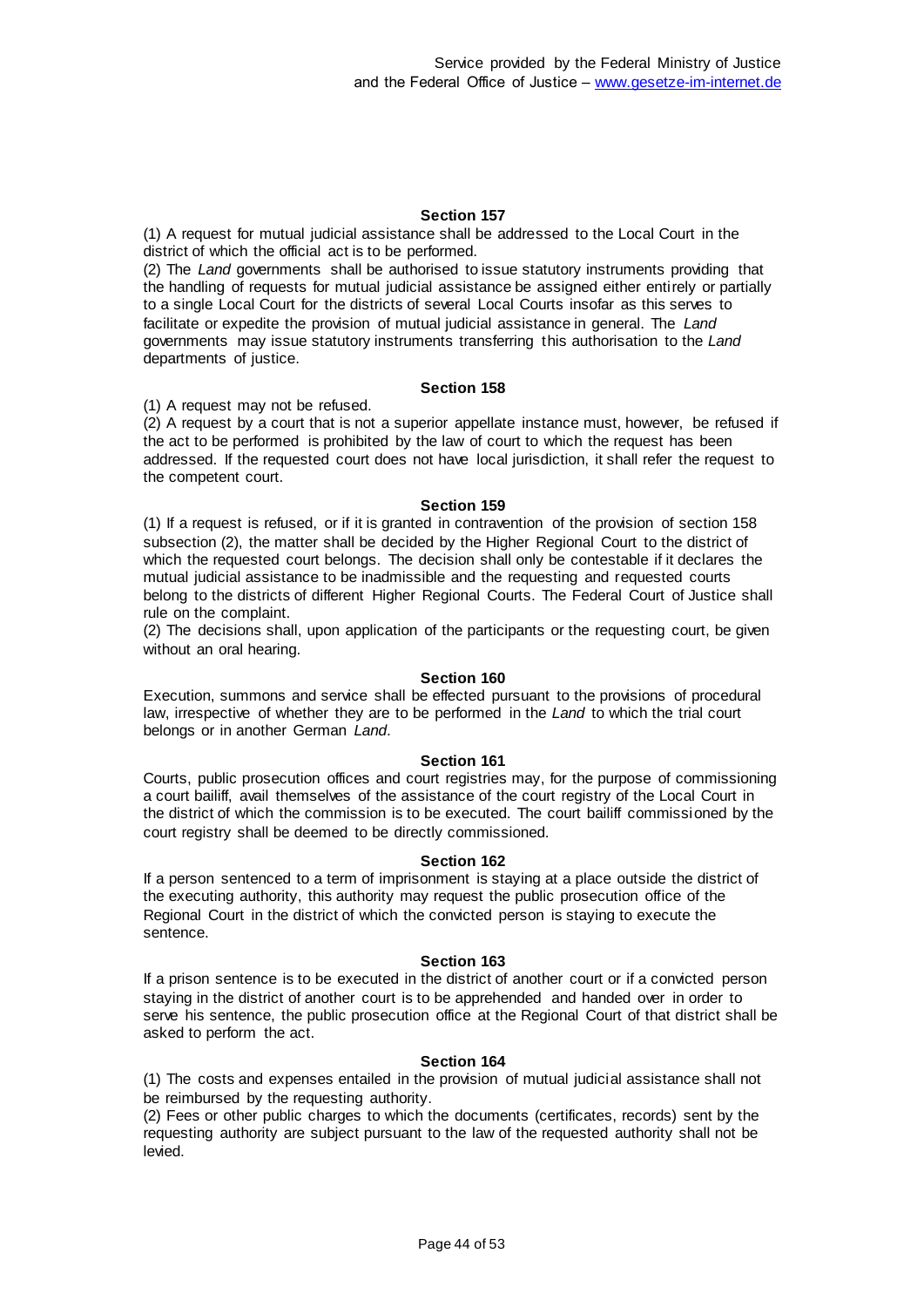### **Section 165 (repealed)**

### **Section 166**

Within the territorial scope of this Act, a court may also perform official acts outside its district.

#### **Section 167**

(1) The police officers of one German *Land* shall be authorised to continue to pursue a fugitive on the territory of another German *Land* and to apprehend the fugitive there. (2) The apprehended person shall be taken without delay to the nearest court or the nearest police authority of the *Land* in which he was apprehended.

#### **Section 168**

The provisions existing in one German *Land* concerning the communication of files of a public authority to a court of that *Land* shall also apply in the event that the requesting court belongs to another German *Land*.

### **Fourteenth Title Publicity and court officers**

#### **Section 169**

(1) Hearings before the adjudicating court, including the pronouncement of judgments and rulings, shall be public. Audio and television or radio recordings as well as audio and film recordings intended for public presentation or for publication of their content shall be inadmissible. Audio transmissions to a workspace for persons reporting for the press, radio, television or other media may be authorised by the court. Audio transmissions may, in part, be prohibited in order to protect the legitimate interests of the parties or of third parties or to ensure the proper course of proceedings. In all other respects, sentence 2 shall apply to audio transmission to a workspace accordingly.

(2) Audio recordings of hearings, including the pronouncement of judgments and rulings, may be authorised by the court for academic or historical purposes if the relevant proceedings are of paramount significance for the contemporary history of the Federal Republic of Germany. In order to protect the legitimate interests of the parties or of third parties and to ensure the proper course of proceedings, the making of such recordings may, in part, be prohibited. The recordings shall not be included in the files of the proceedings and may not be disclosed, nor may they be used or reviewed for purposes of the recorded or other proceedings. Upon the conclusion of the proceedings, the court shall offer to transfer the recordings to the competent Federal Archives or *Land* Archive; the Federal Archives or *Land* Archive must determine, in accordance with the Federal Archives Act or a *Land* Archive Act, whether the recordings are of lasting value. If the Federal Archives or the respective *Land* Archive do not accept the recordings, the Court shall delete the recordings. (3) By way of derogation from section 1 sentence 2, the Court may admit audio and television or radio recordings as well as audio and film recordings intended for public presentation or for publication of their content for the pronouncement of decisions of the Federal Court of Justice in special cases. In order to protect the legitimate interest of the parties or of third parties and to ensure the proper course of proceedings, the making or transmission of recordings may be prohibited in part or further conditions may be attached thereto.

(4) The court's rulings in accordance with paragraphs 1 to 3 are incontestable.

#### **Section 170**

(1) Proceedings, discussions and hearings in family matters and in non-contentious matters shall not be public. The court may admit the public but not, however, against the will of a participant. In adult guardianship and placement matters, at the request of the person concerned a person of his confidence shall be permitted to be present.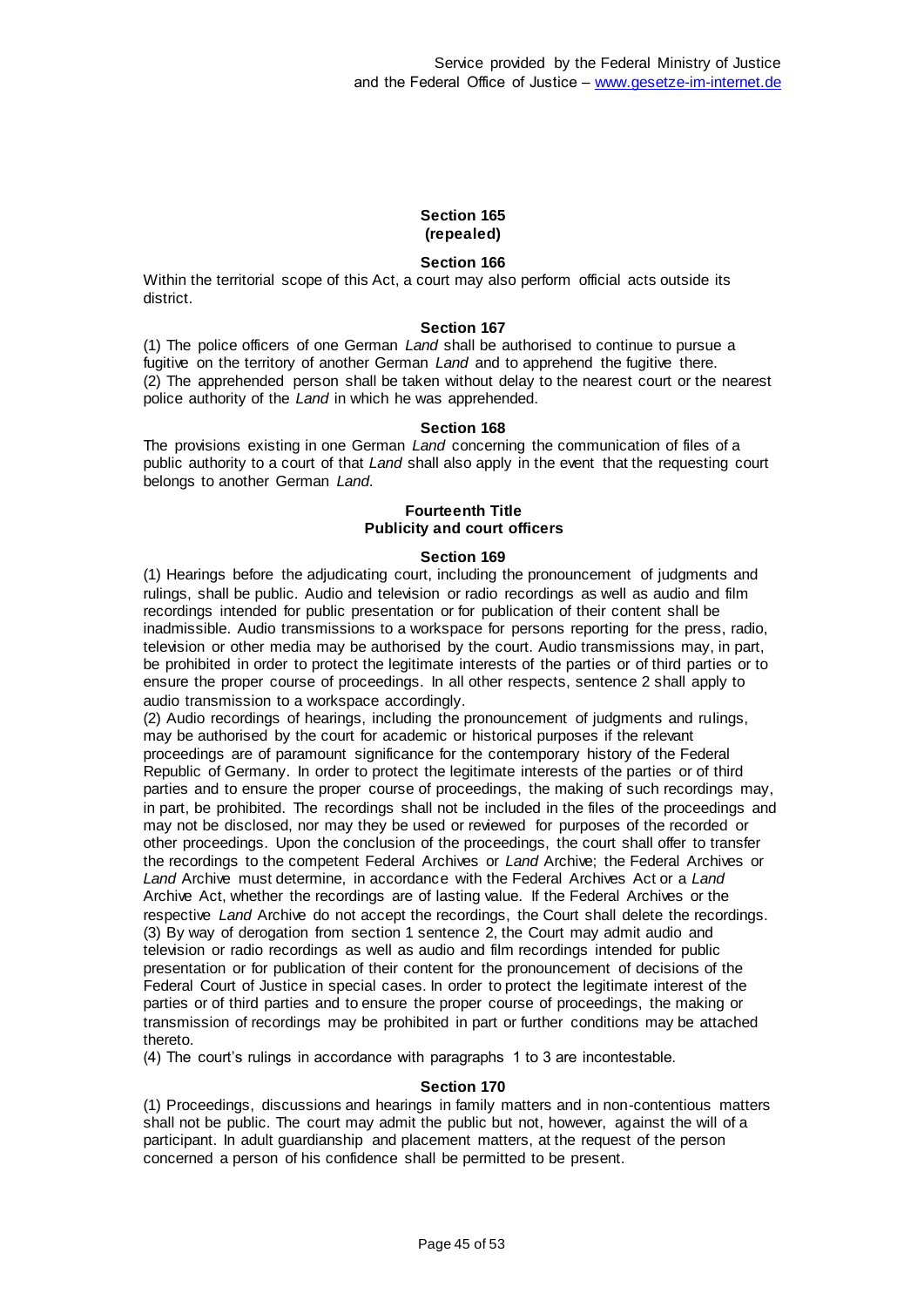(2) The court hearing a complaint on points of law only may admit the public unless there is an overriding interest of a participant in non-public discussion.

### **Section 171 (repealed)**

### **Section 171a**

The public may be excluded from the main hearing or from a part thereof if the subject of the proceedings is the placement of the accused in a psychiatric hospital or to an institution for withdrawal treatment in lieu of or in addition to a penalty.

### **Section 171b**

(1) The public may be excluded if circumstances from the private sphere of a participant in the proceedings, a witness or a person aggrieved by an unlawful act (section 11 subsection (1), number 5, of the Criminal Code) are mentioned, the public discussion of which would violate interests meriting protection. This shall not apply if there is an overriding interest in public discussion of these circumstances. The particular burdens on children and juveniles that can be associated with a public main hearing shall thereby be taken into account. The same shall apply accordingly to persons of legal age who were children or juveniles when aggrieved by the criminal offence.

(2) The public should be excluded if a witness under 18 years of age is to be examined in proceedings relating to criminal offences against sexual self-determination (sections 174 to 184k of the Criminal Code) or against life (sections 211 to 222 of the Criminal Code), to illtreatment of an individual placed in the charge of another (section 225 of the Criminal Code) or to criminal offences against personal liberty pursuant to sections 232 to 233a of the Criminal Code. Subsection (1) sentence 4 shall apply accordingly.

(3) The public shall be excluded if the preconditions of subsections (1) or (2) exist and the person whose private sphere is affected applies for such exclusion. The public shall be excluded from the final motions in proceedings relating to the criminal offences referred to in subsection (2) without an application being required herefor if the public was excluded from the hearing either entirely or in part under the preconditions referred to in subsections (1) or (2) or in section 172, number 4.

(4) In derogation from subsections (1) and (2), the public may not be excluded if the persons whose private sphere is affected object to exclusion of the public.

(5) The decisions pursuant to subsections (1) to (4) shall not be contestable.

### **Section 172**

The court may exclude the public from a hearing or from a part thereof if

1. endangerment of state security, the public order or public morals is to be feared,

1a. endangerment of the life, limb or liberty of a witness or another person is to be feared,

2. an important business, trade, invention or tax secret is mentioned, the public discussion of which would violate overriding interests meriting protection,

3. a private secret is discussed, the unauthorised disclosure of which by a witness or expert carries a penalty,

4. a person under the age of 18 is examined.

### **Section 173**

(1) The pronouncement of the judgment as well as the final decision in matrimonial matters and family dispute matters shall in any case be public.

(2) The public may, under the preconditions of sections 171b and 172, also be excluded from the pronouncement of the reasons for the decision or a part thereof by a special ruling of the court.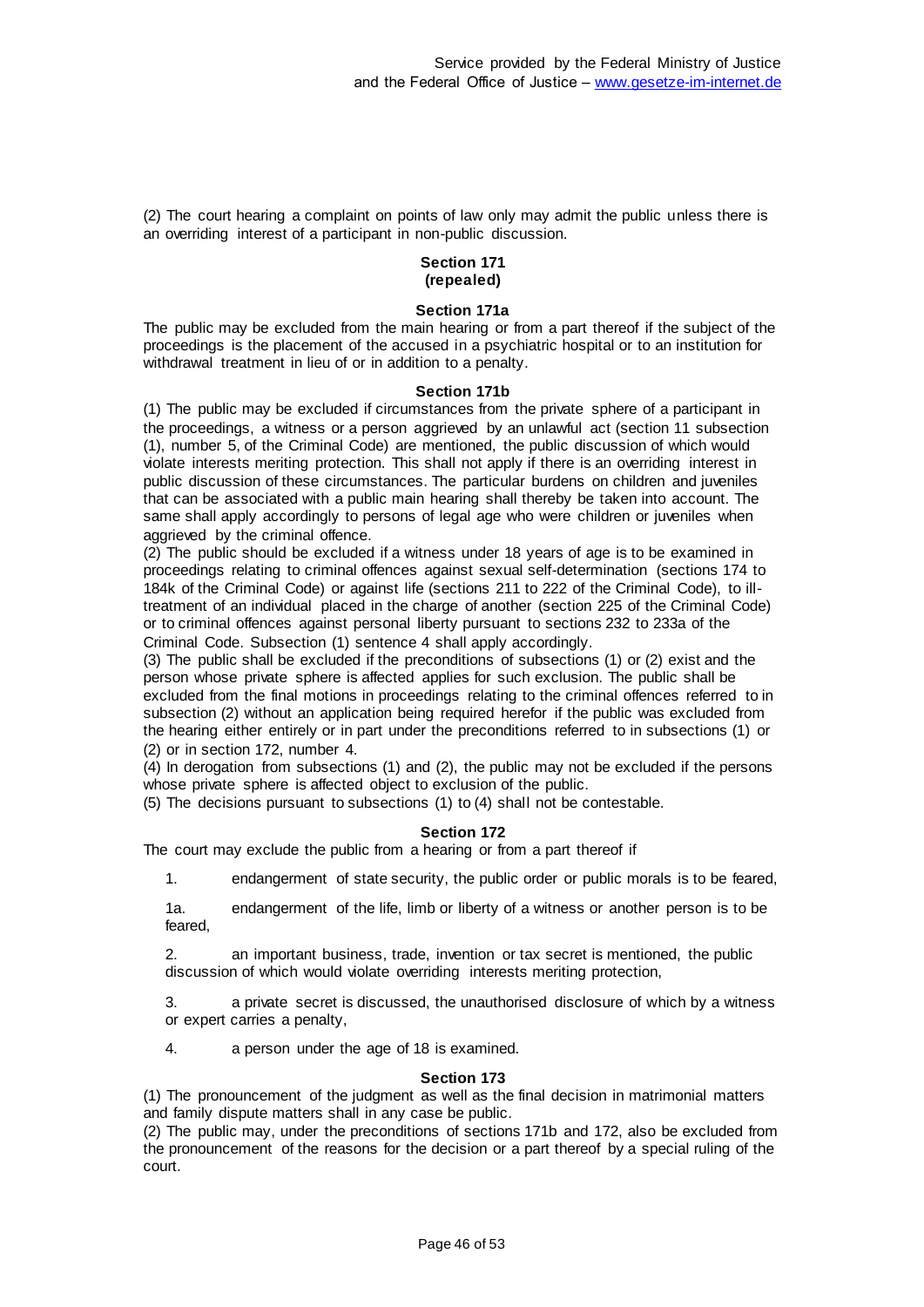(1) The issue of exclusion of the public shall be discussed in a non-public sitting if a participant so applies or if the court deems this appropriate. The ruling excluding the public must be pronounced in public; it may be pronounced in a non-public sitting if there is fear that its public pronouncement would seriously disrupt order in the sitting. In the cases of sections 171b, 172 and 173, the reason for exclusion of the public must be stated at the time of pronouncement.

(2) Insofar as the public is excluded on the grounds of endangerment of state security, the press, radio and television may not make public any reports concerning the hearing or the content of an official document relating to the matter.

(3) If the public has been excluded on the grounds of endangerment of state security or on the grounds designated in section 171b and section 172, numbers 2 and 3, the court may obligate the persons present to observe secrecy in respect of facts of which they become aware in the course of the hearing or through an official document relating to the matter. The ruling shall be included in the record of the sitting. It shall be contestable. The complaint shall not have suspensive effect.

#### **Section 175**

(1) Access to public hearings may be denied to minors and to persons who appear in a manner that is not in keeping with the dignity of the court.

(2) The court may grant individuals access to non-public hearings. In criminal matters, the aggrieved person should be granted access. The participants need not be heard. (3) Exclusion of the public shall not constitute an obstacle to the presence of the judicial administration officials responsible for supervision of service at the hearings before the adjudicating court.

#### **Section 176**

(1) The maintenance of order in the sitting shall be incumbent upon the presiding judge. (2) Persons participating in the hearing may not cover their face entirely or partially during the sitting. The presiding judge may allow exceptions if and insofar as it is not necessary to identify the face either for the purposes of establishing identity or of evaluating evidence.

#### **Section 177**

Parties, accused persons, witnesses, experts or persons not participating in the hearing who fail to follow the orders given to maintain order may be removed from the courtroom or taken into coercive detention and held for a period of time to be determined; such period may not exceed twenty-four hours. Decisions on measures pursuant to sentence 1 in respect of persons who are not participants in the hearing shall be made by the presiding judge and in all other cases by the court.

#### **Section 178**

(1) A coercive fine of up to one thousand euros may be imposed or coercive detention of up to one week may be ordered and immediately executed against parties, accused persons, witnesses, experts or persons not participating in the hearing who are found to be in contempt of court at the sitting, subject to prosecution by a Criminal Court. At the time the coercive fine is imposed, a determination shall also be made concerning the extent to which it shall be replaced by coercive detention in event that the fine cannot be collected. (2) The decision on imposition of coercive measures in respect of persons who are not participants in the hearing shall be made by the presiding judge and in all other cases by the court.

(3) If a person is later sentenced for the same offence, the coercive fine or coercive detention shall be credited against the sentence.

### **Section 179**

Execution of the coercive measures designated hereinbefore shall be ordered directly by the presiding judge.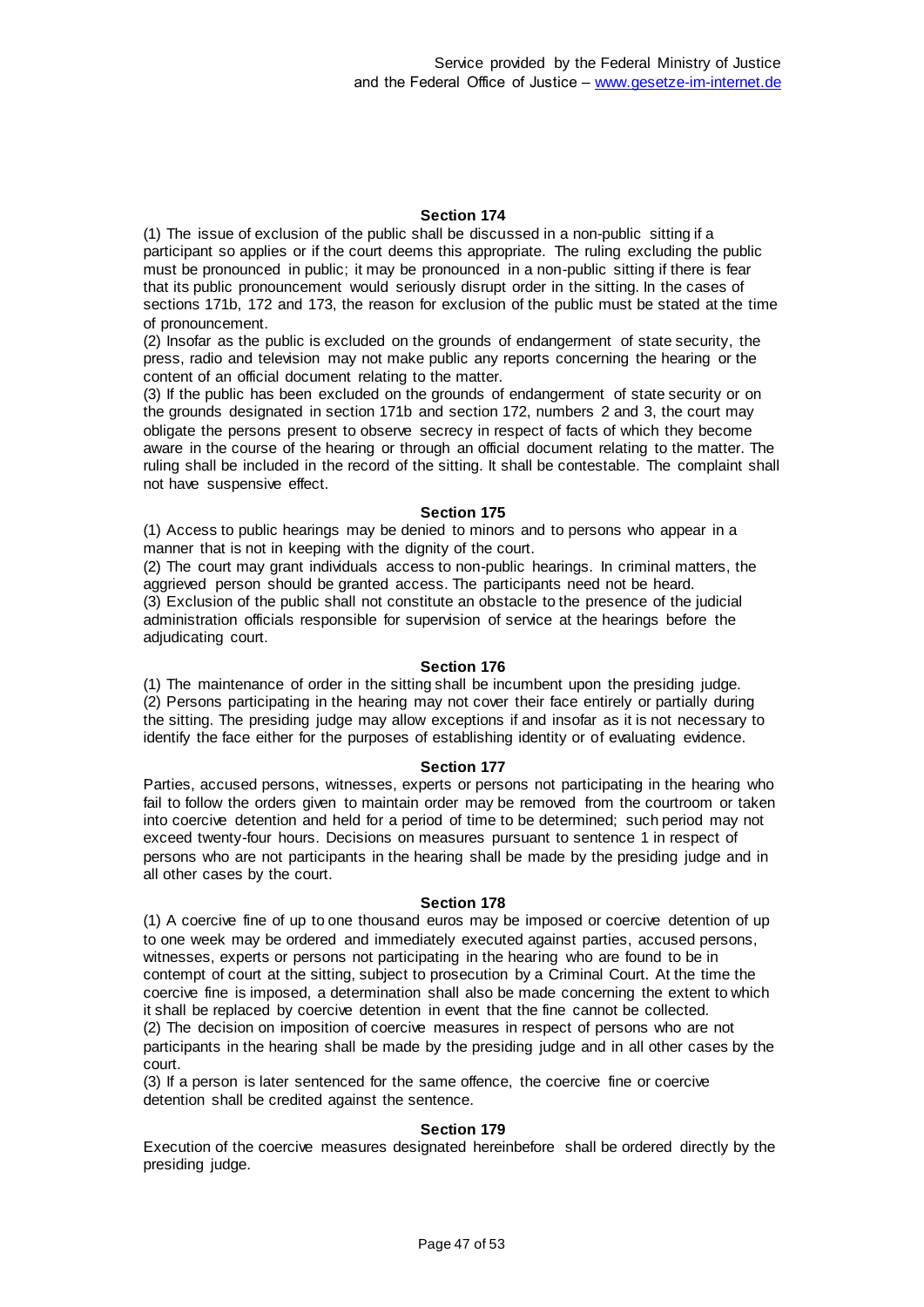The powers designated in sections 176 to 179 shall also be vested in a single judge performing official acts outside the sitting.

#### **Section 181**

(1) If, in the cases of sections 178 and 180, a coercive measure has been imposed, a complaint may be lodged against the decision within a time limit of one week after its notification unless it has been given by the Federal Court of Justice or by a Higher Regional Court.

(2) The complaint shall not have suspensive effect in the case of section 178 and shall have suspensive effect in the case of section 180.

(3) The Higher Regional Court shall rule on the complaint.

#### **Section 182**

If a coercive measure has been imposed for contempt of court, or if a person has been taken into coercive detention, or if a person participating in the hearing has been removed from the courtroom, the ruling of the court and the reasons therefor shall be included in the record of the proceedings.

#### **Section 183**

If a criminal offence is committed at the sitting, the court must establish the facts and communicate the record thereof to the competent authority. Where appropriate, the provisional arrest of the perpetrator shall be ordered.

### **Fifteenth Title**

### **Language of the court, communication with the court**

#### **Section 184**

The language of the court shall be German. The right of the Sorbs to speak Sorbian before the courts in the home districts of the Sorbian population shall be guaranteed.

#### **Section 185**

(1) If persons are participating in the hearing who do not have a command of the German language, an interpreter shall be called in. No additional record shall be made in the foreign language; however, testimony and declarations given in the foreign language should also be included in the record or appended thereto in the foreign language if and to the extent that the judge deems this necessary in view of the importance of the case. Where appropriate, a translation to be certified by the interpreter should be annexed to the record.

(1a) The court may permit the interpreter to be at a different location during the proceedings , hearing or examination. There shall be simultaneous audio-visual transmission of the proceeding, hearing or examination to such place and to the courtroom.

(2) An interpreter may be dispensed with if all the persons involved have a command of the foreign language.

(3) In family matters and in non-contentious matters, an interpreter need not be called in if the judge has a command of the language in which the persons involved make their statements.

#### **Section 186**

(1) Communication with a hearing-impaired or speech-impaired person during the hearing shall, at his choice, take place orally, in writing or with the assistance of a communication facilitator to be called in by the court. The court shall furnish suitable technical aids for oral and written communication. The hearing-impaired or speech-impaired person shall be advised of his right to choose.

(2) The court may require written communication or order a person to be called in as an interpreter if the hearing-impaired or speech-impaired person has not availed himself of his right to choose pursuant to subsection (1) or if adequate communication is not possible in the form chosen pursuant to subsection (1) or would require disproportionate effort.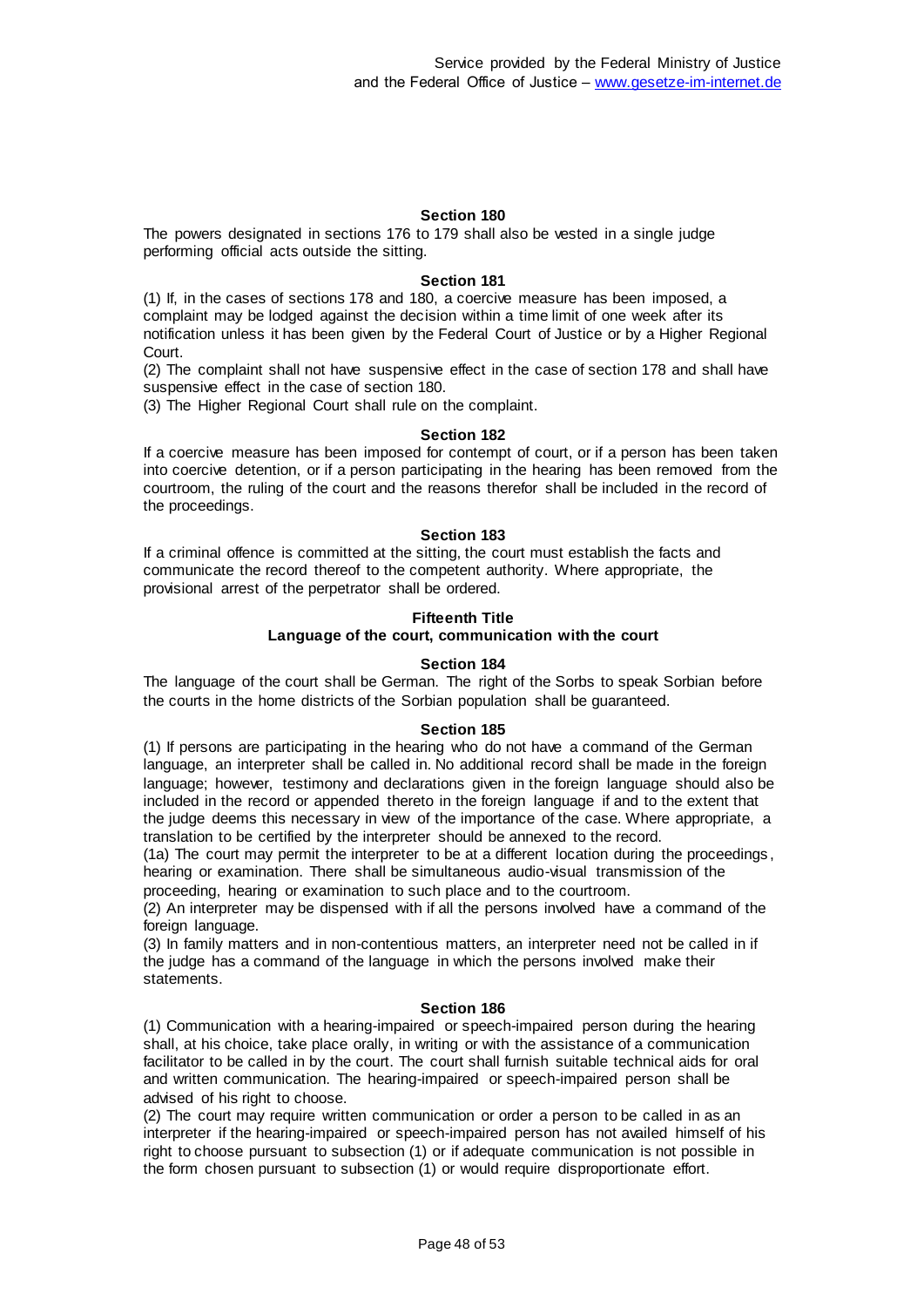(3) The Federal Ministry of Justice and Consumer Protection shall specify in a statutory instrument, which shall require the approval of the Bundesrat,

1. the extent of the right to provision of appropriate communication aids pursuant to subsections (1) and (2),

2. the principles of appropriate remuneration for the use of communication aids pursuant to subsections (1) and (2),

3. the appropriate communication aids by means of which the communication specified in subsections (1) and (2) is to be guaranteed, and

4. whether and how the person with a hearing or speech impairment is required to cooperate.

### **Section 187**

(1) The court shall call in an interpreter or a translator for an accused or convicted person who does not have a command of the German language or is hearing impaired or speech impaired, insofar as this is necessary for the exercise of his rights under the law of criminal procedure. The court shall advise the accused in a language he understands that he may to this extent demand that an interpreter or a translator be called in for the entire criminal proceedings free of charge.

(2) As a rule, a written translation of orders involving deprivation of liberty as well as of bills of indictment, penal orders and non-binding judgments shall be necessary for the exercise of the rights under the law of criminal procedure of an accused who does not have a command of the German language. An excerpted written translation shall be sufficient if the rights of the accused under the law of criminal procedure are thereby safeguarded. The written translation shall be made available to the accused without delay. An oral translation of the documents or an oral summary of the content of the documents may be substituted for a written translation if the rights of the accused under the law of criminal procedure are thereby safeguarded. As a rule, this can be assumed if the accused has defence counsel. (3) The accused may only effectively waive a written translation if he has been instructed beforehand concerning his right to a written translation pursuant to subsections (1) and (2) and concerning the consequences of a waiver of a written translation. The instruction pursuant to sentence 1 and the waiver of the accused shall be documented. (4) Subsection (1) shall apply accordingly to persons who have the right to join a public prosecution as a private accessory prosecutor pursuant to section 395 of the Code of Criminal Procedure.

### **Section 188**

Persons who do not have a command of the German language shall swear oaths in the language they speak fluently.

### **Section 189**

(1) The interpreter shall swear an oath affirming that he will translate faithfully and conscientiously. If the interpreter states that he does not wish to swear an oath for reasons of faith or conscience, he shall make an affirmation. This affirmation shall be equivalent to an oath; the interpreter shall be informed of this fact.

(2) If the interpreter has been generally sworn under the Court Interpreters Act (*Gerichtsdolmetschergesetz*) for translations of the kind involved in one *Land* pursuant to the provisions of *Land* law, a reference to this oath shall be sufficient before all courts of the Federation and the *Länder*.

(3) In family matters and in non-contentious matters, the interpreter need not be sworn if the persons involved waive this requirement.

(4) The interpreter or translator shall observe secrecy concerning circumstances that become known to him in his professional capacity. The court shall advise him of this fact.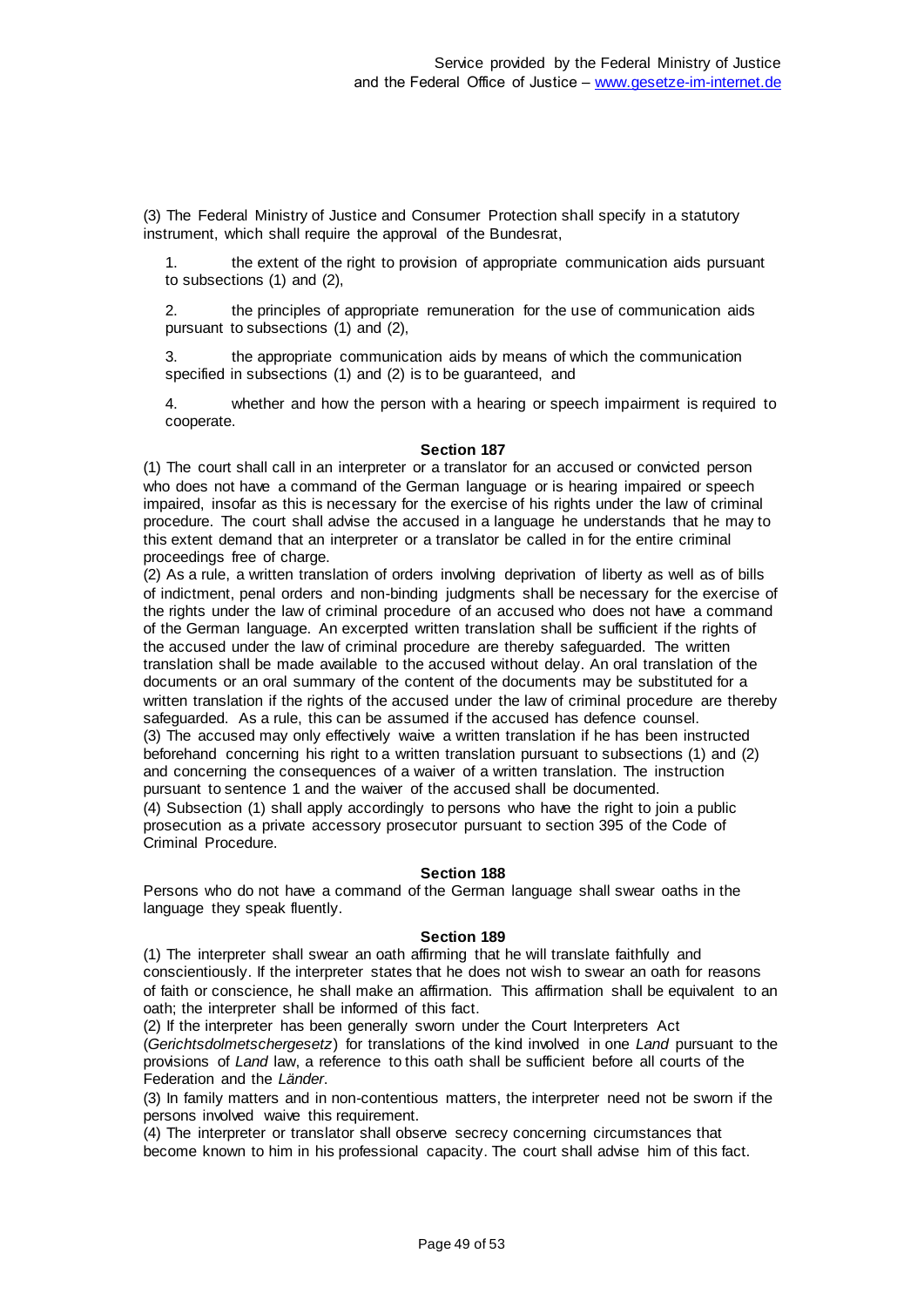The services of an interpreter may be rendered by the registry clerk of the court registry. No special administration of an oath shall be required.

#### **Section 191**

The provisions governing the exclusion and rejection of experts shall apply accordingly to the interpreter. The decision shall be made by the court or by the judge who called in the interpreter.

#### **Section 191a**

(1) A blind or visually impaired person may submit pleadings and other documents to the court in a form accessible to him. He may, as provided in the statutory instrument pursuant to subsection (2), demand that pleadings and other documents of court proceedings be made available to him in a barrier-free form. If the blind or visually impaired person is to be granted access to the files, he can demand that this access be granted him barrier-free as provided in the statutory instrument under subsection 2. A blind or visually impaired person who has been entrusted or appointed to safeguard another person's rights also has a right within the meaning of sentences 1 to 3. No charges shall be made for providing barrier-free access.

(2) The Federal Ministry of Justice and Consumer Protection shall specify in a statutory instrument, which shall require the approval of the Bundesrat, the conditions under which and the manner in which the documents mentioned in subsection (1) and the documents submitted by the parties for the record shall be made accessible to a blind or visually impaired person as well as whether and how this person is to participate in the safeguarding of his rights.

(3) Electronic documents represented in graphic characters shall be rendered accessible for blind or visually impaired persons. Any secure transmission of an electronic document shall be done in an accessible manner. If electronic forms are introduced (section 130c of the Code of Civil Procedure, section 14a of the Act on Proceedings in Family Matters and in Matters of Non-contentious Jurisdiction, section 46f of the Labour Courts Act, section 65c of the Social Courts Act, section 55c of the Code of Administrative Court Procedure, section 52c of the Finance Courts Code), these shall be rendered accessible for blind or visually impaired persons. The standards of section 3 of the Ordinance on Barrier-Free Information Technology of 12 September 2011 (Federal Law Gazette I p. 1843) in the respective applicable version shall prevail.

#### **Sixteenth Title Deliberations and voting**

#### **Section 192**

(1) Only the statutory number of judges may participate in decisions.

(2) At hearings of lengthy duration, the presiding judge may order that additional judges be called in to attend the hearing and take the place of a judge in the event that he is unable to be present.

(3) These provisions shall also be applicable to lay judges.

#### **Section 193**

(1) Except for the judges who have been appointed to give the decision, only those persons who are employed at the same court for the purposes of their judicial training and the specialist auxiliary staff who are employed there may be present during deliberations and voting, insofar as the presiding judge permits them to be present.

(2) Foreign professional judges, public prosecutors and attorneys-at-law who have been assigned to a court in the context of a study visit may be present during deliberations and voting at the same court, insofar as the presiding judge permits them to be present and they are placed under an obligation pursuant to subsections (3) and (4). Sentence 1 shall apply accordingly to foreign jurists who are undergoing training in the seconding state.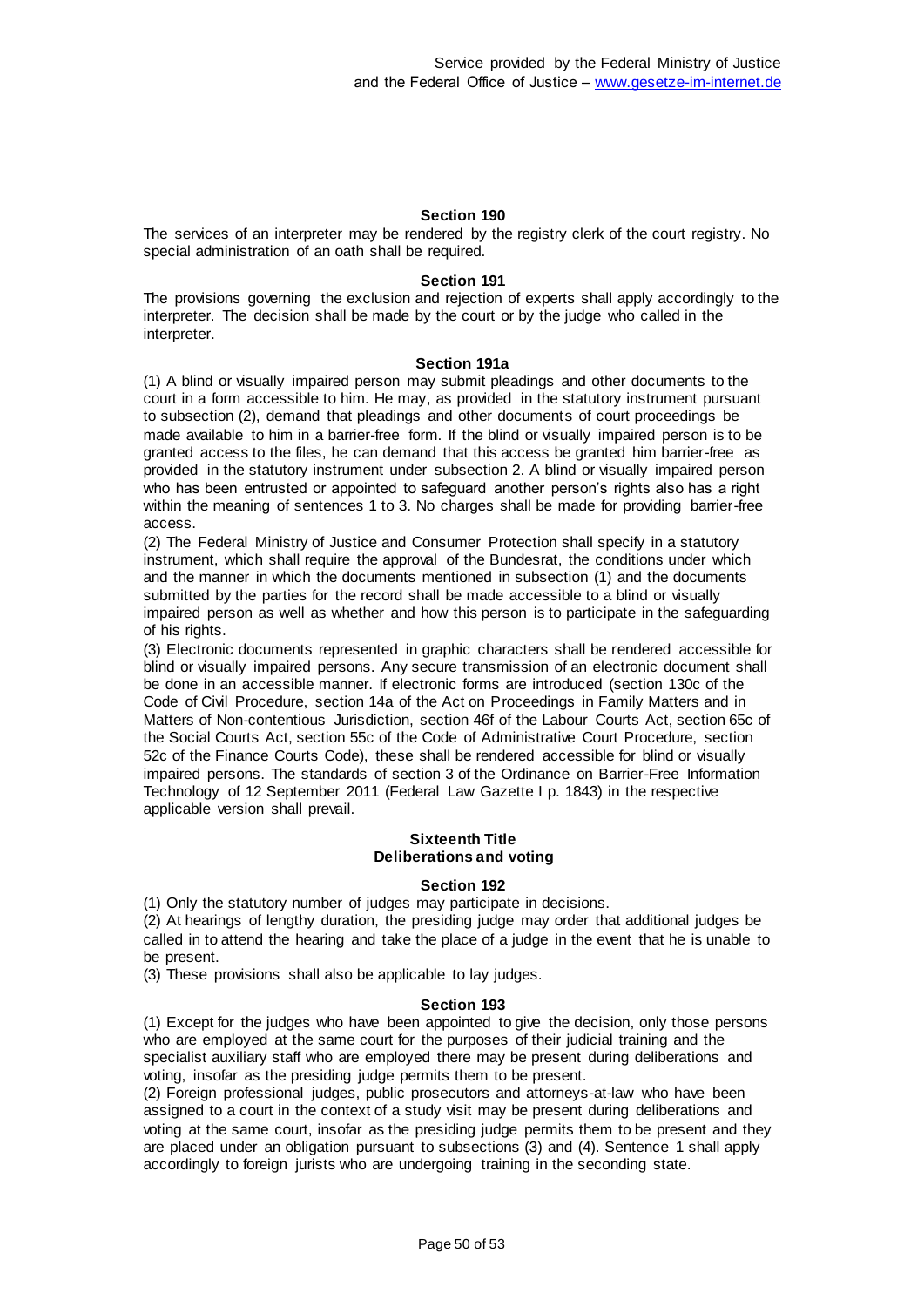(3) The persons designated in subsection (2) shall upon their application be placed under a special obligation to observe secrecy. Section 1 subsections (2) and (3) of the Obligations Act of 2 March 1974 (Federal Law Gazette I, page 469, page 547 - Article 42) shall apply accordingly. Persons who have been placed under a special obligation pursuant to sentence 1 shall be deemed to be the equivalent of persons with special public service obligations for the purposes of application of the provisions of the Criminal Code on the violation of private secrets (section 203 subsection (2) sentence 1 number 2, section 203 subsection (2) sentence 2, section 203 subsections (4) and (5), and section 205), exploitation of secrets of another (sections 204 and 205), violation of official secrecy (section 353b subsection (1) sentence 1 number 2, section 353b subsection (1) sentence 2, and section 353b subsections (3) and (4)) and violation of tax secrecy (section 355).

(4) The obligation shall be imposed by the president or by the supervising judge of the court. He may transfer this authority to the presiding judge of the adjudicating body or to the judge to whom the persons designated in subsection (2) have been assigned. A renewal of the obligation shall not be required for the duration of the study visit. In the cases of section 355 of the Criminal Code, the judge imposing the obligation shall be entitled to file a complaint collateral to the aggrieved party.

### **Section 194**

(1) The presiding judge shall preside over the deliberations, ask the questions and collect the votes.

(2) Differences of opinion concerning the subject matter, wording and sequence of the questions or concerning the result of the vote shall be resolved by the court.

#### **Section 195**

No judge or lay judge may refuse to vote on a question because he was in the minority when a vote was taken on a previous question.

#### **Section 196**

(1) The court shall give its decisions by an absolute majority vote unless otherwise provided by statute.

(2) If more than two opinions emerge in connection with amounts to be decided and no one of them can command a majority, the number of votes cast for the largest amount shall be added to the votes initially cast for the next smaller amount(s) until a majority is reached. (3) If more than two opinions emerge in a criminal matter, aside from the question of guilt, and no one of them can command the necessary majority, the votes cast for the decision most unfavourable to the accused shall be added to those initially cast for the next less unfavourable decision(s) until the necessary majority is reached. If two opinions emerge on the question of sentencing and neither can command the necessary majority, the more lenient opinion shall prevail.

(4) If there is a tie at a court composed of two judges and two lay judges on an issue to be decided by a simple majority, the presiding judge shall have the casting vote.

#### **Section 197**

The judges shall vote in order of seniority, and in a case of equal seniority in order of age, whereas the honorary judges and lay judges shall vote in order of age; the younger one shall vote before the older one. The lay judges shall vote before the judges. If a rapporteur has been appointed, he shall vote first. The presiding judge shall vote last.

#### **Seventeenth Title<sup>1</sup>**

#### **Legal redress for excessive length of court proceedings and of criminal investigation proceedings**

**Footnote 1**: From the Act on Legal Redress for Excessive Length of Court Proceedings and of Criminal Investigation Proceedings (Article 1 – Amendment of the Courts Constitution Act); translation provided by Brian Duffett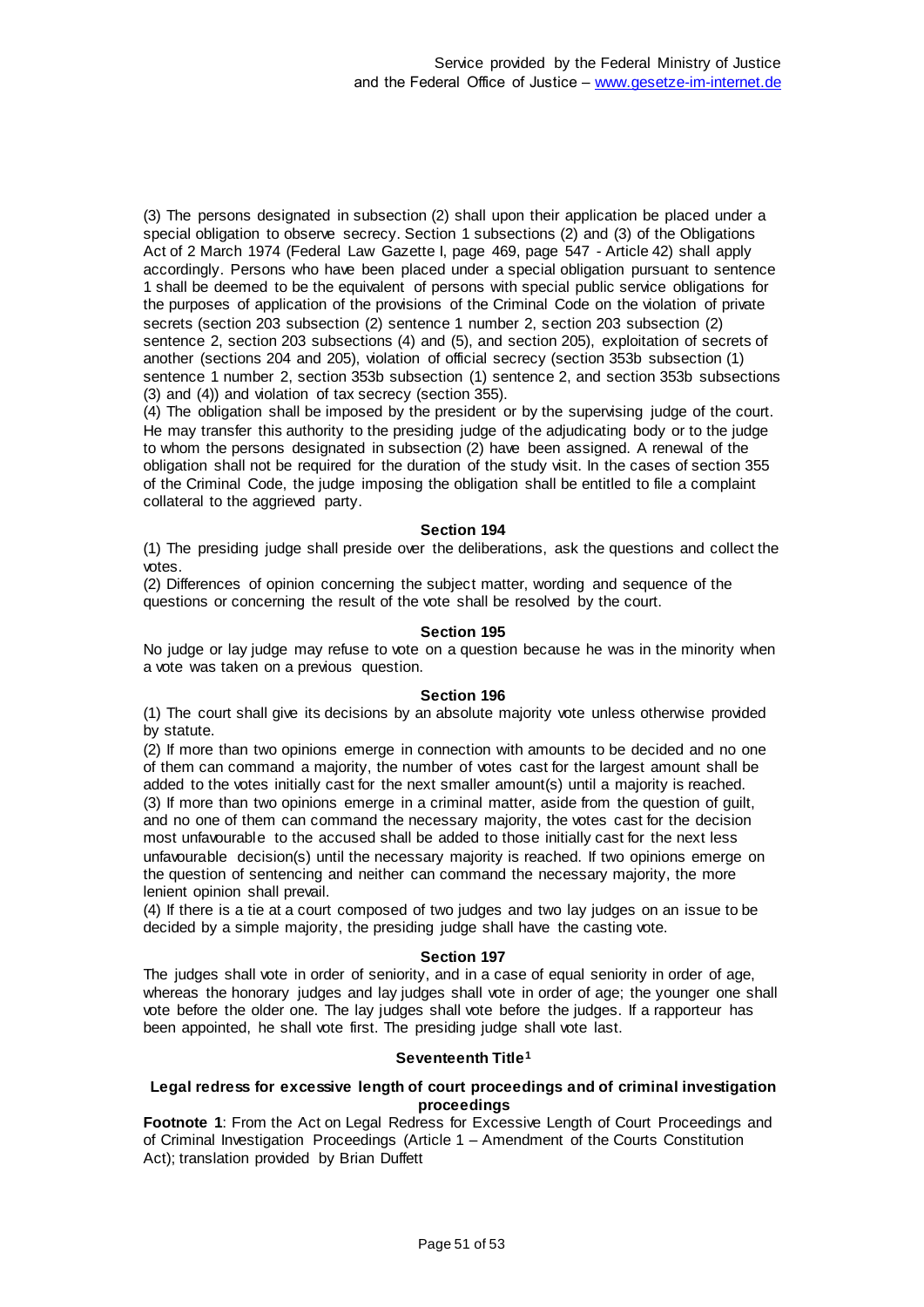(1) Whoever as the result of the unreasonable length of a set of court proceedings experiences a disadvantage as a participant in those proceedings shall be given reasonable compensation. The reasonableness of the length of proceedings shall be assessed in the light of the circumstances of the particular case concerned, in particular the complexity thereof, the importance of what was at stake in the case, and the conduct of the participants and of third persons therein.

(2) A disadvantage not constituting a pecuniary disadvantage shall be presumed to have occurred in a case where a set of court proceedings has been of unreasonably long duration. Compensation can be claimed therefor only insofar as reparation by other means, having regard to the circumstances of the particular case, is not sufficient in accordance with subsection (4). Compensation pursuant to sentence 2 shall amount to EUR 1,200 for every year of the delay. Where having regard to the circumstances of the particular case the sum pursuant to sentence 3 is inequitable, the court can assess a higher or lower sum. (3) A participant in proceedings shall obtain compensation only if he has complained about the length of the proceedings to the court seized of the case (censure of delay). A censure of delay can be filed only if there is cause to fear that the case will not be concluded within a reasonable time; a censure of delay can be reiterated at the earliest after six months, but not in a case where a shorter duration is necessary by way of exception. Where expedition of the proceedings depends on factors that have not yet been introduced into the proceedings, reference shall be made thereto in the complaint. Otherwise, in the assessment of the reasonable length of proceedings, account shall not be taken of these factors by the court required to give the decision on compensation (court of compensation). Where the proceedings are further delayed before another court, it shall be necessary to file a new censure of delay.

(4) Reparation by other means shall be possible in particular where the court of compensation makes a finding that the length of the proceedings was unreasonable. Such finding shall not require the making of a prior application. In serious cases the finding can be made in addition to compensation; it can also be made where one, or more than one, precondition under subsection (3) has not been fulfilled.

(5) A court action to enforce a claim under subsection (1) can be brought at the earliest six months after the filing of the censure of delay. The court action must be brought no later than six months following entry into final and binding force of the decision ending the proceedings, or following another manner of disposal of the proceedings. The claim shall not be transferable until a final and binding decision has been given in the court action. (6) Within the meaning of this provision

1. a set of court proceedings shall mean every set of proceedings from their introduction until their conclusion with final and binding force, including proceedings for granting provisional court relief and for granting legal aid; an exception to this shall be formed by insolvency proceedings once they have been opened; where insolvency proceedings have been opened the obtaining of a decision shall be deemed to be a set of court proceedings;

2. a participant in proceedings shall mean any party to, and any participant in, a set of court proceedings with the exception of entities of constitutional rank, of public administration entities and of other public agencies, so far as the latter are not participating in a set of proceedings in the exercise of a right of self-governance.

#### **Section 199**

(1) Section 198 shall be applied, subject to subsections (2) to (4), to criminal proceedings, including proceedings in preparation of public charges.

(2) During proceedings in preparation of public charges the public prosecution office and, in the cases under section 386 subsection (2) of the Fiscal Code, the revenue authority shall